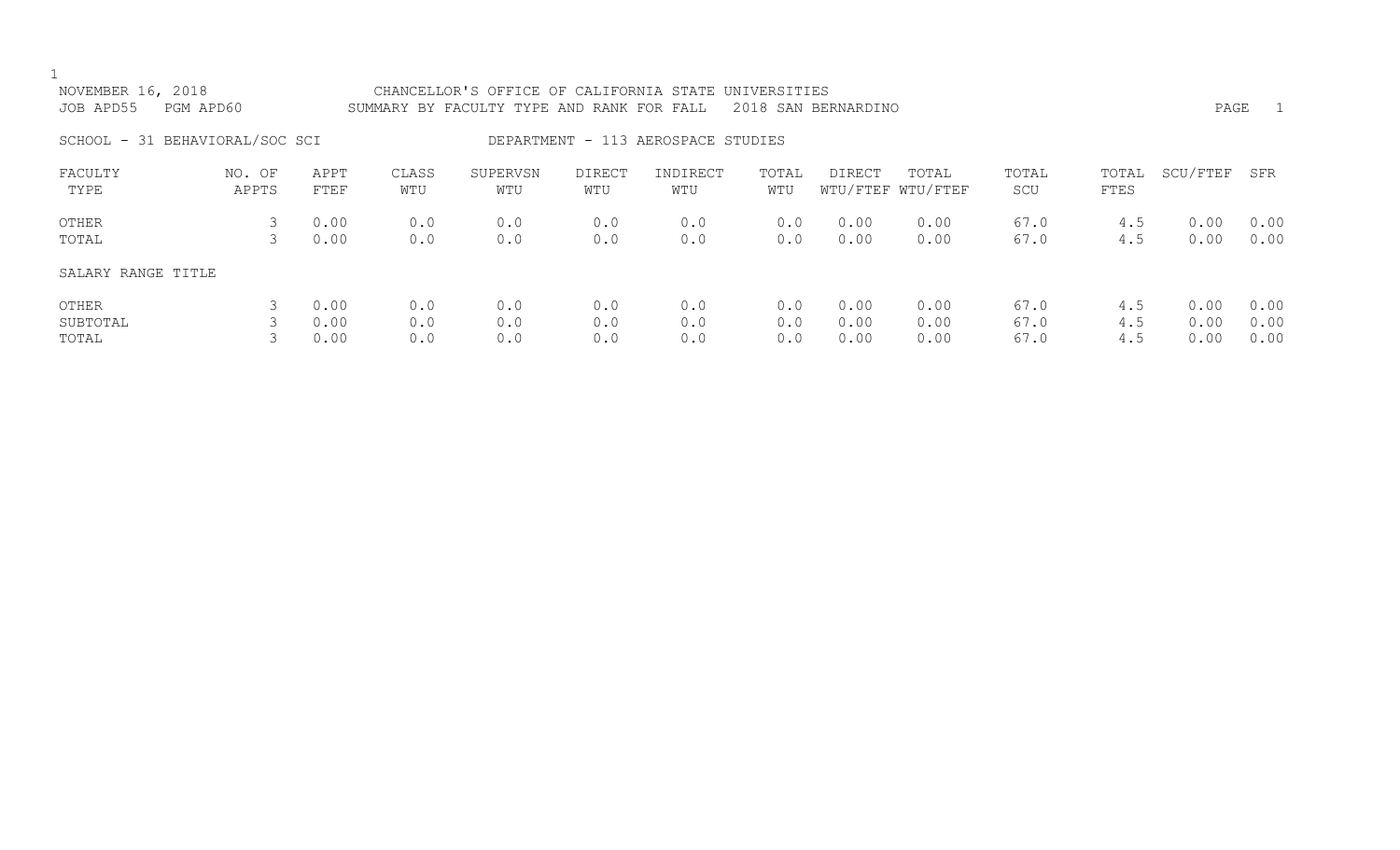## NOVEMBER 16, 2018 CHANCELLOR'S OFFICE OF CALIFORNIA STATE UNIVERSITIES JOB APD55 PGM APD60 SUMMARY BY FACULTY TYPE AND RANK FOR FALL 2018 SAN BERNARDINO

SCHOOL - 31 BEHAVIORAL/SOC SCI DEPARTMENT - 134 ANTHROPOLOGY

| FACULTY            | NO. OF | APPT | CLASS | SUPERVSN | DIRECT | INDIRECT | TOTAL | DIRECT | TOTAL             | TOTAL  | TOTAL | SCU/FTEF | SFR   |
|--------------------|--------|------|-------|----------|--------|----------|-------|--------|-------------------|--------|-------|----------|-------|
| TYPE               | APPTS  | FTEF | WTU   | WTU      | WTU    | WTU      | WTU   |        | WTU/FTEF WTU/FTEF | SCU    | FTES  |          |       |
| FULL TIME          |        | 5.25 | 46.0  | 2.1      | 52.1   | 28.0     | 80.1  | 9.93   | 15.26             | 1752.0 | 118.9 | 333.78   | 22.64 |
| PART TIME          | 4      | 1.47 | 22.0  | 0.0      | 22.0   | 0.0      | 22.0  | 14.99  | 14.99             | 1110.0 | 74.0  | 756.13   | 50.41 |
| SUBTOTAL           | 11     | 6.72 | 68.0  | 2.1      | 74.1   | 28.0     | 102.1 | 11.03  | 15.20             | 2862.0 | 192.9 | 426.08   | 28.71 |
| TOTAL              | 11     | 6.72 | 68.0  | 2.1      | 74.1   | 28.0     | 102.1 | 11.03  | 15.20             | 2862.0 | 192.9 | 426.08   | 28.71 |
| SALARY RANGE TITLE |        |      |       |          |        |          |       |        |                   |        |       |          |       |
| PROFESSOR/LECT D   |        | 2.31 | 22.0  | 0.6      | 22.6   | 8.0      | 30.6  | 9.80   | 13.26             | 540.0  | 36.5  | 234.07   | 15.80 |
| ASSOC PROF/LECT C  |        | 0.94 | 8.0   | 0.5      | 8.5    | 4.0      | 12.5  | 9.02   | 13.27             | 260.0  | 17.5  | 276.01   | 18.55 |
| ASST PROF/LECT B   |        | 2.00 | 16.0  | 1.0      | 21.0   | 16.0     | 37.0  | 10.50  | 18.50             | 952.0  | 64.9  | 476.00   | 32.47 |
| INSTRUCTOR/LECT A  | 4      | 1.47 | 22.0  | 0.0      | 22.0   | 0.0      | 22.0  | 14.99  | 14.99             | 1110.0 | 74.0  | 756.13   | 50.41 |
| SUBTOTAL           | 11     | 6.72 | 68.0  | 2.1      | 74.1   | 28.0     | 102.1 | 11.03  | 15.20             | 2862.0 | 192.9 | 426.08   | 28.71 |
| TOTAL              |        | 6.72 | 68.0  | 2.1      | 74.1   | 28.0     | 102.1 | 11.03  | 15.20             | 2862.0 | 192.9 | 426.08   | 28.71 |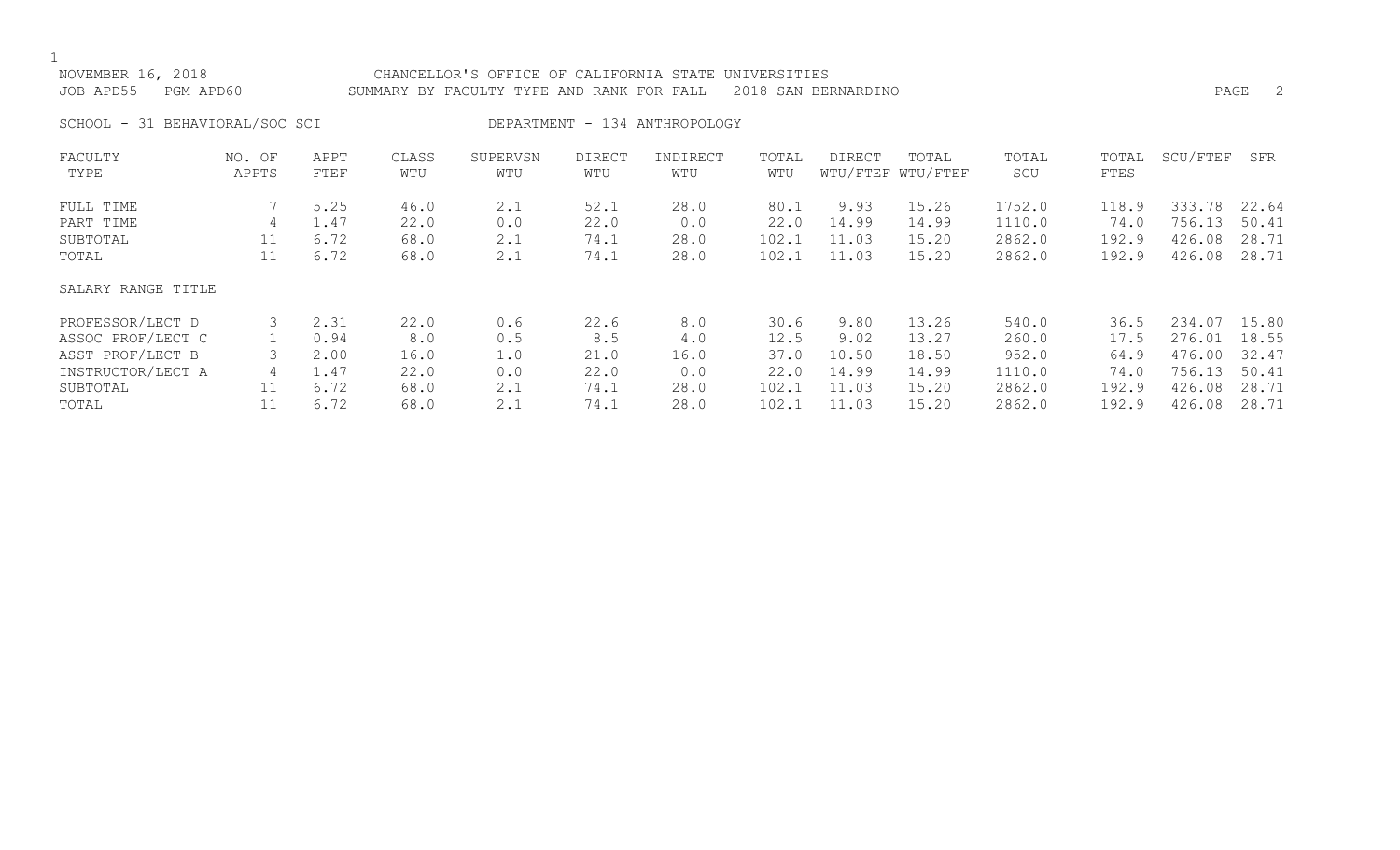# NOVEMBER 16, 2018 CHANCELLOR'S OFFICE OF CALIFORNIA STATE UNIVERSITIES JOB APD55 PGM APD60 SUMMARY BY FACULTY TYPE AND RANK FOR FALL 2018 SAN BERNARDINO PAGE 3

SCHOOL - 31 BEHAVIORAL/SOC SCI DEPARTMENT - 197 CRIMINOLOGY

| FACULTY            | NO. OF          | APPT  | CLASS | SUPERVSN | <b>DIRECT</b> | INDIRECT | TOTAL | DIRECT | TOTAL             | TOTAL  | TOTAL | SCU/FTEF | SFR   |
|--------------------|-----------------|-------|-------|----------|---------------|----------|-------|--------|-------------------|--------|-------|----------|-------|
| TYPE               | APPTS           | FTEF  | WTU   | WTU      | WTU           | WTU      | WTU   |        | WTU/FTEF WTU/FTEF | SCU    | FTES  |          |       |
| FULL TIME          | 15 <sub>1</sub> | 13.33 | 128.0 | 2.3      | 138.3         | 48.0     | 186.3 | 10.37  | 13.97             | 4817.0 | 323.0 | 361.34   | 24.23 |
| PART TIME          |                 | 1.60  | 24.0  | 0.0      | 24.0          | 0.0      | 24.0  | 14.98  | 14.98             | 688.0  | 45.9  | 429.46   | 28.63 |
| SUBTOTAL           | 20              | 14.93 | 152.0 | 2.3      | 162.3         | 48.0     | 210.3 | 10.87  | 14.08             | 5505.0 | 368.8 | 368.65   | 24.70 |
| OTHER              |                 | 0.00  | 0.0   | 0.0      | 0.0           | 0.0      | 0.0   | 0.00   | 0.00              | 0.0    | 0.0   | 0.00     | 0.00  |
| TOTAL              | 21              | 14.93 | 152.0 | 2.3      | 162.3         | 48.0     | 210.3 | 10.87  | 14.08             | 5505.0 | 368.8 | 368.65   | 24.70 |
| SALARY RANGE TITLE |                 |       |       |          |               |          |       |        |                   |        |       |          |       |
| PROFESSOR/LECT D   | 5               | 4.33  | 48.0  | 2.0      | 54.0          | 8.0      | 62.0  | 12.47  | 14.31             | 1896.0 | 126.9 | 437.67   | 29.30 |
| ASSOC PROF/LECT C  |                 | 2.00  | 16.0  | 0.0      | 16.0          | 8.0      | 24.0  | 8.00   | 12.00             | 536.0  | 35.9  | 268.00   | 17.94 |
| ASST PROF/LECT B   |                 | 4.00  | 32.0  | 0.3      | 32.3          | 16.0     | 48.3  | 8.08   | 12.08             | 1532.0 | 102.6 | 383.10   | 25.66 |
| INSTRUCTOR/LECT A  |                 | 2.60  | 32.0  | 0.0      | 36.0          | 12.0     | 48.0  | 13.84  | 18.45             | 793.0  | 53.4  | 304.77   | 20.53 |
| TCHNG ASSOCIATE    |                 | 2.00  | 24.0  | 0.0      | 24.0          | 4.0      | 28.0  | 12.00  | 14.00             | 748.0  | 50.0  | 374.00   | 25.00 |
| SUBTOTAL           | 20              | 14.93 | 152.0 | 2.3      | 162.3         | 48.0     | 210.3 | 10.87  | 14.08             | 5505.0 | 368.8 | 368.65   | 24.70 |
| ADMINISTRATOR      |                 | 0.00  | 0.0   | 0.0      | 0.0           | 0.0      | 0.0   | 0.00   | 0.00              | 0.0    | 0.0   | 0.00     | 0.00  |
| SUBTOTAL           |                 | 0.00  | 0.0   | 0.0      | 0.0           | 0.0      | 0.0   | 0.00   | 0.00              | 0.0    | 0.0   | 0.00     | 0.00  |
| TOTAL              | 21              | 14.93 | 152.0 | 2.3      | 162.3         | 48.0     | 210.3 | 10.87  | 14.08             | 5505.0 | 368.8 | 368.65   | 24.70 |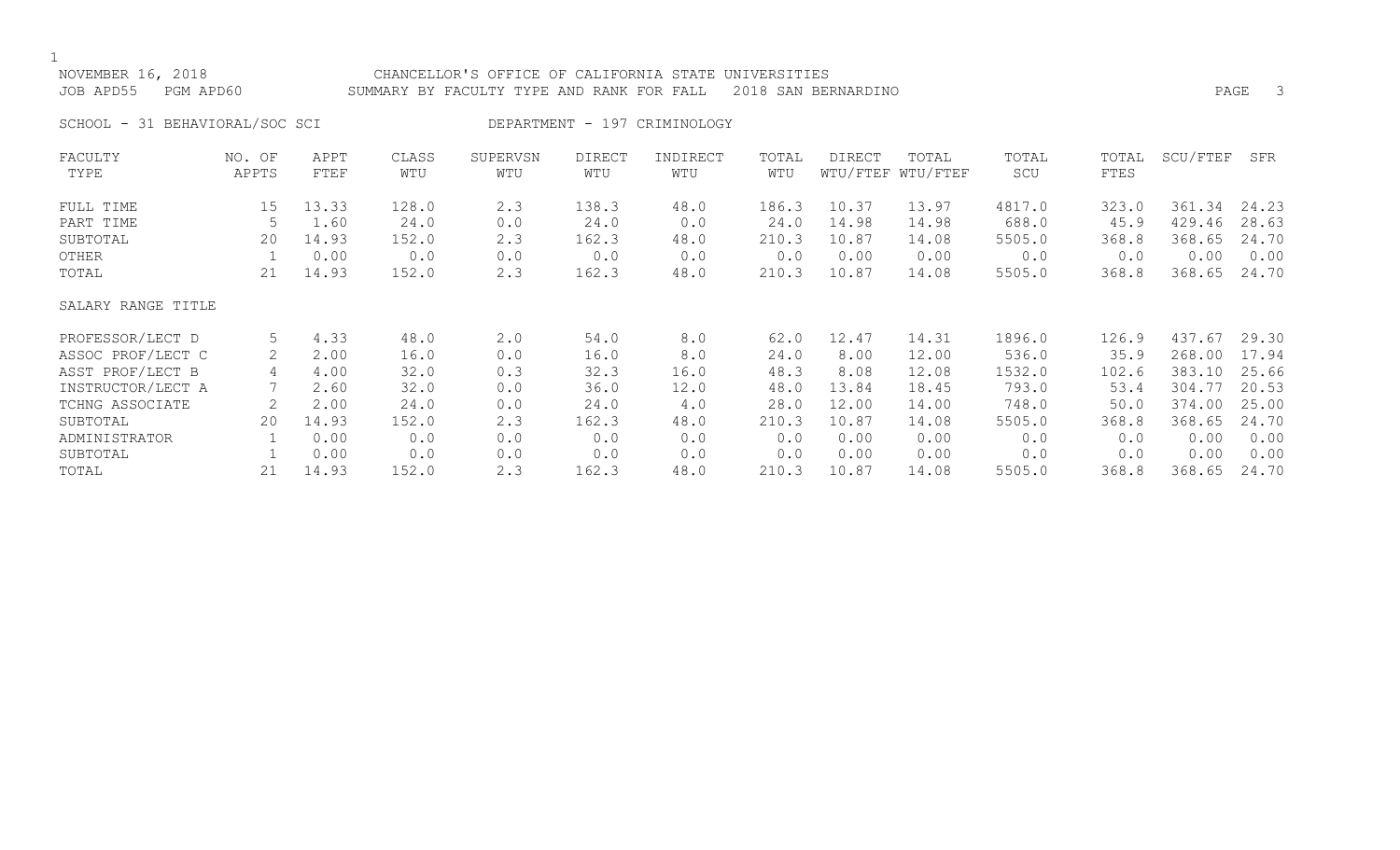| NOVEMBER 16, 2018<br>PGM APD60<br>JOB APD55 |                     |                              |                              | CHANCELLOR'S OFFICE OF CALIFORNIA STATE UNIVERSITIES<br>SUMMARY BY FACULTY TYPE AND RANK FOR FALL |                              |                             |                              | 2018 SAN BERNARDINO             |                                  |                                      |                                 | PAGE                                             | -4             |
|---------------------------------------------|---------------------|------------------------------|------------------------------|---------------------------------------------------------------------------------------------------|------------------------------|-----------------------------|------------------------------|---------------------------------|----------------------------------|--------------------------------------|---------------------------------|--------------------------------------------------|----------------|
| SCHOOL - 31 BEHAVIORAL/SOC SCI              |                     |                              |                              |                                                                                                   | DEPARTMENT - 235 ECONOMICS   |                             |                              |                                 |                                  |                                      |                                 |                                                  |                |
| FACULTY<br>TYPE                             | NO. OF<br>APPTS     | APPT<br>FTEF                 | CLASS<br>WTU                 | SUPERVSN<br>WTU                                                                                   | DIRECT<br>WTU                | INDIRECT<br>WTU             | TOTAL<br>WTU                 | DIRECT                          | TOTAL<br>WTU/FTEF WTU/FTEF       | TOTAL<br>SCU                         | TOTAL<br>FTES                   | SCU/FTEF                                         | SFR            |
| FULL TIME<br>PART TIME<br>SUBTOTAL<br>TOTAL | 4<br>10<br>14<br>14 | 3.50<br>3.17<br>6.67<br>6.67 | 28.0<br>44.0<br>72.0<br>72.0 | 0.3<br>0.0<br>0.3<br>0.3                                                                          | 28.3<br>44.0<br>72.3<br>72.3 | 12.0<br>9.0<br>21.0<br>21.0 | 40.3<br>53.0<br>93.3<br>93.3 | 8.09<br>13.88<br>10.84<br>10.84 | 11.51<br>16.72<br>13.99<br>13.99 | 1004.0<br>2752.0<br>3756.0<br>3756.0 | 67.4<br>183.5<br>250.9<br>250.9 | 286.86 19.26<br>868.14<br>563.12<br>563.12 37.62 | 57.90<br>37.62 |
| SALARY RANGE TITLE                          |                     |                              |                              |                                                                                                   |                              |                             |                              |                                 |                                  |                                      |                                 |                                                  |                |

| PROFESSOR/LECT D  | 1.00 | 8.0  | 0.3 | 8.3  | 9.0  |      | 8.30  | 17.30 | 532.0  | 35.5  | 532.00 | 35.53 |
|-------------------|------|------|-----|------|------|------|-------|-------|--------|-------|--------|-------|
| ASST PROF/LECT B  | 2.00 | ⊥6.O | 0.0 | 16.0 | 8.0  | 24.0 | 8.00  | 12.00 | 372.0  | 24.9  | 186.00 | 12.43 |
| INSTRUCTOR/LECT A | 3.67 | 48.0 | 0.0 | 48.0 | 4.0  | 52.0 | 13.08 | 14.1  | 2852.0 | 190.5 | 777.11 | 51.92 |
| SUBTOTAL          | 6.67 | 72.0 |     | 72.3 | 21.0 | 93.3 | 10.84 | 13.99 | 3756.0 | 250.9 | 563.12 | 37.62 |
| TOTAL             | 6.67 |      |     | 72.3 | 21.0 | 93.3 | 10.84 | ⊥3.99 | 3756.0 | 250.9 | 563.12 | 37.62 |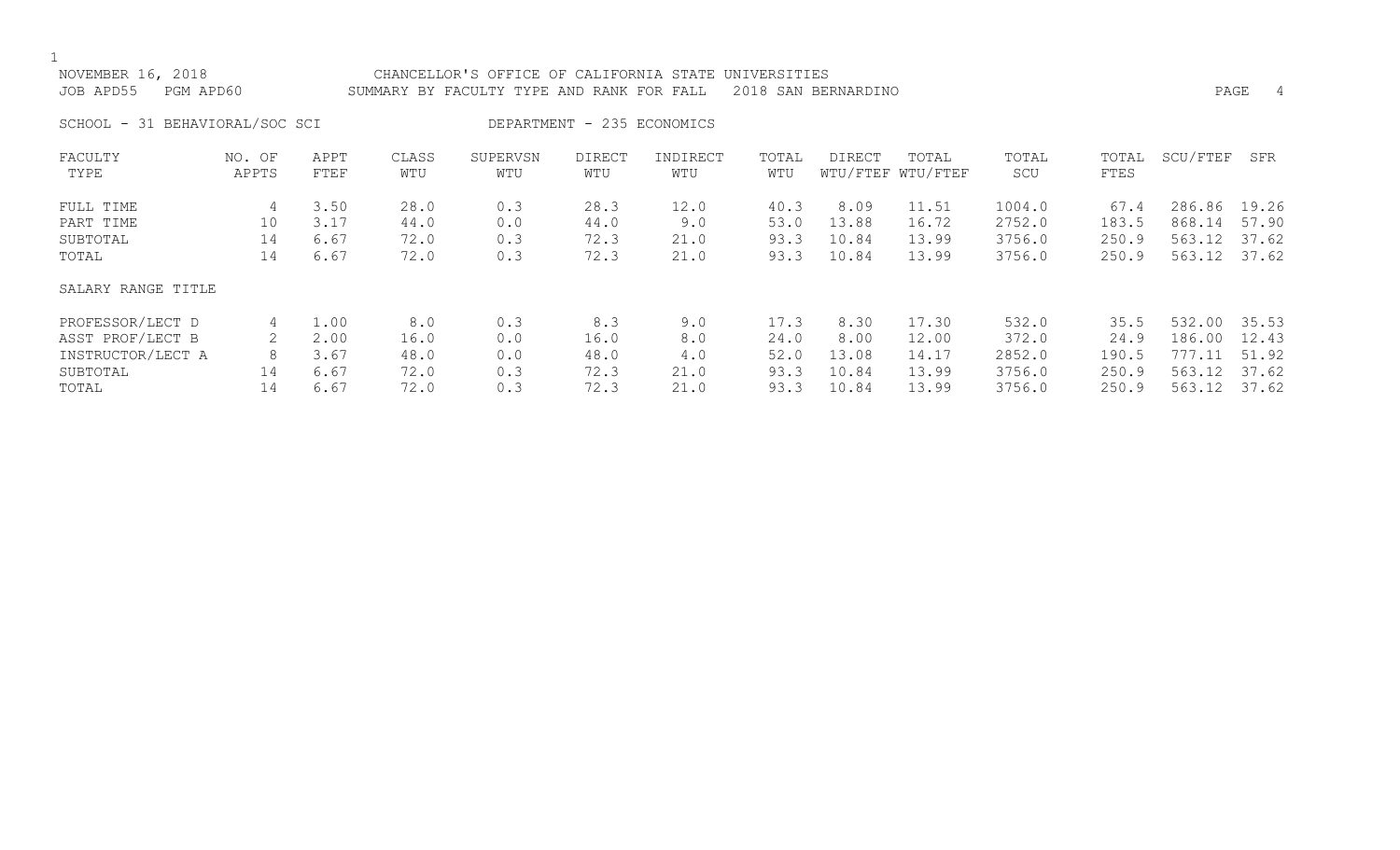| NOVEMBER 16, 2018<br>JOB APD55<br>PGM APD60 |                 |              |              | CHANCELLOR'S OFFICE OF CALIFORNIA STATE UNIVERSITIES<br>SUMMARY BY FACULTY TYPE AND RANK FOR FALL |                      |                                 |              | 2018 SAN BERNARDINO |                            |              |               |          | PAGE<br>- 5 |
|---------------------------------------------|-----------------|--------------|--------------|---------------------------------------------------------------------------------------------------|----------------------|---------------------------------|--------------|---------------------|----------------------------|--------------|---------------|----------|-------------|
| SCHOOL - 31 BEHAVIORAL/SOC SCI              |                 |              |              |                                                                                                   |                      | DEPARTMENT - 258 ETHNIC STUDIES |              |                     |                            |              |               |          |             |
| FACULTY<br>TYPE                             | NO. OF<br>APPTS | APPT<br>FTEF | CLASS<br>WTU | SUPERVSN<br>WTU                                                                                   | <b>DIRECT</b><br>WTU | INDIRECT<br>WTU                 | TOTAL<br>WTU | <b>DIRECT</b>       | TOTAL<br>WTU/FTEF WTU/FTEF | TOTAL<br>SCU | TOTAL<br>FTES | SCU/FTEF | SFR         |
| PART TIME                                   | 2               | 0.53         | 12.0         | 0.0                                                                                               | 12.0                 | 0.0                             | 12.0         | 22.47               | 22.47                      | 412.0        | 27.5          | 771.54   | 51.44       |
| SUBTOTAL                                    | 2               | 0.53         | 12.0         | 0.0                                                                                               | 12.0                 | 0.0                             | 12.0         | 22.47               | 22.47                      | 412.0        | 27.5          | 771.54   | 51.44       |
| TOTAL                                       |                 | 0.53         | 12.0         | 0.0                                                                                               | 12.0                 | 0.0                             | 12.0         | 22.47               | 22.47                      | 412.0        | 27.5          | 771.54   | 51.44       |
| SALARY RANGE TITLE                          |                 |              |              |                                                                                                   |                      |                                 |              |                     |                            |              |               |          |             |
| INSTRUCTOR/LECT A                           | 2               | 0.53         | 12.0         | 0.0                                                                                               | 12.0                 | 0.0                             | 12.0         | 22.47               | 22.47                      | 412.0        | 27.5          | 771.54   | 51.44       |
| SUBTOTAL                                    |                 | 0.53         | 12.0         | 0.0                                                                                               | 12.0                 | 0.0                             | 12.0         | 22.47               | 22.47                      | 412.0        | 27.5          | 771.54   | 51.44       |
| TOTAL                                       |                 | 0.53         | 12.0         | 0.0                                                                                               | 12.0                 | 0.0                             | 12.0         | 22.47               | 22.47                      | 412.0        | 27.5          | 771.54   | 51.44       |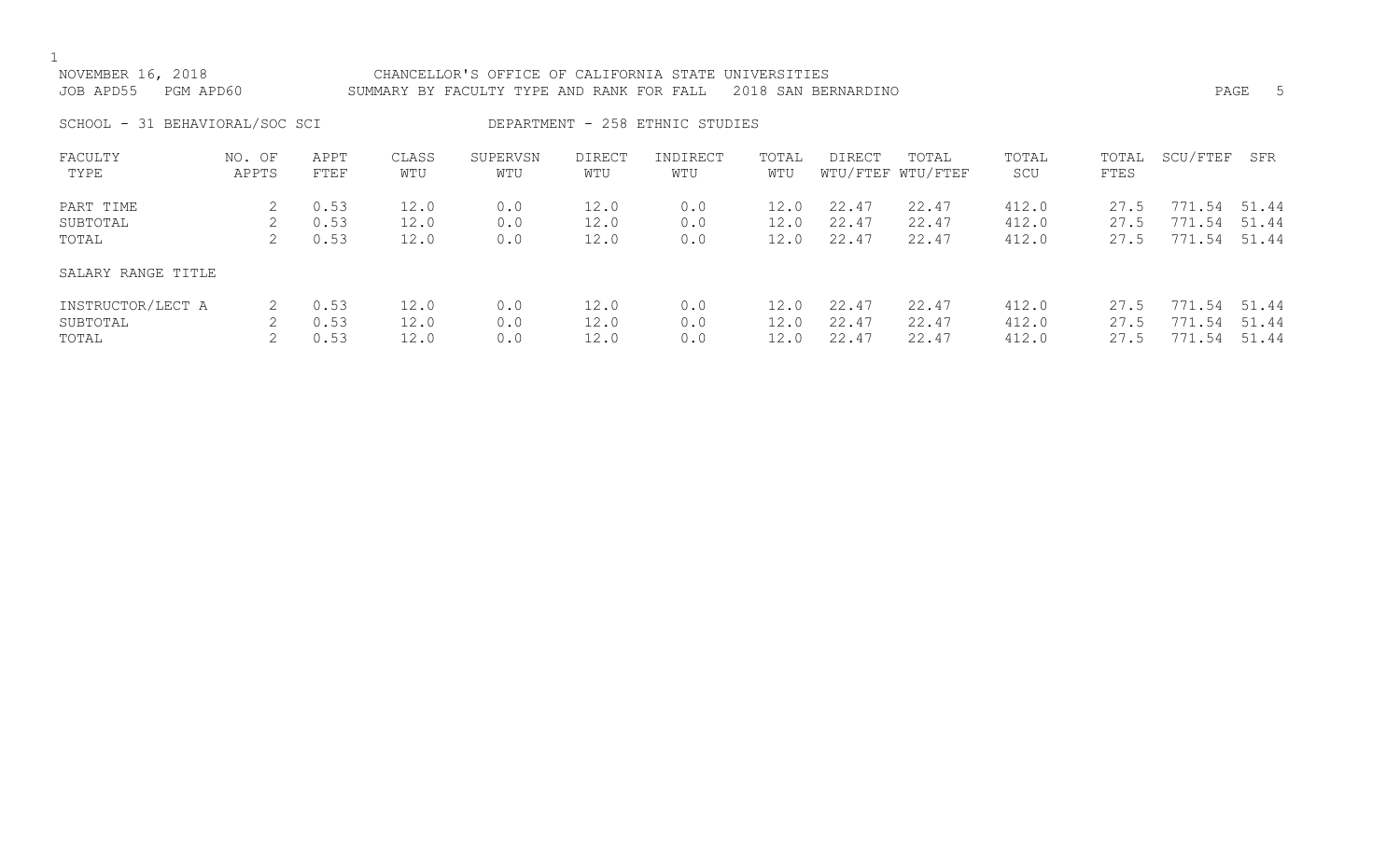$1$  NOV

| NOVEMBER 16, 2018<br>JOB APD55 PGM APD60 | CHANCELLOR'S OFFICE OF CALIFORNIA STATE UNIVERSITIES<br>SUMMARY BY FACULTY TYPE AND RANK FOR FALL 2018 SAN BERNARDINO | PAGE |  |
|------------------------------------------|-----------------------------------------------------------------------------------------------------------------------|------|--|
| SCHOOL - 31 BEHAVIORAL/SOC SCI           | DEPARTMENT - 305 GEOGRAPHY                                                                                            |      |  |

| FACULTY            | NO. OF | APPT | CLASS | SUPERVSN | <b>DIRECT</b> | INDIRECT | TOTAL | <b>DIRECT</b> | TOTAL             | TOTAL  | TOTAL | SCU/FTEF | SFR   |
|--------------------|--------|------|-------|----------|---------------|----------|-------|---------------|-------------------|--------|-------|----------|-------|
| TYPE               | APPTS  | FTEF | WTU   | WTU      | WTU           | WTU      | WTU   |               | WTU/FTEF WTU/FTEF | SCU    | FTES  |          |       |
| FULL TIME          | 8      | 6.80 | 64.0  | 4.0      | 84.0          | 14.0     | 98.0  | 12.36         | 14.42             | 3541.0 | 236.5 | 521.12   | 34.80 |
| PART TIME          |        | 0.67 | 10.0  | 0.0      | 10.0          | 0.0      | 10.0  | 14.99         | 14.99             | 207.0  | 14.1  | 310.34   | 21.15 |
| SUBTOTAL           | 10     | 7.46 | 74.0  | 4.0      | 94.0          | 14.0     | 108.0 | 12.60         | 14.47             | 3748.0 | 250.6 | 502.28   | 33.58 |
| TOTAL              | 10     | 7.46 | 74.0  | 4.0      | 94.0          | 14.0     | 108.0 | 12.60         | 14.47             | 3748.0 | 250.6 | 502.28   | 33.58 |
| SALARY RANGE TITLE |        |      |       |          |               |          |       |               |                   |        |       |          |       |
| PROFESSOR/LECT D   |        | 2.00 | 16.0  | 0.0      | 16.0          | 8.0      | 24.0  | 8.00          | 12.01             | 296.0  | 19.8  | 148.07   | 9.90  |
| ASSOC PROF/LECT C  |        | 2.00 | 16.0  | 0.3      | 24.3          | 0.0      | 24.3  | 12.15         | 12.15             | 966.0  | 64.7  | 483.00   | 32.33 |
| ASST PROF/LECT B   |        | 1.00 | 4.0   | 2.3      | 10.3          | 4.0      | 14.3  | 10.30         | 14.30             | 79.0   | 5.3   | 79.00    | 5.33  |
| INSTRUCTOR/LECT A  | 4      | 2.33 | 34.0  | 0.0      | 36.0          | 2.0      | 38.0  | 15.43         | 16.29             | 1527.0 | 102.1 | 654.52   | 43.77 |
| TCHNG ASSOCIATE    |        | 0.13 | 4.0   | 1.4      | 7.4           | 0.0      | 7.4   | 56.92         | 56.92             | 880.0  | 58.7  | 769.23   | 51.31 |
| SUBTOTAL           | 10     | 7.46 | 74.0  | 4.0      | 94.0          | 14.0     | 108.0 | 12.60         | 14.47             | 3748.0 | 250.6 | 502.28   | 33.58 |
| TOTAL              | 10     | 7.46 | 74.0  | 4.0      | 94.0          | 14.0     | 108.0 | 12.60         | 14.47             | 3748.0 | 250.6 | 502.28   | 33.58 |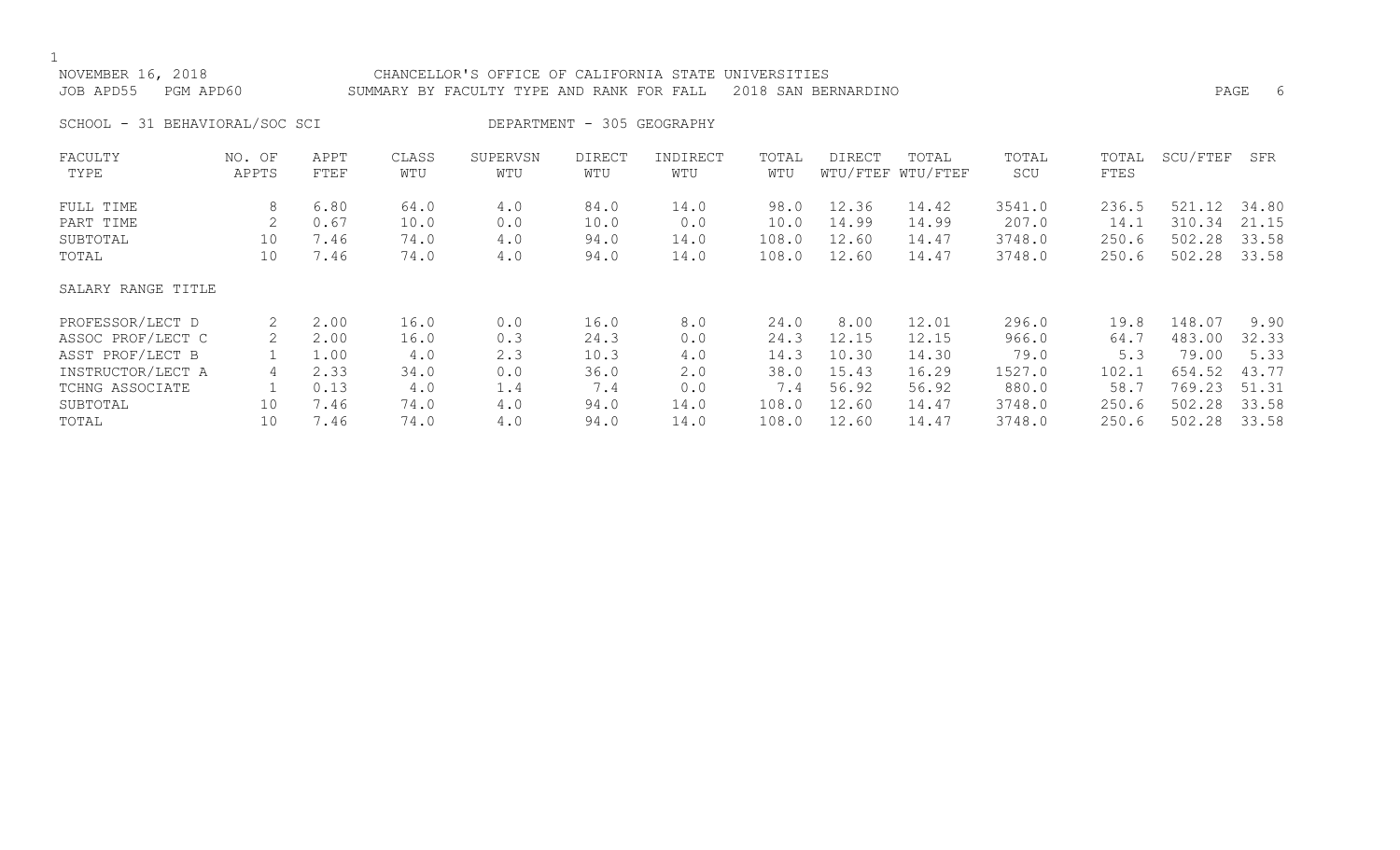| NOVEMBER 16, 2018<br>JOB APD55<br>PGM APD60 |                 |              |              | CHANCELLOR'S OFFICE OF CALIFORNIA STATE<br>SUMMARY BY FACULTY TYPE AND RANK FOR FALL |                          |                 | UNIVERSITIES | 2018 SAN BERNARDINO |                            |              |               | PAGE     | $\overline{7}$ |
|---------------------------------------------|-----------------|--------------|--------------|--------------------------------------------------------------------------------------|--------------------------|-----------------|--------------|---------------------|----------------------------|--------------|---------------|----------|----------------|
| SCHOOL - 31 BEHAVIORAL/SOC SCI              |                 |              |              |                                                                                      | DEPARTMENT - 348 HISTORY |                 |              |                     |                            |              |               |          |                |
| FACULTY<br>TYPE                             | NO. OF<br>APPTS | APPT<br>FTEF | CLASS<br>WTU | SUPERVSN<br>WTU                                                                      | <b>DIRECT</b><br>WTU     | INDIRECT<br>WTU | TOTAL<br>WTU | <b>DIRECT</b>       | TOTAL<br>WTU/FTEF WTU/FTEF | TOTAL<br>SCU | TOTAL<br>FTES | SCU/FTEF | SFR            |
| FULL TIME                                   | 13              | 9.86         | 88.0         | 2.5                                                                                  | 106.5                    | 36.0            | 142.5        | 10.80               | 14.45                      | 3694.0       | 248.7         | 374.61   | 25.22          |
| PART TIME                                   | 12              | 4.01         | 68.0         | 0.0                                                                                  | 68.0                     | 0.0             | 68.0         | 16.98               | 16.98                      | 4900.0       | 326.8         | 223.47   | 81.60          |
| SUBTOTAL                                    | 25              | 13.87        | 156.0        | 2.5                                                                                  | 174.5                    | 36.0            | 210.5        | 12.58               | 15.18                      | 8594.0       | 575.5         | 619.79   | 41.51          |
| TOTAL                                       | 25              | 13.87        | 156.0        | 2.5                                                                                  | 174.5                    | 36.0            | 210.5        | 12.58               | 15.18                      | 8594.0       | 575.5         | 619.79   | 41.51          |
| SALARY RANGE TITLE                          |                 |              |              |                                                                                      |                          |                 |              |                     |                            |              |               |          |                |
| PROFESSOR/LECT D                            | 6               | 5.10         | 44.0         | $2 \cdot 2$                                                                          | 54.2                     | 12.0            | 66.2         | 10.63               | 12.99                      | 2432.0       | 164.3         | 477.05   | 32.22          |
| ASSOC PROF/LECT C                           | 3               | 1.33         | 16.0         | 0.0                                                                                  | 16.0                     | 12.0            | 28.0         | 12.01               | 21.02                      | 360.0        | 24.0          | 270.27   | 18.02          |
| ASST PROF/LECT B                            | 4               | 3.43         | 28.0         | 0.3                                                                                  | 36.3                     | 12.0            | 48.3         | 10.58               | 14.08                      | 902.0        | 60.5          | 262.90   | 17.62          |
| INSTRUCTOR/LECT A                           | 12              | 4.01         | 68.0         | 0.0                                                                                  | 68.0                     | 0.0             | 68.0         | 16.98               | 16.98                      | 4900.0       | 326.8         | 223.47   | 81.60          |
| SUBTOTAL                                    | 25              | 13.87        | 156.0        | 2.5                                                                                  | 174.5                    | 36.0            | 210.5        | 12.58               | 15.18                      | 8594.0       | 575.5         | 619.79   | 41.51          |
| TOTAL                                       | 25              | 13.87        | 156.0        | 2.5                                                                                  | 174.5                    | 36.0            | 210.5        | 12.58               | 15.18                      | 8594.0       | 575.5         | 619.79   | 41.51          |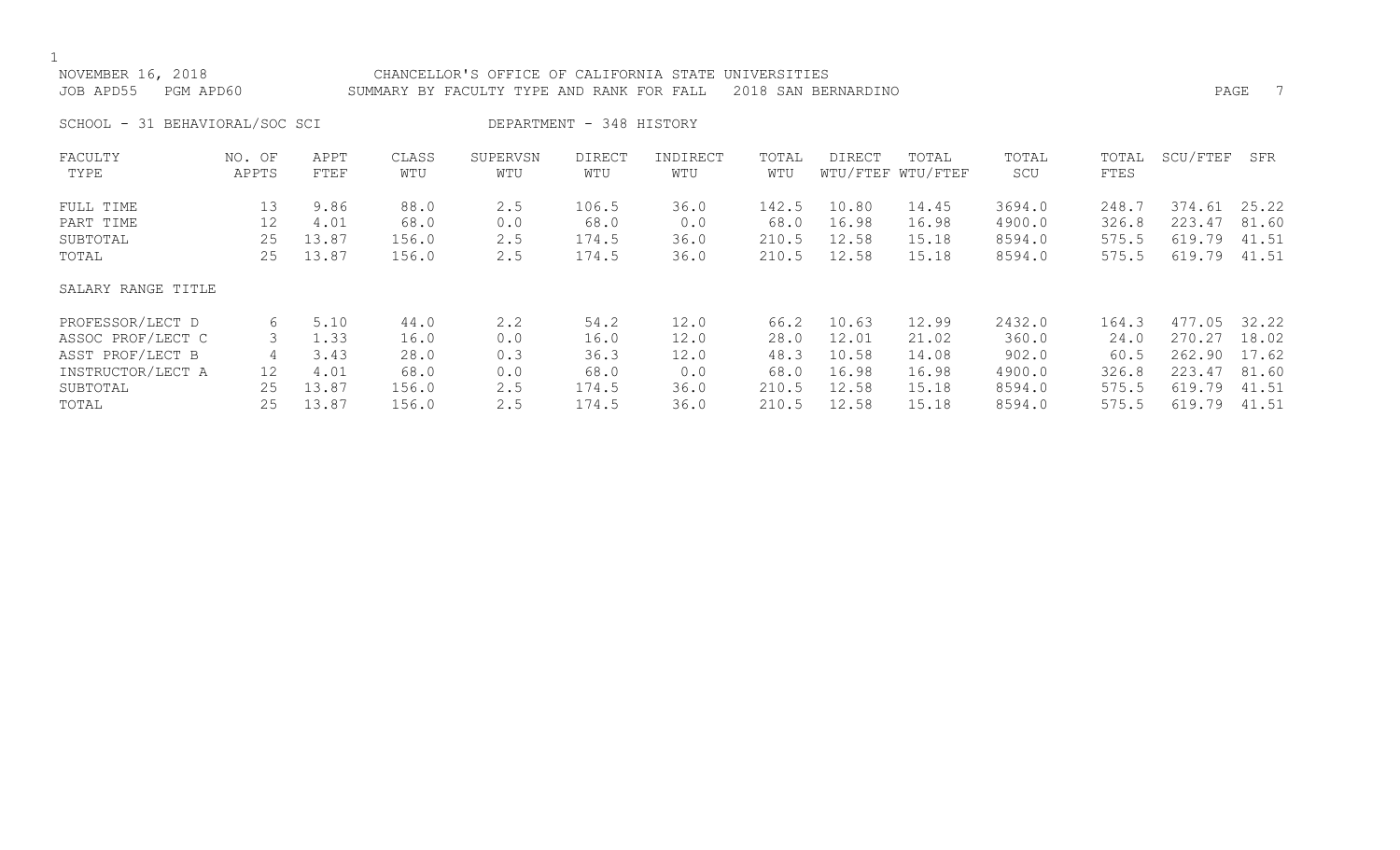# NOVEMBER 16, 2018 CHANCELLOR'S OFFICE OF CALIFORNIA STATE UNIVERSITIES JOB APD55 PGM APD60 SUMMARY BY FACULTY TYPE AND RANK FOR FALL 2018 SAN BERNARDINO PAGE 8 SCHOOL - 31 BEHAVIORAL/SOC SCI DEPARTMENT - 497 MILITARY SCIENCE (ROTC)

| FACULTY<br>TYPE    | NO. OF<br>APPTS | APPT<br>FTEF | CLASS<br>WTU | SUPERVSN<br>WTU | DIRECT<br>WTU | INDIRECT<br>WTU | TOTAL<br>WTU | <b>DIRECT</b> | TOTAL<br>WTU/FTEF WTU/FTEF | TOTAL<br>SCU | TOTAL<br>FTES | SCU/FTEF | SFR  |
|--------------------|-----------------|--------------|--------------|-----------------|---------------|-----------------|--------------|---------------|----------------------------|--------------|---------------|----------|------|
| OTHER              | C               | 0.00         | 0.0          | 0.0             | 0.0           | 0.0             | 0.0          | 0.00          | 0.00                       | 28.0         | 1.9           | 0.00     | 0.00 |
| TOTAL              | C               | 0.00         | 0.0          | 0.0             | 0.0           | 0.0             | 0.0          | 0.00          | 0.00                       | 28.0         | 1.9           | 0.00     | 0.00 |
| SALARY RANGE TITLE |                 |              |              |                 |               |                 |              |               |                            |              |               |          |      |
| INSTRUCTOR/LECT A  |                 | 0.00         | 0.0          | 0.0             | 0.0           | 0.0             | 0.0          | 0.00          | 0.00                       | 2.0          | 0.1           | 0.00     | 0.00 |
| SUBTOTAL           |                 | 0.00         | 0.0          | 0.0             | 0.0           | 0.0             | 0.0          | 0.00          | 0.00                       | 2.0          | 0.1           | 0.00     | 0.00 |
| OTHER              | 4               | 0.00         | 0.0          | 0.0             | 0.0           | 0.0             | 0.0          | 0.00          | 0.00                       | 26.0         | 1.7           | 0.00     | 0.00 |
| SUBTOTAL           | 4               | 0.00         | 0.0          | 0.0             | 0.0           | 0.0             | 0.0          | 0.00          | 0.00                       | 26.0         |               | 0.00     | 0.00 |
| TOTAL              |                 | 0.00         | 0.0          | 0.0             | 0.0           | 0.0             | 0.0          | 0.00          | 0.00                       | 28.0         | 1.9           | 0.00     | 0.00 |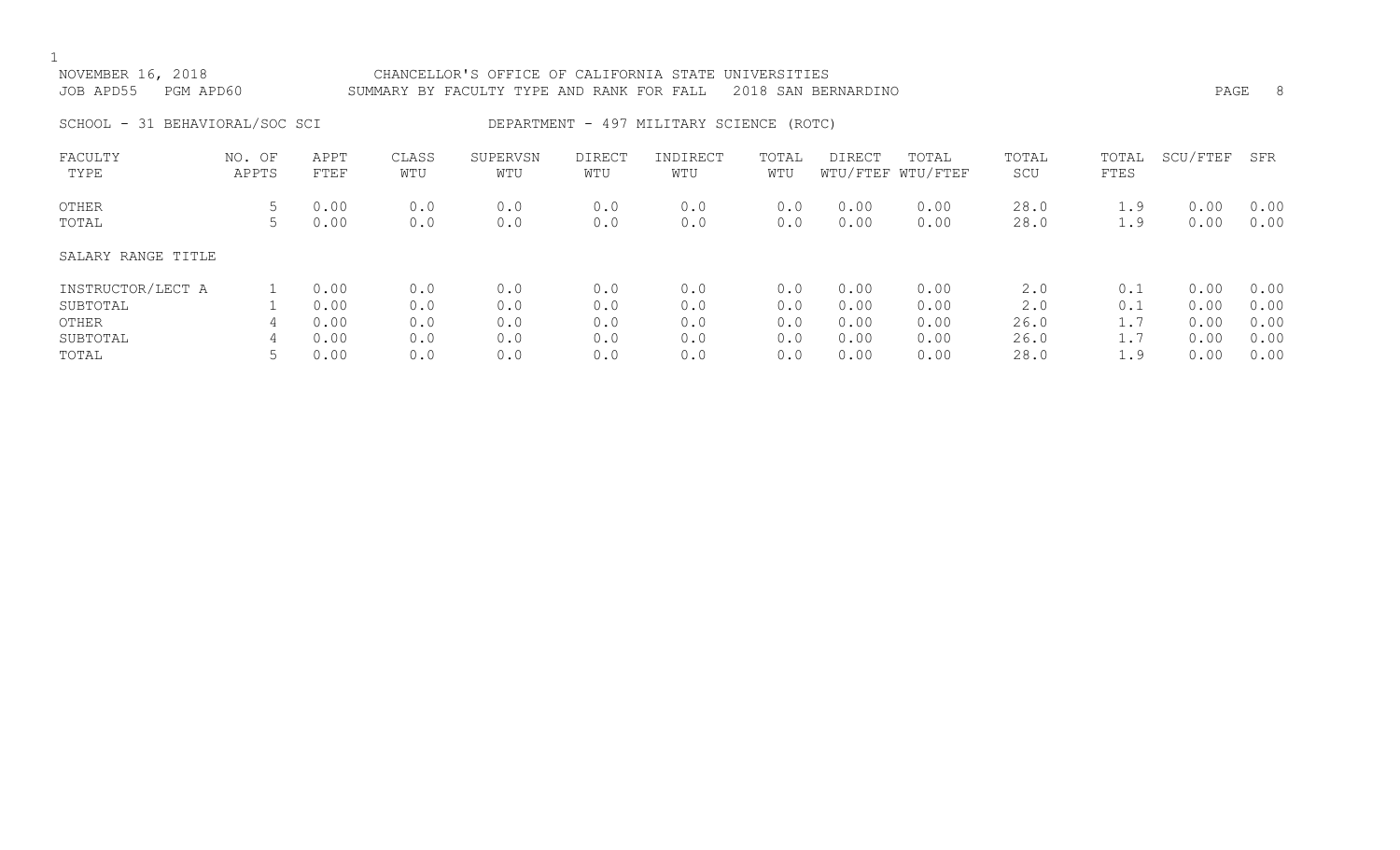| NOVEMBER 16, 2018<br>JOB APD55<br>PGM APD60 |                 |              |              | CHANCELLOR'S OFFICE OF CALIFORNIA STATE<br>SUMMARY BY FACULTY TYPE AND RANK FOR FALL |                      |                                    | UNIVERSITIES | 2018 SAN BERNARDINO |                            |              |               |          | 9<br>PAGE |
|---------------------------------------------|-----------------|--------------|--------------|--------------------------------------------------------------------------------------|----------------------|------------------------------------|--------------|---------------------|----------------------------|--------------|---------------|----------|-----------|
| SCHOOL - 31 BEHAVIORAL/SOC SCI              |                 |              |              |                                                                                      |                      | DEPARTMENT - 580 POLITICAL SCIENCE |              |                     |                            |              |               |          |           |
| FACULTY<br>TYPE                             | NO. OF<br>APPTS | APPT<br>FTEF | CLASS<br>WTU | SUPERVSN<br>WTU                                                                      | <b>DIRECT</b><br>WTU | INDIRECT<br>WTU                    | TOTAL<br>WTU | DIRECT              | TOTAL<br>WTU/FTEF WTU/FTEF | TOTAL<br>SCU | TOTAL<br>FTES | SCU/FTEF | SFR       |
| FULL TIME                                   |                 | 6.24         | 56.0         | 1.3                                                                                  | 65.3                 | 12.0                               | 77.3         | 10.47               | 12.39                      | 3252.0       | 219.2         | 521.40   | 35.15     |
| PART TIME                                   | 9               | 2.86         | 36.0         | 0.5                                                                                  | 40.5                 | 6.0                                | 46.5         | 14.15               | 16.24                      | 2700.0       | 181.8         | 943.07   | 63.50     |
| SUBTOTAL                                    | 16              | 9.10         | 92.0         | 1.8                                                                                  | 105.8                | 18.0                               | 123.8        | 11.63               | 13.60                      | 5952.0       | 401.0         | 654.07   | 44.07     |
| TOTAL                                       | 16              | 9.10         | 92.0         | 1.8                                                                                  | 105.8                | 18.0                               | 123.8        | 11.63               | 13.60                      | 5952.0       | 401.0         | 654.07   | 44.07     |
| SALARY RANGE TITLE                          |                 |              |              |                                                                                      |                      |                                    |              |                     |                            |              |               |          |           |
| PROFESSOR/LECT D                            | 5               | 2.56         | 24.0         | 1.0                                                                                  | 33.0                 | 6.0                                | 39.0         | 12.91               | 15.25                      | 2366.0       | 160.1         | 925.30   | 62.61     |
| ASSOC PROF/LECT C                           | 2               | 1.94         | 16.0         | 0.8                                                                                  | 16.8                 | 8.0                                | 24.8         | 8.65                | 12.77                      | 474.0        | 32.4          | 244.08   | 16.66     |
| ASST PROF/LECT B                            |                 | 1.00         | 12.0         | 0.0                                                                                  | 12.0                 | 0.0                                | 12.0         | 12.01               | 12.01                      | 284.0        | 19.0          | 284.28   | 19.02     |
| INSTRUCTOR/LECT A                           |                 | 2.60         | 32.0         | 0.0                                                                                  | 32.0                 | 4.0                                | 36.0         | 12.30               | 13.84                      | 1844.0       | 123.9         | 708.69   | 47.63     |
| TCHNG ASSOCIATE                             |                 | 1.00         | 8.0          | 0.0                                                                                  | 12.0                 | 0.0                                | 12.0         | 12.00               | 12.00                      | 984.0        | 65.6          | 984.00   | 65.60     |
| SUBTOTAL                                    | 16              | 9.10         | 92.0         | 1.8                                                                                  | 105.8                | 18.0                               | 123.8        | 11.63               | 13.60                      | 5952.0       | 401.0         | 654.07   | 44.07     |

SUBTOTAL 16 9.10 92.0 1.8 105.8 18.0 123.8 11.63 13.60 5952.0 401.0 654.07 44.07 TOTAL 16 9.10 92.0 1.8 105.8 18.0 123.8 11.63 13.60 5952.0 401.0 654.07 44.07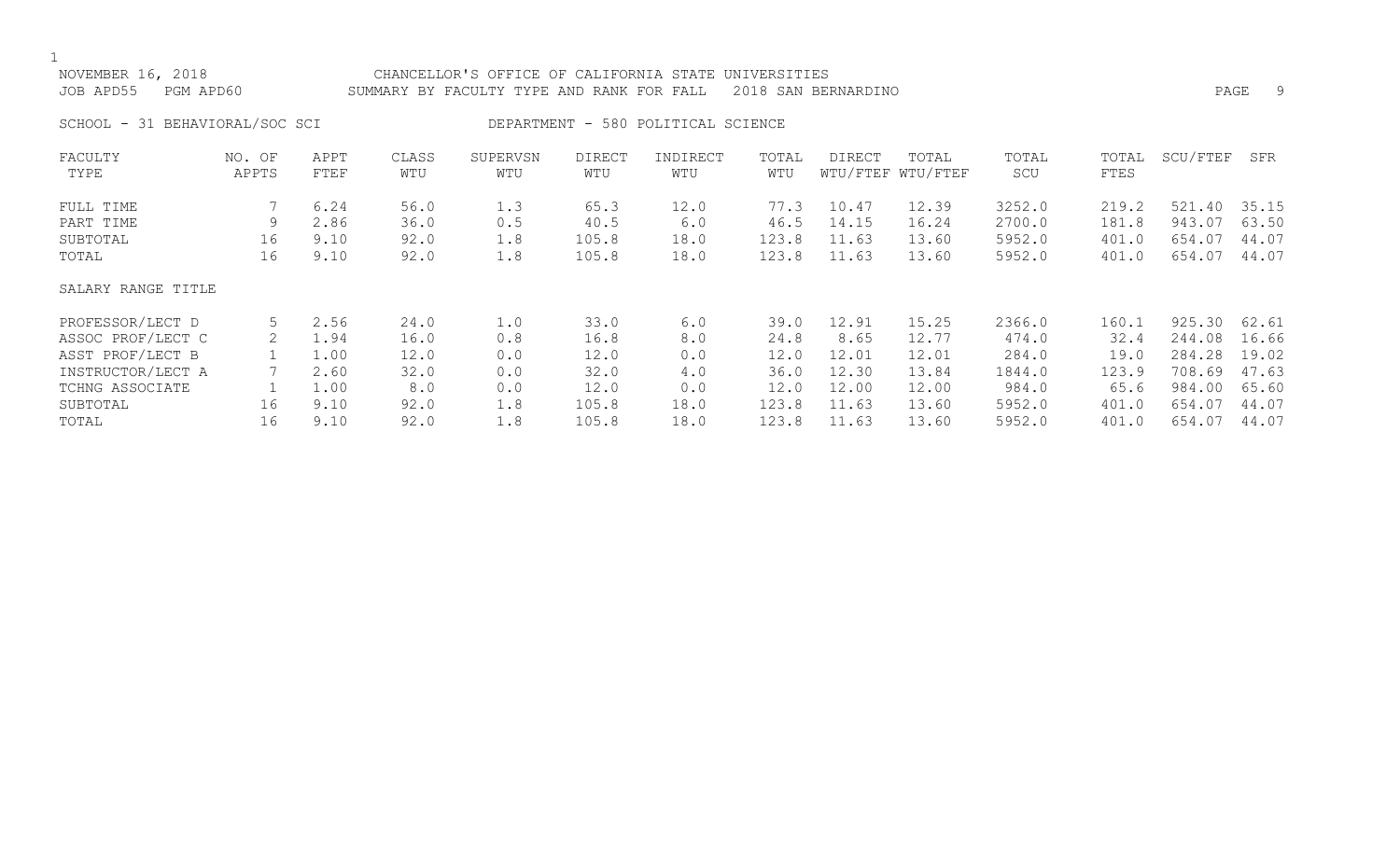## NOVEMBER 16, 2018 CHANCELLOR'S OFFICE OF CALIFORNIA STATE UNIVERSITIES JOB APD55 PGM APD60 SUMMARY BY FACULTY TYPE AND RANK FOR FALL 2018 SAN BERNARDINO PAGE 10

SCHOOL - 31 BEHAVIORAL/SOC SCI DEPARTMENT - 590 PSYCHOLOGY

| FACULTY            | NO. OF | APPT  | CLASS | SUPERVSN | <b>DIRECT</b> | INDIRECT | TOTAL | <b>DIRECT</b> | TOTAL             | TOTAL   | TOTAL  | SCU/FTEF | SFR   |
|--------------------|--------|-------|-------|----------|---------------|----------|-------|---------------|-------------------|---------|--------|----------|-------|
| TYPE               | APPTS  | FTEF  | WTU   | WTU      | WTU           | WTU      | WTU   |               | WTU/FTEF WTU/FTEF | SCU     | FTES   |          |       |
| FULL TIME          | 32     | 23.91 | 191.6 | 44.9     | 260.5         | 148.0    | 408.5 | 10.90         | 17.09             | 11000.0 | 749.7  | 460.08   | 31.36 |
| PART TIME          | 40     | 14.45 | 229.0 | 27.0     | 258.0         | 0.0      | 258.0 | 17.85         | 17.85             | 13166.0 | 879.4  | 910.95   | 60.84 |
| SUBTOTAL           | 72     | 38.36 | 420.6 | 71.9     | 518.5         | 148.0    | 666.5 | 13.52         | 17.37             | 24166.0 | 1629.1 | 629.95   | 42.47 |
| OTHER              |        | 0.00  | 0.0   | 6.7      | 6.7           | 0.0      | 6.7   | 0.00          | 0.00              | 73.0    | 5.0    | 0.00     | 0.00  |
| TOTAL              | 74     | 38.36 | 420.6 | 78.6     | 525.2         | 148.0    | 673.2 | 13.69         | 17.55             | 24239.0 | 1634.0 | 631.85   | 42.59 |
| SALARY RANGE TITLE |        |       |       |          |               |          |       |               |                   |         |        |          |       |
| PROFESSOR/LECT D   | 20     | 11.74 | 87.6  | 35.7     | 139.3         | 88.0     | 227.3 | 11.87         | 19.37             | 3890.0  | 270.3  | 331.49   | 23.04 |
| ASSOC PROF/LECT C  | 3      | 2.00  | 8.0   | 3.0      | 15.0          | 12.0     | 27.0  | 7.50          | 13.50             | 134.0   | 11.2   | 67.00    | 5.59  |
| ASST PROF/LECT B   | 9      | 6.24  | 56.0  | 9.1      | 69.1          | 28.0     | 97.1  | 11.07         | 15.56             | 3485.0  | 236.3  | 558.49   | 37.87 |
| INSTRUCTOR/LECT A  | 22     | 12.92 | 192.0 | 3.3      | 197.3         | 16.0     | 213.3 | 15.27         | 16.51             | 12894.0 | 859.9  | 998.14   | 66.56 |
| TCHNG ASSOCIATE    | 20     | 5.47  | 77.0  | 27.5     | 104.5         | 4.0      | 108.5 | 19.11         | 19.84             | 3836.0  | 256.3  | 701.41   | 46.87 |
| SUBTOTAL           | 74     | 38.36 | 420.6 | 78.6     | 525.2         | 148.0    | 673.2 | 13.69         | 17.55             | 24239.0 | 1634.0 | 631.85   | 42.59 |
| TOTAL              | 74     | 38.36 | 420.6 | 78.6     | 525.2         | 148.0    | 673.2 | 13.69         | 17.55             | 24239.0 | 1634.0 | 631.85   | 42.59 |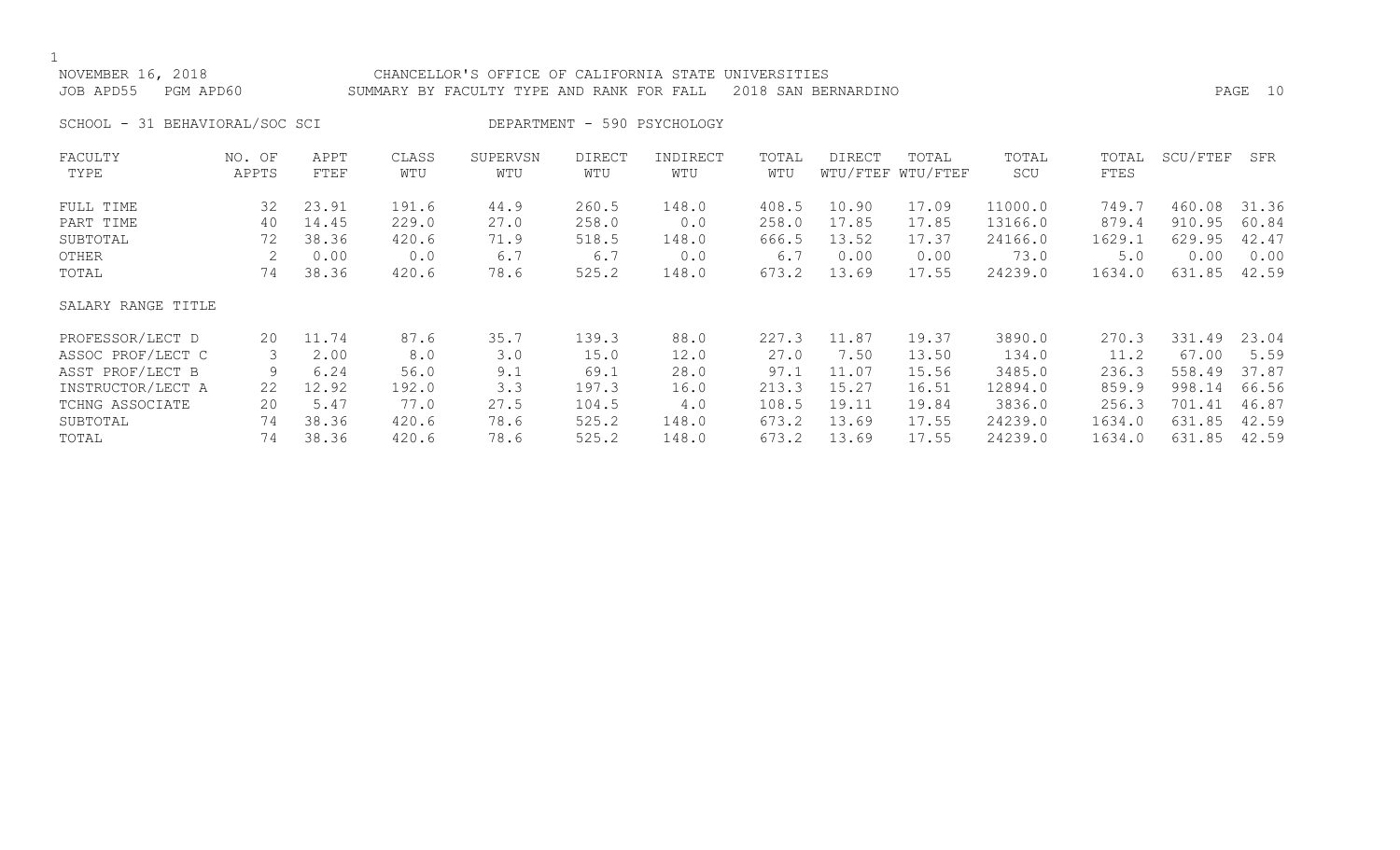| NOVEMBER 16, 2018<br>JOB APD55 | PGM APD60       |                                 |              | CHANCELLOR'S OFFICE OF CALIFORNIA STATE UNIVERSITIES<br>SUMMARY BY FACULTY TYPE AND RANK FOR FALL 2018 SAN BERNARDINO |               |                 |              |        |                            |              |               |          | PAGE 11 |
|--------------------------------|-----------------|---------------------------------|--------------|-----------------------------------------------------------------------------------------------------------------------|---------------|-----------------|--------------|--------|----------------------------|--------------|---------------|----------|---------|
| SCHOOL - 31 BEHAVIORAL/SOC SCI |                 | DEPARTMENT - 665 SOCIAL SCIENCE |              |                                                                                                                       |               |                 |              |        |                            |              |               |          |         |
| FACULTY<br>TYPE                | NO. OF<br>APPTS | APPT<br>FTEF                    | CLASS<br>WTU | SUPERVSN<br>WTU                                                                                                       | DIRECT<br>WTU | INDIRECT<br>WTU | TOTAL<br>WTU | DIRECT | TOTAL<br>WTU/FTEF WTU/FTEF | TOTAL<br>SCU | TOTAL<br>FTES | SCU/FTEF | SFR     |

| FULL TIME          |    | 2.00 | 16.0 | 0.0 | 16.0 | 0.0 | 16.0 | 8.00  | 8.00  | 920.0  | 61.3  | 460.00 | 30.67 |
|--------------------|----|------|------|-----|------|-----|------|-------|-------|--------|-------|--------|-------|
| PART TIME          | 9. | 5.34 | 76.0 | 0.0 | 76.0 | 0.0 | 76.0 | 14.23 | 14.23 | 1952.0 | 130.2 | 365.54 | 24.38 |
| SUBTOTAL           | 12 | 7.34 | 92.0 | 0.0 | 92.0 | 0.0 | 92.0 | 12.53 | 12.53 | 2872.0 | 191.5 | 391.28 | 26.09 |
| TOTAL              | 12 | 7.34 | 92.0 | 0.0 | 92.0 | 0.0 | 92.0 | 12.53 | 12.53 | 2872.0 | 191.5 | 391.28 | 26.09 |
| SALARY RANGE TITLE |    |      |      |     |      |     |      |       |       |        |       |        |       |
| INSTRUCTOR/LECT A  | 12 | 7.34 | 92.0 | 0.0 | 92.0 | 0.0 | 92.0 | 12.53 | 12.53 | 2872.0 | 191.5 | 391.28 | 26.09 |
| SUBTOTAL           |    | 7.34 | 92.0 | 0.0 | 92.0 | 0.0 | 92.0 | 12.53 | 12.53 | 2872.0 | 191.5 | 391.28 | 26.09 |
| TOTAL              |    | 7.34 | 92.0 | 0.0 | 92.0 | 0.0 | 92.0 | 12.53 | 12.53 | 2872.0 | 191.5 | 391.28 | 26.09 |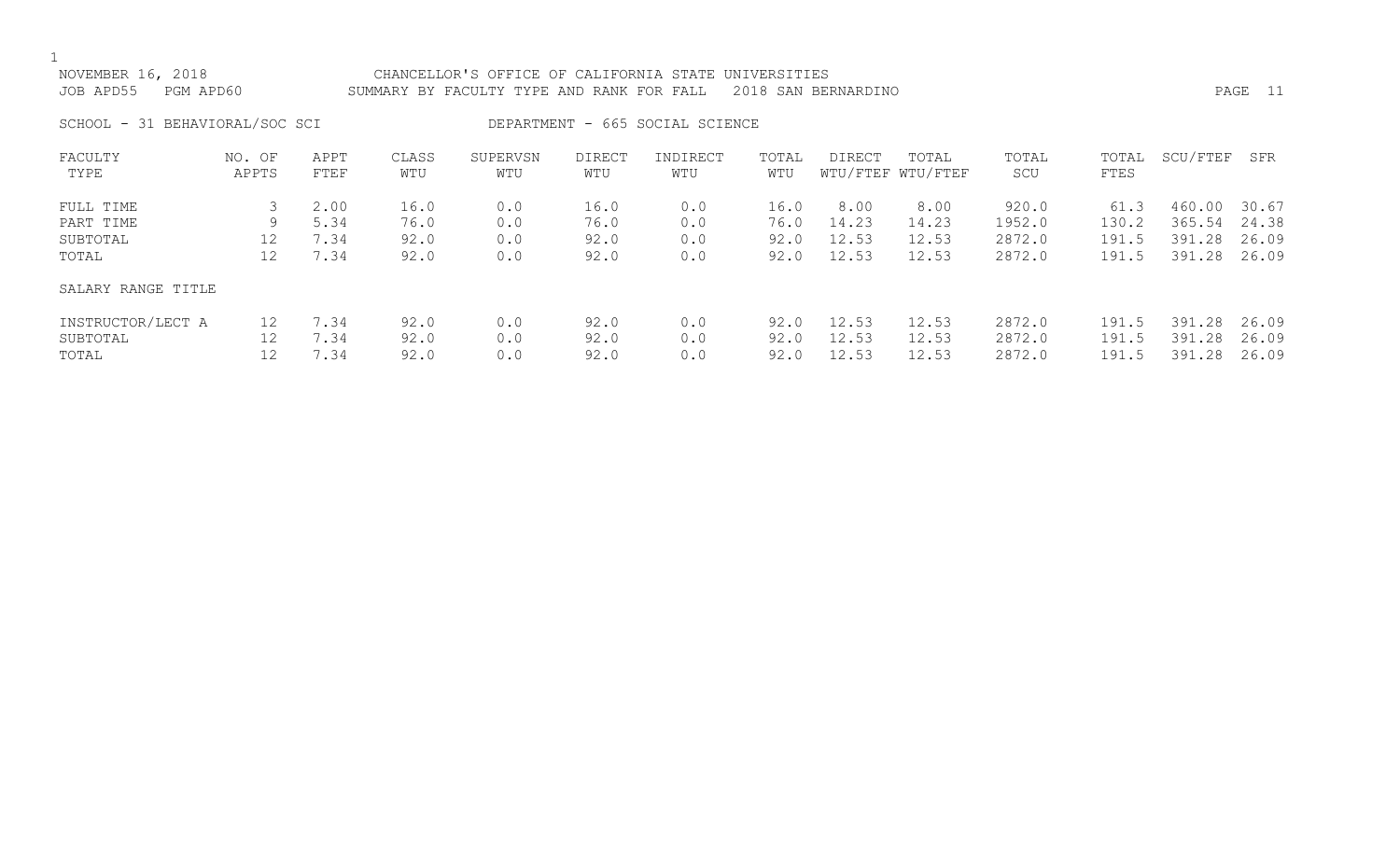## NOVEMBER 16, 2018 CHANCELLOR'S OFFICE OF CALIFORNIA STATE UNIVERSITIES JOB APD55 PGM APD60 SUMMARY BY FACULTY TYPE AND RANK FOR FALL 2018 SAN BERNARDINO PAGE 12

SCHOOL - 31 BEHAVIORAL/SOC SCI DEPARTMENT - 670 SOCIAL WORK

| FACULTY            | NO. OF | APPT  | CLASS | SUPERVSN | <b>DIRECT</b> | INDIRECT | TOTAL | DIRECT | TOTAL             | TOTAL  | TOTAL | SCU/FTEF | SFR   |
|--------------------|--------|-------|-------|----------|---------------|----------|-------|--------|-------------------|--------|-------|----------|-------|
| TYPE               | APPTS  | FTEF  | WTU   | WTU      | WTU           | WTU      | WTU   |        | WTU/FTEF WTU/FTEF | SCU    | FTES  |          |       |
| FULL TIME          | 11     | 9.00  | 52.0  | 6.8      | 66.8          | 78.0     | 144.8 | 7.42   | 16.09             | 1468.0 | 115.4 | 163.11   | 12.82 |
| PART TIME          | 19     | 6.67  | 36.0  | 44.6     | 80.6          | 0.0      | 80.6  | 12.08  | 12.08             | 1680.0 | 131.3 | 251.72   | 19.68 |
| SUBTOTAL           | 30     | 15.67 | 88.0  | 51.4     | 147.4         | 78.0     | 225.4 | 9.40   | 14.38             | 3148.0 | 246.7 | 200.84   | 15.74 |
| OTHER              | 2      | 0.00  | 12.0  | 0.0      | 12.0          | 0.0      | 12.0  | 0.00   | 0.00              | 304.0  | 25.3  | 0.00     | 0.00  |
| TOTAL              | 32     | 15.67 | 100.0 | 51.4     | 159.4         | 78.0     | 237.4 | 10.17  | 15.15             | 3452.0 | 272.1 | 220.24   | 17.36 |
| SALARY RANGE TITLE |        |       |       |          |               |          |       |        |                   |        |       |          |       |
| PROFESSOR/LECT D   | 3      | 1.00  | 4.0   | 0.0      | 4.0           | 20.0     | 24.0  | 4.00   | 24.00             | 104.0  | 8.7   | 104.00   | 8.67  |
| ASSOC PROF/LECT C  |        | 1.00  | 4.0   | 0.0      | 12.0          | 0.0      | 12.0  | 12.00  | 12.00             | 116.0  | 9.7   | 116.00   | 9.67  |
| ASST PROF/LECT B   |        | 5.00  | 36.0  | 0.0      | 36.0          | 24.0     | 60.0  | 7.20   | 12.00             | 928.0  | 75.7  | 185.60   | 15.15 |
| INSTRUCTOR/LECT A  | 21     | 8.14  | 52.0  | 47.9     | 99.9          | 34.0     | 133.9 | 12.27  | 16.45             | 2152.0 | 166.9 | 264.37   | 20.51 |
| TCHNG ASSOCIATE    |        | 0.27  | 4.0   | 0.0      | 4.0           | 0.0      | $4.0$ | 14.98  | 14.98             | 96.0   | 6.4   | 359.55   | 23.97 |
| SUBTOTAL           | 31     | 15.41 | 100.0 | 47.9     | 155.9         | 78.0     | 233.9 | 10.12  | 15.18             | 3396.0 | 267.4 | 220.42   | 17.36 |
| OTHER              |        | 0.27  | 0.0   | 3.5      | 3.5           | 0.0      | 3.5   | 13.11  | 13.11             | 56.0   | 4.7   | 209.74   | 17.49 |
| SUBTOTAL           |        | 0.27  | 0.0   | 3.5      | 3.5           | 0.0      | 3.5   | 13.11  | 13.11             | 56.0   | 4.7   | 209.74   | 17.49 |
| TOTAL              | 32     | 15.67 | 100.0 | 51.4     | 159.4         | 78.0     | 237.4 | 10.17  | 15.15             | 3452.0 | 272.1 | 220.24   | 17.36 |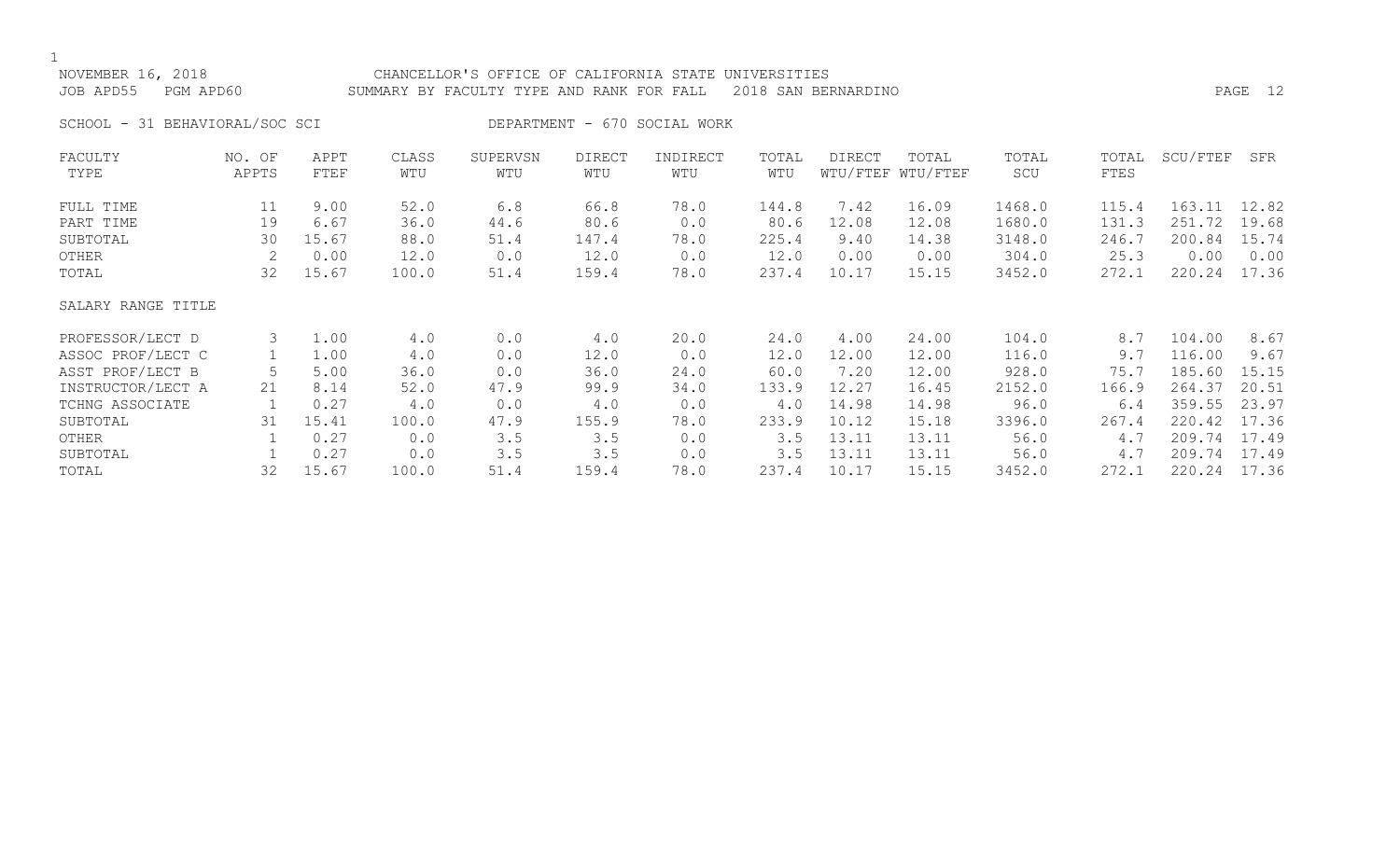$\frac{1}{\text{NO}}$ 

| NOVEMBER 16, 2018<br>JOB APD55 | PGM APD60                      |              |              | CHANCELLOR'S OFFICE OF CALIFORNIA STATE UNIVERSITIES<br>SUMMARY BY FACULTY TYPE AND RANK FOR FALL 2018 SAN BERNARDINO |                            |                 |              |        |                            |              |      |                    | PAGE 13 |
|--------------------------------|--------------------------------|--------------|--------------|-----------------------------------------------------------------------------------------------------------------------|----------------------------|-----------------|--------------|--------|----------------------------|--------------|------|--------------------|---------|
|                                | SCHOOL - 31 BEHAVIORAL/SOC SCI |              |              |                                                                                                                       | DEPARTMENT - 675 SOCIOLOGY |                 |              |        |                            |              |      |                    |         |
| FACULTY<br>TYPE                | NO. OF<br>APPTS                | APPT<br>FTEF | CLASS<br>WTU | SUPERVSN<br>WTU                                                                                                       | DIRECT<br>WTU              | INDIRECT<br>WTU | TOTAL<br>WTU | DIRECT | TOTAL<br>WTU/FTEF WTU/FTEF | TOTAL<br>SCU | FTES | TOTAL SCU/FTEF SFR |         |

| FULL TIME          | 12           | 8.67  | 105.2 | 10.9 | 120.1 | 30.0 | 150.1 | 13.86 | 17.32 | 6849.0  | 456.8 | 790.33 | 52.71 |
|--------------------|--------------|-------|-------|------|-------|------|-------|-------|-------|---------|-------|--------|-------|
| PART TIME          | 12           | 5.15  | 55.2  | 6.0  | 61.2  | 8.0  | 69.2  | 11.88 | 13.44 | 3830.0  | 255.3 | 743.69 | 49.58 |
| SUBTOTAL           | 24           | 13.82 | 160.4 | 16.9 | 181.3 | 38.0 | 219.3 | 13.12 | 15.87 | 10679.0 | 712.1 | 772.94 | 51.54 |
| OTHER              |              | 0.00  | 2.0   | 0.0  | 2.0   | 0.0  | 2.0   | 0.00  | 0.00  | 50.0    | 3.3   | 0.00   | 0.00  |
| TOTAL              | 25           | 13.82 | 162.4 | 16.9 | 183.3 | 38.0 | 221.3 | 13.27 | 16.02 | 10729.0 | 715.5 | 776.56 | 51.79 |
| SALARY RANGE TITLE |              |       |       |      |       |      |       |       |       |         |       |        |       |
| PROFESSOR/LECT D   | რ.           | 3.25  | 24.0  | 6.3  | 30.3  | 22.0 | 52.3  | 9.32  | 16.09 | 1808.0  | 120.6 | 556.31 | 37.11 |
| ASSOC PROF/LECT C  | $\mathbf{2}$ | 2.00  | 18.6  | 0.3  | 18.9  | 4.0  | 22.9  | 9.45  | 11.45 | 669.0   | 44.7  | 334.50 | 22.33 |
| ASST PROF/LECT B   | 5.           | 3.67  | 38.6  | 10.3 | 52.9  | 12.0 | 64.9  | 14.43 | 17.70 | 1964.0  | 131.0 | 535.73 | 35.73 |
| INSTRUCTOR/LECT A  | 11           | 4.77  | 79.2  | 0.0  | 79.2  | 0.0  | 79.2  | 16.61 | 16.61 | 6238.0  | 415.9 | 308.58 | 87.24 |
| TCHNG ASSOCIATE    |              | 0.13  | 2.0   | 0.0  | 2.0   | 0.0  | 2.0   | 15.04 | 15.04 | 50.0    | 3.3   | 375.94 | 25.04 |
| SUBTOTAL           | 25           | 13.82 | 162.4 | 16.9 | 183.3 | 38.0 | 221.3 | 13.27 | 16.02 | 10729.0 | 715.5 | 776.56 | 51.79 |
| TOTAL              | 25           | 13.82 | 162.4 | 16.9 | 183.3 | 38.0 | 221.3 | 13.27 | 16.02 | 10729.0 | 715.5 | 776.56 | 51.79 |
|                    |              |       |       |      |       |      |       |       |       |         |       |        |       |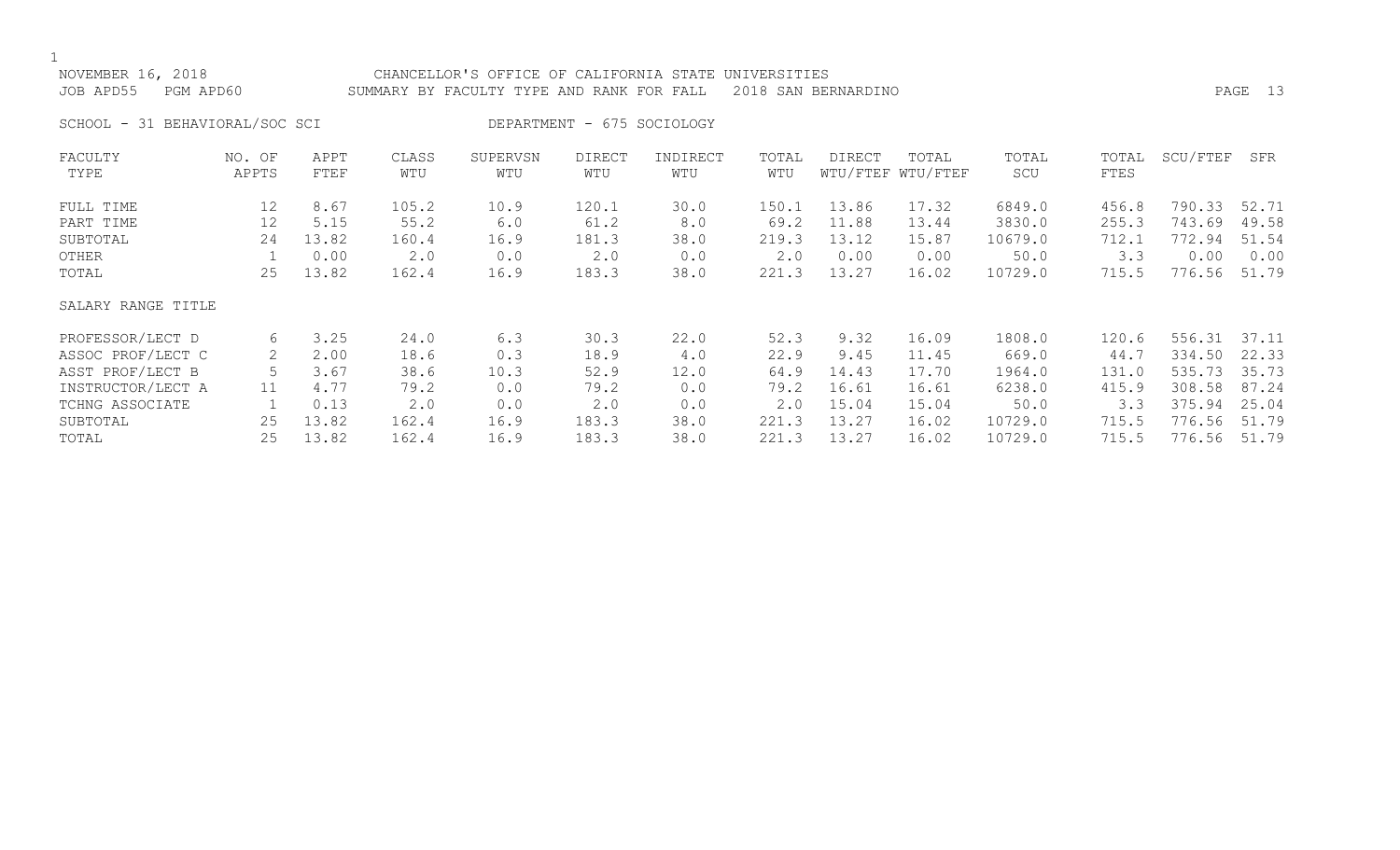### NOVEMBER 16, 2018 CHANCELLOR'S OFFICE OF CALIFORNIA STATE UNIVERSITIES JOB APD55 PGM APD60 SUMMARY BY FACULTY TYPE AND RANK FOR FALL 2018 SAN BERNARDINO PAGE 14

SCHOOL - 31 BEHAVIORAL/SOC SCI

| FACULTY            | NO. OF | APPT   | CLASS  | SUPERVSN | <b>DIRECT</b> | INDIRECT | TOTAL  | <b>DIRECT</b> | TOTAL             | TOTAL   | TOTAL  | SCU/FTEF | SFR   |
|--------------------|--------|--------|--------|----------|---------------|----------|--------|---------------|-------------------|---------|--------|----------|-------|
| TYPE               | APPTS  | FTEF   | WTU    | WTU      | WTU           | WTU      | WTU    |               | WTU/FTEF WTU/FTEF | SCU     | FTES   |          |       |
| FULL TIME          | 112    | 88.55  | 774.8  | 75.1     | 937.9         | 406.0    | 1343.9 | 10.59         | 15.18             | 38297.0 | 2596.8 | 432.50   | 29.33 |
| PART TIME          | 124    | 45.93  | 612.2  | 78.1     | 696.3         | 23.0     | 719.3  | 15.16         | 15.66             | 33397.0 | 2249.8 | 727.19   | 48.99 |
| SUBTOTAL           | 236    | 134.47 | 1387.0 | 153.2    | 1634.2        | 429.0    | 2063.2 | 12.15         | 15.34             | 71694.0 | 4846.7 | 533.14   | 36.04 |
| OTHER              | 14     | 0.00   | 14.0   | 6.7      | 20.7          | 0.0      | 20.7   | 0.00          | 0.00              | 522.0   | 40.0   | 0.00     | 0.00  |
| TOTAL              | 250    | 134.47 | 1401.0 | 159.9    | 1654.9        | 429.0    | 2083.9 | 12.31         | 15.50             | 72216.0 | 4886.6 | 537.03   | 36.34 |
| SALARY RANGE TITLE |        |        |        |          |               |          |        |               |                   |         |        |          |       |
| PROFESSOR/LECT D   | 54     | 33.28  | 277.6  | 48.1     | 361.7         | 181.0    | 542.7  | 10.87         | 16.31             | 13864.0 | 942.7  | 416.61   | 28.33 |
| ASSOC PROF/LECT C  | 16     | 13.22  | 102.6  | 4.9      | 127.5         | 48.0     | 175.5  | 9.65          | 13.28             | 3515.0  | 239.9  | 265.97   | 18.15 |
| ASST PROF/LECT B   | 34     | 28.34  | 238.6  | 23.3     | 285.9         | 120.0    | 405.9  | 10.09         | 14.33             | 10498.0 | 720.3  | 370.50   | 25.42 |
| INSTRUCTOR/LECT A  | 111    | 50.38  | 663.2  | 51.2     | 722.4         | 72.0     | 794.4  | 14.34         | 15.77             | 37596.0 | 2532.6 | 746.26   | 50.27 |
| TCHNG ASSOCIATE    | 26     | 9.00   | 119.0  | 28.9     | 153.9         | 8.0      | 161.9  | 17.10         | 17.99             | 6594.0  | 440.3  | 732.75   | 48.93 |
| SUBTOTAL           | 241    | 134.21 | 1401.0 | 156.4    | 1651.4        | 429.0    | 2080.4 | 12.30         | 15.50             | 72067.0 | 4875.7 | 536.98   | 36.33 |
| ADMINISTRATOR      |        | 0.00   | 0.0    | 0.0      | 0.0           | 0.0      | 0.0    | 0.00          | 0.00              | 0.0     | 0.0    | 0.00     | 0.00  |
| OTHER              | 8      | 0.27   | 0.0    | 3.5      | 3.5           | 0.0      | 3.5    | 13.11         | 13.11             | 149.0   | 10.9   | 558.05   | 40.71 |
| SUBTOTAL           | 9      | 0.27   | 0.0    | 3.5      | 3.5           | 0.0      | 3.5    | 13.11         | 13.11             | 149.0   | 10.9   | 558.05   | 40.71 |
| TOTAL              | 250    | 134.47 | 1401.0 | 159.9    | 1654.9        | 429.0    | 2083.9 | 12.31         | 15.50             | 72216.0 | 4886.6 | 537.03   | 36.34 |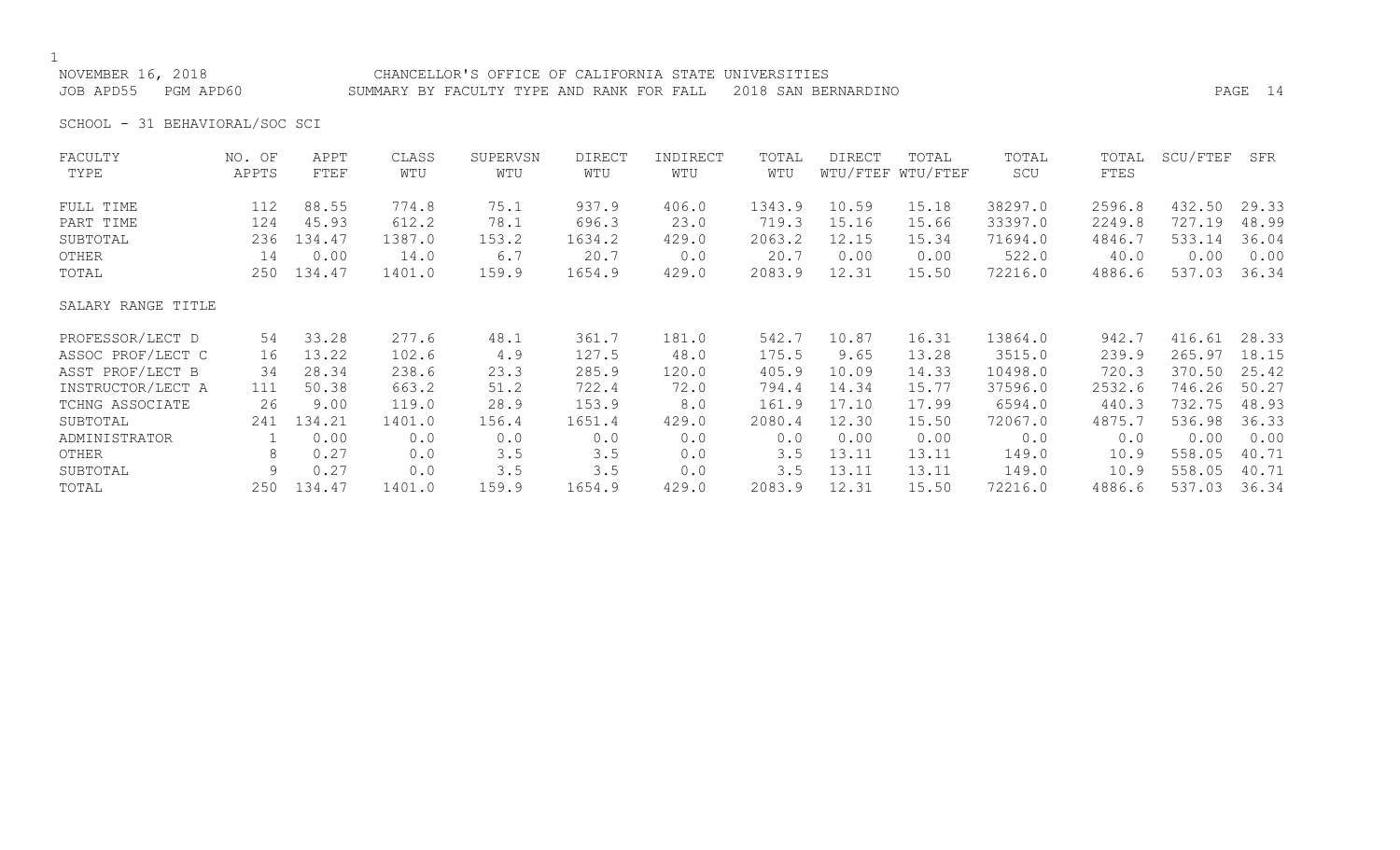# NOVEMBER 16, 2018 CHANCELLOR'S OFFICE OF CALIFORNIA STATE UNIVERSITIES JOB APD55 PGM APD60 SUMMARY BY FACULTY TYPE AND RANK FOR FALL 2018 SAN BERNARDINO PAGE 15

SCHOOL - 44 BUSINESS/PUBLIC ADMIN DEPARTMENT - 102 ACCOUNTING AND FINANCE

| FACULTY            | NO. OF | APPT  | CLASS | SUPERVSN | <b>DIRECT</b> | INDIRECT | TOTAL | <b>DIRECT</b> | TOTAL             | TOTAL   | TOTAL | SCU/FTEF | SFR   |
|--------------------|--------|-------|-------|----------|---------------|----------|-------|---------------|-------------------|---------|-------|----------|-------|
| TYPE               | APPTS  | FTEF  | WTU   | WTU      | WTU           | WTU      | WTU   |               | WTU/FTEF WTU/FTEF | SCU     | FTES  |          |       |
| FULL TIME          | 17     | 15.18 | 181.5 | 2.7      | 184.2         | 20.0     | 204.2 | 12.14         | 13.45             | 6734.0  | 456.6 | 443.67   | 30.08 |
| PART TIME          | 15     | 6.94  | 109.5 | 0.0      | 109.5         | 4.0      | 113.5 | 15.78         | 16.36             | 4074.0  | 273.2 | 587.20   | 39.38 |
| SUBTOTAL           | 32     | 22.12 | 291.0 | 2.7      | 293.7         | 24.0     | 317.7 | 13.28         | 14.37             | 10808.0 | 729.8 | 488.70   | 33.00 |
| OTHER              |        | 0.00  | 0.0   | 0.0      | 0.0           | 12.0     | 12.0  | 0.00          | 0.00              | 0.0     | 0.0   | 0.00     | 0.00  |
| TOTAL              | 33     | 22.12 | 291.0 | 2.7      | 293.7         | 36.0     | 329.7 | 13.28         | 14.91             | 10808.0 | 729.8 | 488.70   | 33.00 |
| SALARY RANGE TITLE |        |       |       |          |               |          |       |               |                   |         |       |          |       |
| PROFESSOR/LECT D   | 11     | 8.18  | 102.9 | 2.7      | 105.6         | 24.0     | 129.6 | 12.91         | 15.84             | 3522.0  | 240.5 | 430.51   | 29.39 |
| ASSOC PROF/LECT C  |        | 2.27  | 30.6  | 0.0      | 30.6          | 4.0      | 34.6  | 13.50         | 15.26             | 1040.0  | 70.3  | 458.76   | 31.02 |
| ASST PROF/LECT B   | 4      | 4.00  | 40.0  | 0.0      | 40.0          | 8.0      | 48.0  | 10.01         | 12.01             | 2156.0  | 144.7 | 539.27   | 36.20 |
| INSTRUCTOR/LECT A  | 15     | 7.67  | 117.5 | 0.0      | 117.5         | 0.0      | 117.5 | 15.32         | 15.32             | 4090.0  | 274.3 | 533.25   | 35.76 |
| SUBTOTAL           | 33     | 22.12 | 291.0 | 2.7      | 293.7         | 36.0     | 329.7 | 13.28         | 14.91             | 10808.0 | 729.8 | 488.70   | 33.00 |
| TOTAL              | 33     | 22.12 | 291.0 | 2.7      | 293.7         | 36.0     | 329.7 | 13.28         | 14.91             | 10808.0 | 729.8 | 488.70   | 33.00 |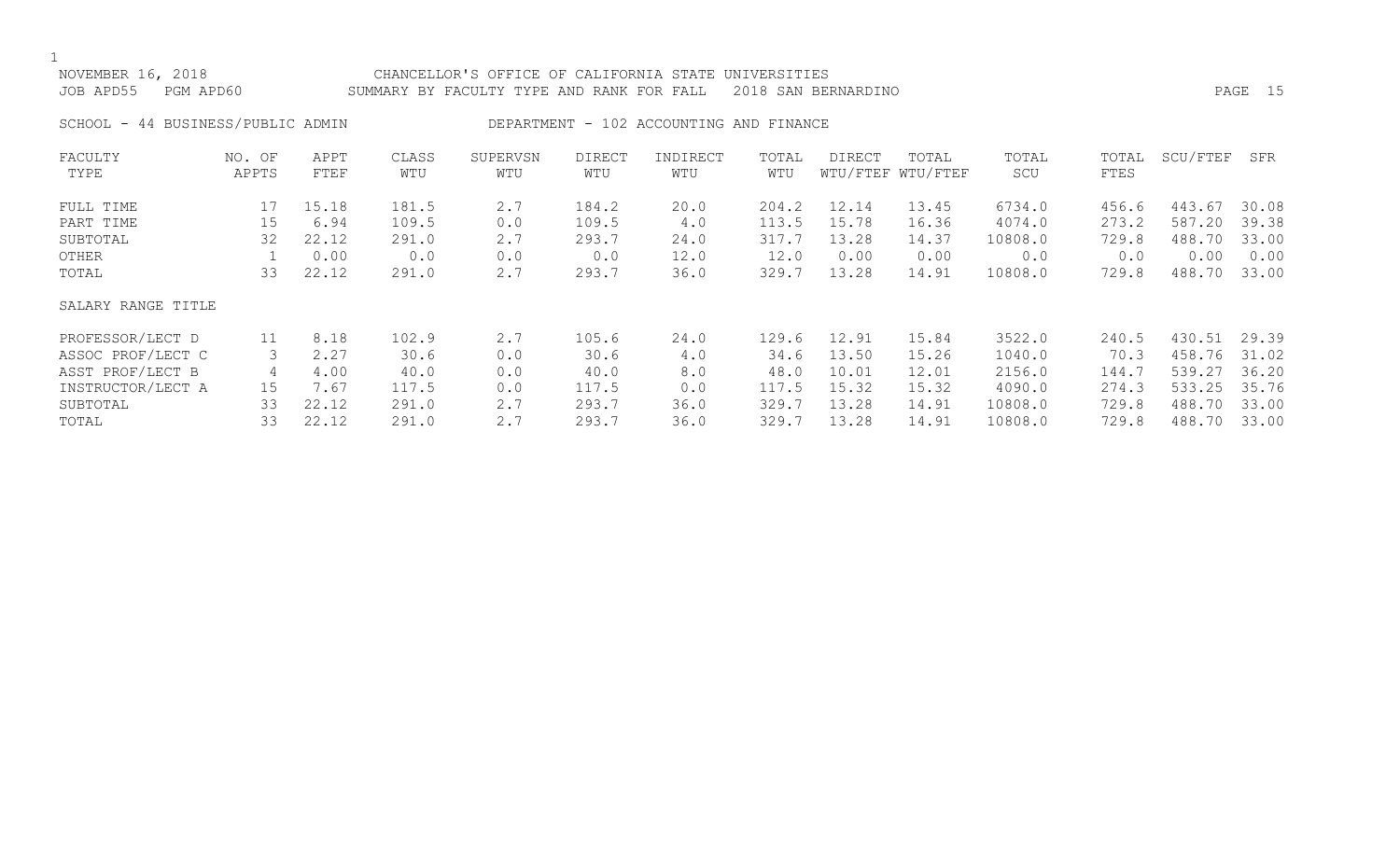### NOVEMBER 16, 2018 CHANCELLOR'S OFFICE OF CALIFORNIA STATE UNIVERSITIES JOB APD55 PGM APD60 SUMMARY BY FACULTY TYPE AND RANK FOR FALL 2018 SAN BERNARDINO PAGE 16

### SCHOOL - 44 BUSINESS/PUBLIC ADMIN DEPARTMENT - 369 INFORMATION AND DECISION SCIENCES

| FACULTY            | NO. OF | APPT  | CLASS | SUPERVSN | DIRECT | INDIRECT | TOTAL | DIRECT | TOTAL             | TOTAL  | TOTAL | SCU/FTEF | SFR   |
|--------------------|--------|-------|-------|----------|--------|----------|-------|--------|-------------------|--------|-------|----------|-------|
| TYPE               | APPTS  | FTEF  | WTU   | WTU      | WTU    | WTU      | WTU   |        | WTU/FTEF WTU/FTEF | SCU    | FTES  |          |       |
| FULL TIME          | 11     | 9.67  | 96.0  | 0.3      | 96.3   | 28.0     | 124.3 | 9.96   | 12.86             | 3126.0 | 213.6 | 323.44   | 22.10 |
| PART TIME          | 20     | 8.01  | 123.2 | 0.0      | 123.2  | 4.0      | 127.2 | 15.38  | 15.88             | 5064.0 | 345.2 | 632.37   | 43.11 |
| GRAD ASSISTANT     |        | 0.27  | 5.2   | 0.0      | 5.2    | 0.0      | 5.2   | 19.40  | 19.40             | 120.0  | 8.0   | 447.76   | 29.85 |
| SUBTOTAL           | 32     | 17.94 | 224.4 | 0.3      | 224.7  | 32.0     | 256.7 | 12.52  | 14.31             | 8310.0 | 566.8 | 463.18   | 31.59 |
| OTHER              |        | 0.00  | 0.0   | 0.0      | 0.0    | 0.0      | 0.0   | 0.00   | 0.00              | 0.0    | 0.0   | 0.00     | 0.00  |
| TOTAL              | 33     | 17.94 | 224.4 | 0.3      | 224.7  | 32.0     | 256.7 | 12.52  | 14.31             | 8310.0 | 566.8 | 463.18   | 31.59 |
| SALARY RANGE TITLE |        |       |       |          |        |          |       |        |                   |        |       |          |       |
| PROFESSOR/LECT D   | 8      | 5.67  | 56.0  | 0.3      | 56.3   | 20.0     | 76.3  | 9.94   | 13.47             | 1846.0 | 128.1 | 325.80   | 22.61 |
| ASST PROF/LECT B   | 4      | 3.27  | 36.0  | 0.0      | 36.0   | 12.0     | 48.0  | 11.02  | 14.69             | 1108.0 | 74.0  | 339.05   | 22.64 |
| INSTRUCTOR/LECT A  | 18     | 8.47  | 122.0 | 0.0      | 122.0  | 0.0      | 122.0 | 14.40  | 14.40             | 5118.0 | 348.8 | 604.18   | 41.18 |
| TCHNG ASSOCIATE    | 2      | 0.27  | 5.2   | 0.0      | 5.2    | 0.0      | 5.2   | 19.40  | 19.40             | 118.0  | 7.9   | 440.30   | 29.37 |
| SUBTOTAL           | 32     | 17.67 | 219.2 | 0.3      | 219.5  | 32.0     | 251.5 | 12.42  | 14.23             | 8190.0 | 558.8 | 463.42   | 31.62 |
| GRAD ASSISTANT     |        | 0.27  | 5.2   | 0.0      | 5.2    | 0.0      | 5.2   | 19.40  | 19.40             | 120.0  | 8.0   | 447.76   | 29.85 |
| SUBTOTAL           |        | 0.27  | 5.2   | 0.0      | 5.2    | 0.0      | 5.2   | 19.40  | 19.40             | 120.0  | 8.0   | 447.76   | 29.85 |
| TOTAL              | 33     | 17.94 | 224.4 | 0.3      | 224.7  | 32.0     | 256.7 | 12.52  | 14.31             | 8310.0 | 566.8 | 463.18   | 31.59 |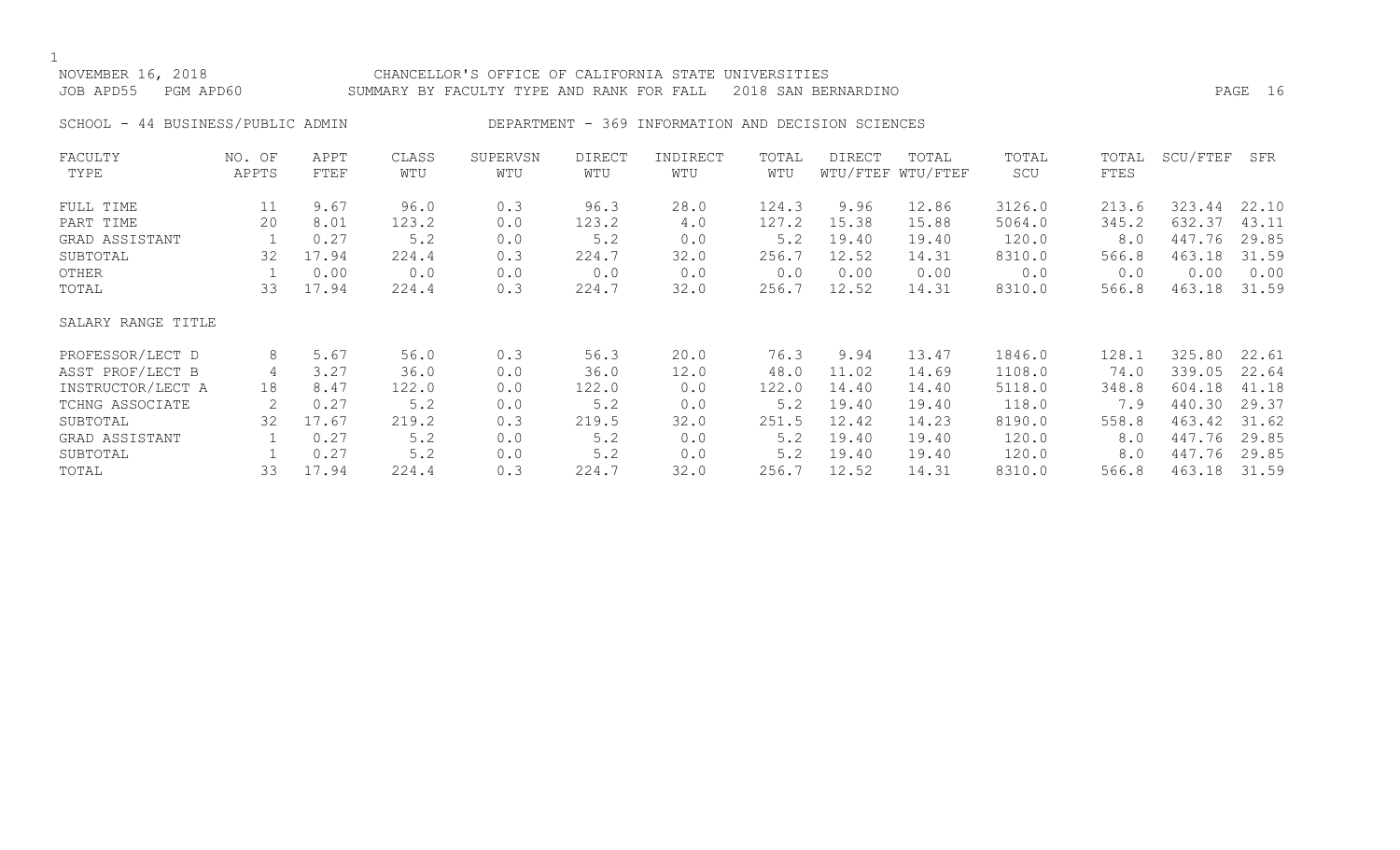$\frac{1}{\text{NO}}$ 

| NOVEMBER 16, 2018                 | CHANCELLOR'S OFFICE OF CALIFORNIA STATE UNIVERSITIES          |         |  |
|-----------------------------------|---------------------------------------------------------------|---------|--|
| JOB APD55    PGM APD60            | SUMMARY BY FACULTY TYPE AND RANK FOR FALL 2018 SAN BERNARDINO | PAGE 17 |  |
| SCHOOL - 44 BUSINESS/PUBLIC ADMIN | DEPARTMENT - 461 MANAGEMENT                                   |         |  |

| FACULTY            | NO. OF | APPT  | CLASS | SUPERVSN | <b>DIRECT</b> | INDIRECT | TOTAL | <b>DIRECT</b> | TOTAL             | TOTAL   | TOTAL | SCU/FTEF | SFR   |
|--------------------|--------|-------|-------|----------|---------------|----------|-------|---------------|-------------------|---------|-------|----------|-------|
| TYPE               | APPTS  | FTEF  | WTU   | WTU      | WTU           | WTU      | WTU   |               | WTU/FTEF WTU/FTEF | SCU     | FTES  |          |       |
| FULL TIME          | 22     | 18.85 | 220.0 | 3.3      | 223.3         | 56.0     | 279.3 | 11.85         | 14.82             | 7852.0  | 527.5 | 416.60   | 27.99 |
| PART TIME          | 12     | 5.34  | 84.0  | 2.7      | 86.7          | 0.0      | 86.7  | 16.24         | 16.24             | 2464.0  | 173.1 | 461.51   | 32.43 |
| SUBTOTAL           | 34     | 24.19 | 304.0 | 6.0      | 310.0         | 56.0     | 366.0 | 12.82         | 15.13             | 10316.0 | 700.6 | 426.51   | 28.97 |
| OTHER              |        | 0.00  | 0.0   | 0.0      | 0.0           | 12.0     | 12.0  | 0.00          | 0.00              | 0.0     | 0.0   | 0.00     | 0.00  |
| TOTAL              | 36     | 24.19 | 304.0 | 6.0      | 310.0         | 68.0     | 378.0 | 12.82         | 15.63             | 10316.0 | 700.6 | 426.51   | 28.97 |
| SALARY RANGE TITLE |        |       |       |          |               |          |       |               |                   |         |       |          |       |
| PROFESSOR/LECT D   | 5      | 1.67  | 16.0  | 3.3      | 19.3          | 24.0     | 43.3  | 11.58         | 25.97             | 476.0   | 32.0  | 285.54   | 19.20 |
| ASSOC PROF/LECT C  | 2      | 2.00  | 20.0  | 0.0      | 20.0          | 4.0      | 24.0  | 10.01         | 12.01             | 668.0   | 45.3  | 334.17   | 22.68 |
| ASST PROF/LECT B   | 8      | 7.67  | 68.0  | 0.0      | 68.0          | 28.0     | 96.0  | 8.87          | 12.52             | 2464.0  | 164.3 | 321.42   | 21.44 |
| INSTRUCTOR/LECT A  | 21     | 12.86 | 200.0 | 2.7      | 202.7         | 12.0     | 214.7 | 15.77         | 16.70             | 6708.0  | 458.9 | 521.82   | 35.70 |
| SUBTOTAL           | 36     | 24.19 | 304.0 | 6.0      | 310.0         | 68.0     | 378.0 | 12.82         | 15.63             | 10316.0 | 700.6 | 426.51   | 28.97 |
| TOTAL              | 36     | 24.19 | 304.0 | 6.0      | 310.0         | 68.0     | 378.0 | 12.82         | 15.63             | 10316.0 | 700.6 | 426.51   | 28.97 |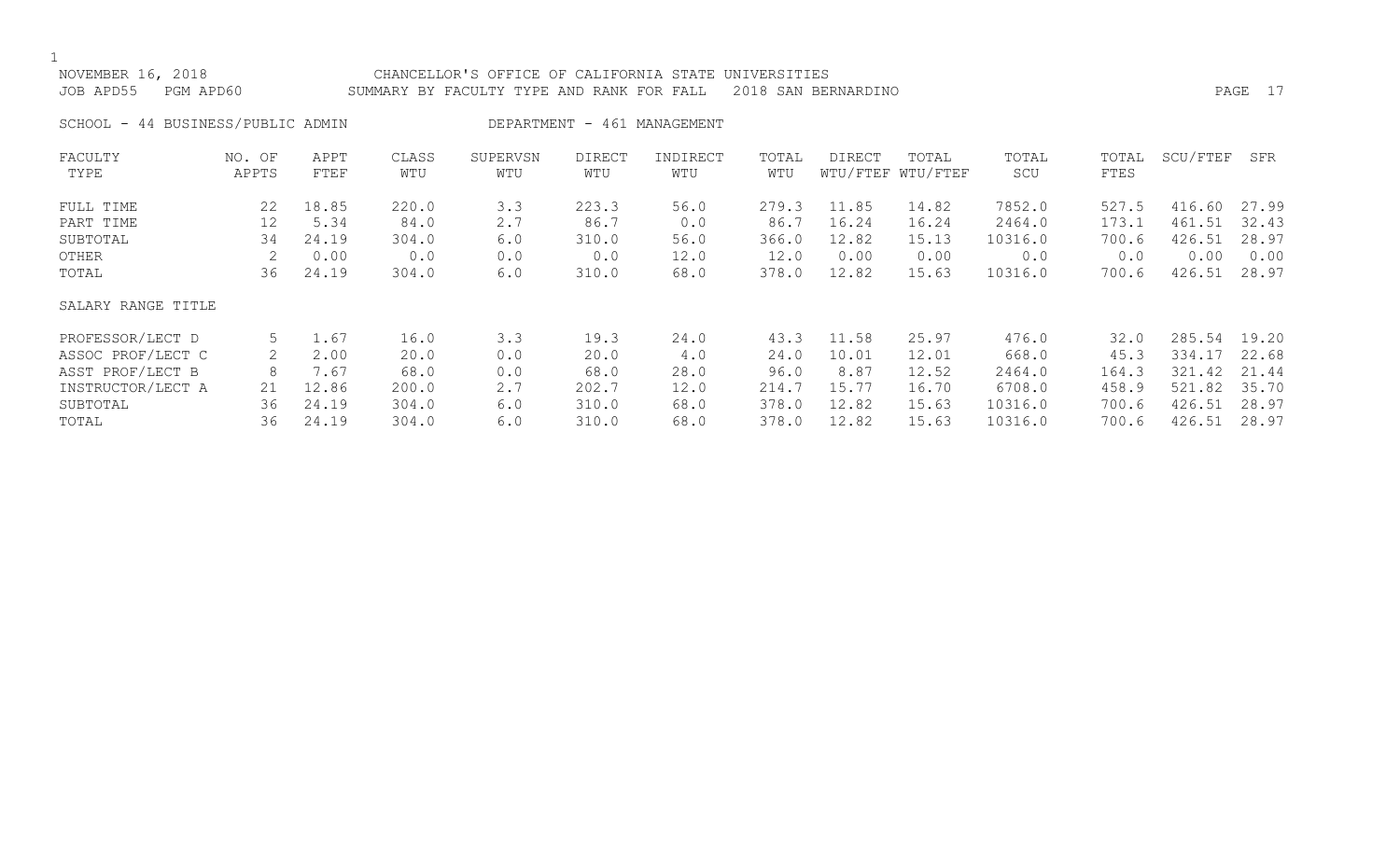| NOVEMBER 16, 2018<br>JOB APD55    | PGM APD60       |              |              | CHANCELLOR'S OFFICE OF CALIFORNIA STATE UNIVERSITIES<br>SUMMARY BY FACULTY TYPE AND RANK FOR FALL |                            |                 |              | 2018 SAN BERNARDINO |                            |              |               |          | PAGE 18 |
|-----------------------------------|-----------------|--------------|--------------|---------------------------------------------------------------------------------------------------|----------------------------|-----------------|--------------|---------------------|----------------------------|--------------|---------------|----------|---------|
| SCHOOL - 44 BUSINESS/PUBLIC ADMIN |                 |              |              |                                                                                                   | DEPARTMENT - 476 MARKETING |                 |              |                     |                            |              |               |          |         |
| FACULTY<br>TYPE                   | NO. OF<br>APPTS | APPT<br>FTEF | CLASS<br>WTU | SUPERVSN<br>WTU                                                                                   | <b>DIRECT</b><br>WTU       | INDIRECT<br>WTU | TOTAL<br>WTU | <b>DIRECT</b>       | TOTAL<br>WTU/FTEF WTU/FTEF | TOTAL<br>SCU | TOTAL<br>FTES | SCU/FTEF | SFR     |
| FULL TIME                         | 6               | 5.33         | 47.0         | 1.3                                                                                               | 48.3                       | 16.0            | 64.3         | 9.06                | 12.06                      | 1938.0       | 131.3         | 363.40   | 24.62   |
| PART TIME                         | 5               | 2.14         | 28.0         | 0.0                                                                                               | 28.0                       | 0.0             | 28.0         | 13.11               | 13.11                      | 984.0        | 66.1          | 460.67   | 30.93   |
| SUBTOTAL                          | 11              | 7.47         | 75.0         | 1.3                                                                                               | 76.3                       | 16.0            | 92.3         | 10.22               | 12.36                      | 2922.0       | 197.4         | 391.22   | 26.43   |
| TOTAL                             | 11              | 7.47         | 75.0         | 1.3                                                                                               | 76.3                       | 16.0            | 92.3         | 10.22               | 12.36                      | 2922.0       | 197.4         | 391.22   | 26.43   |
| SALARY RANGE TITLE                |                 |              |              |                                                                                                   |                            |                 |              |                     |                            |              |               |          |         |
| PROFESSOR/LECT D                  |                 | 2.33         | 27.0         | 1.3                                                                                               | 28.3                       | 0.0             | 28.3         | 12.13               | 12.13                      | 1214.0       | 82.9          | 520.36   | 35.54   |
| ASSOC PROF/LECT C                 |                 | 1.00         | 4.0          | 0.0                                                                                               | 4.0                        | 8.0             | 12.0         | 4.00                | 12.00                      | 140.0        | 9.5           | 140.00   | 9.47    |
| ASST PROF/LECT B                  |                 | 2.00         | 16.0         | 0.0                                                                                               | 16.0                       | 8.0             | 24.0         | 8.00                | 12.00                      | 584.0        | 38.9          | 292.00   | 19.47   |
| INSTRUCTOR/LECT A                 |                 | 2.14         | 28.0         | 0.0                                                                                               | 28.0                       | 0.0             | 28.0         | 13.11               | 13.11                      | 984.0        | 66.1          | 460.67   | 30.93   |

SUBTOTAL 11 7.47 75.0 1.3 76.3 16.0 92.3 10.22 12.36 2922.0 197.4 391.22 26.43 TOTAL 11 7.47 75.0 1.3 76.3 16.0 92.3 10.22 12.36 2922.0 197.4 391.22 26.43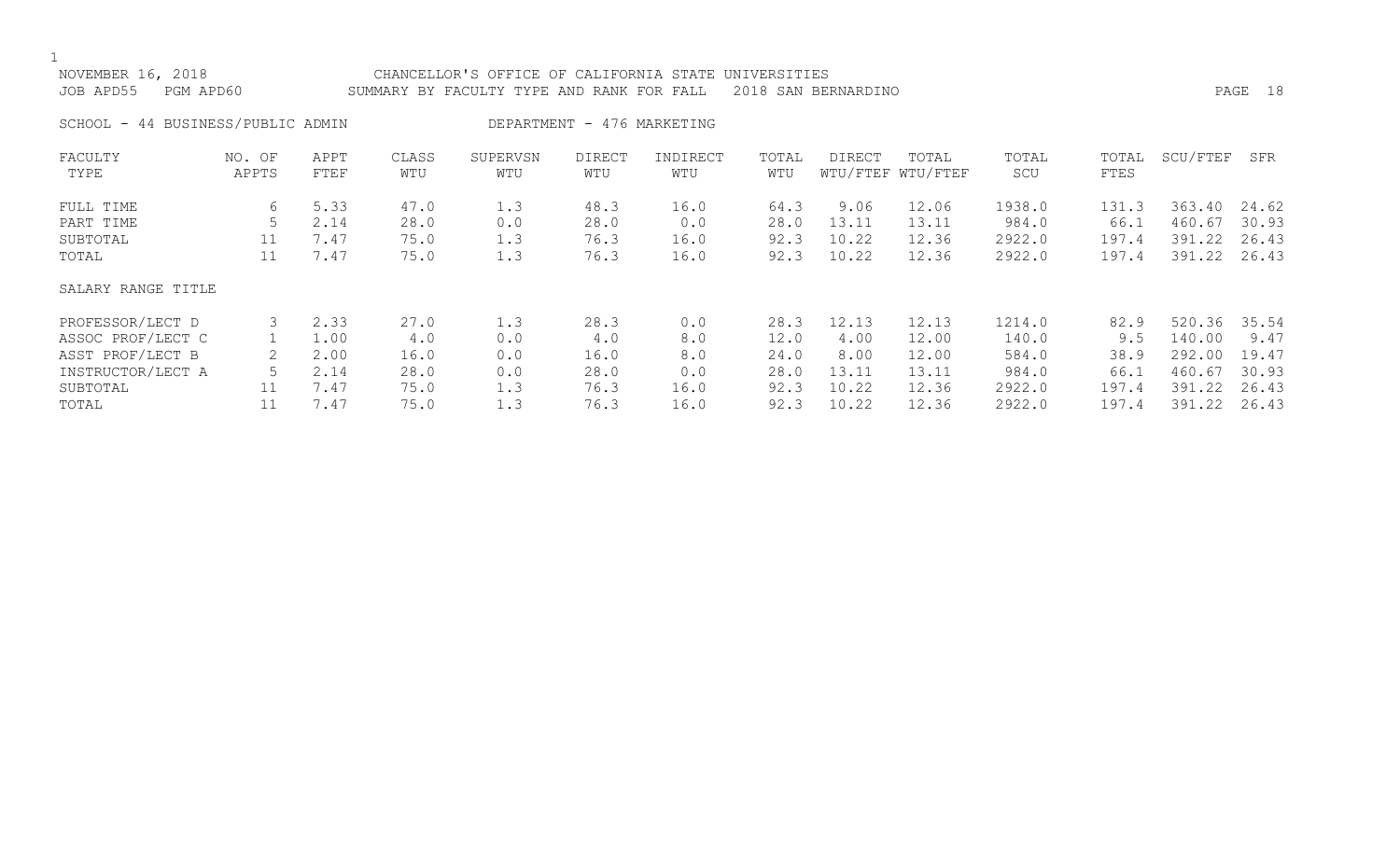| NOVEMBER 16, 2018<br>JOB APD55<br>PGM APD60 |                 |              |              | CHANCELLOR'S OFFICE OF CALIFORNIA STATE<br>SUMMARY BY FACULTY TYPE AND RANK FOR FALL |                      |                                        | UNIVERSITIES | 2018 SAN BERNARDINO |                            |              |               |          | PAGE 19 |
|---------------------------------------------|-----------------|--------------|--------------|--------------------------------------------------------------------------------------|----------------------|----------------------------------------|--------------|---------------------|----------------------------|--------------|---------------|----------|---------|
| SCHOOL - 44 BUSINESS/PUBLIC ADMIN           |                 |              |              |                                                                                      |                      | DEPARTMENT - 598 PUBLIC ADMINISTRATION |              |                     |                            |              |               |          |         |
| FACULTY<br>TYPE                             | NO. OF<br>APPTS | APPT<br>FTEF | CLASS<br>WTU | SUPERVSN<br>WTU                                                                      | <b>DIRECT</b><br>WTU | INDIRECT<br>WTU                        | TOTAL<br>WTU | DIRECT              | TOTAL<br>WTU/FTEF WTU/FTEF | TOTAL<br>SCU | TOTAL<br>FTES | SCU/FTEF | SFR     |
| FULL TIME                                   | 8               | 6.66         | 60.0         | 0.7                                                                                  | 64.7                 | 24.0                                   | 88.7         | 9.71                | 13.31                      | 2308.0       | 168.2         | 346.34   | 25.24   |
| PART TIME                                   |                 | 2.27         | 40.0         | 0.0                                                                                  | 40.0                 | 0.0                                    | 40.0         | 17.62               | 17.62                      | 648.0        | 51.8          | 285.46   | 22.82   |
| SUBTOTAL                                    | 15              | 8.93         | 100.0        | 0.7                                                                                  | 104.7                | 24.0                                   | 128.7        | 11.72               | 14.41                      | 2956.0       | 220.0         | 330.87   | 24.63   |
| OTHER                                       |                 | 0.00         | 2.0          | 2.6                                                                                  | 4.6                  | 0.0                                    | 4.6          | 0.00                | 0.00                       | 70.0         | 4.8           | 0.00     | 0.00    |
| TOTAL                                       | 17              | 8.93         | 102.0        | 3.3                                                                                  | 109.3                | 24.0                                   | 133.3        | 12.23               | 14.92                      | 3026.0       | 224.8         | 338.71   | 25.16   |
| SALARY RANGE TITLE                          |                 |              |              |                                                                                      |                      |                                        |              |                     |                            |              |               |          |         |
| PROFESSOR/LECT D                            | 4               | 3.33         | 24.0         | 0.7                                                                                  | 24.7                 | 16.0                                   | 40.7         | 7.41                | 12.21                      | 616.0        | 51.3          | 184.82   | 15.40   |
| ASSOC PROF/LECT C                           |                 | 0.33         | 4.0          | 0.0                                                                                  | 4.0                  | 0.0                                    | 4.0          | 12.01               | 12.01                      | 52.0         | 4.3           | 156.16   | 13.00   |
| ASST PROF/LECT B                            |                 | 1.00         | 8.0          | 0.0                                                                                  | 8.0                  | 4.0                                    | 12.0         | 8.00                | 12.00                      | 172.0        | 13.8          | 172.00   | 13.80   |

INSTRUCTOR/LECT A 10 4.27 66.0 2.6 72.6 4.0 76.6 17.01 17.95 2186.0 155.3 512.18 36.39 SUBTOTAL 16 8.93 102.0 3.3 109.3 24.0 133.3 12.23 14.92 3026.0 224.8 338.71 25.16 ADMINISTRATOR 1 0.00 0.0 0.0 0.0 0.0 0.00 0.0 0.00 0.00 0.00 0.00 SUBTOTAL 1 0.00 0.0 0.0 0.0 0.0 0.0 0.00 0.00 0.0 0.0 0.00 0.00 TOTAL 17 8.93 102.0 3.3 109.3 24.0 133.3 12.23 14.92 3026.0 224.8 338.71 25.16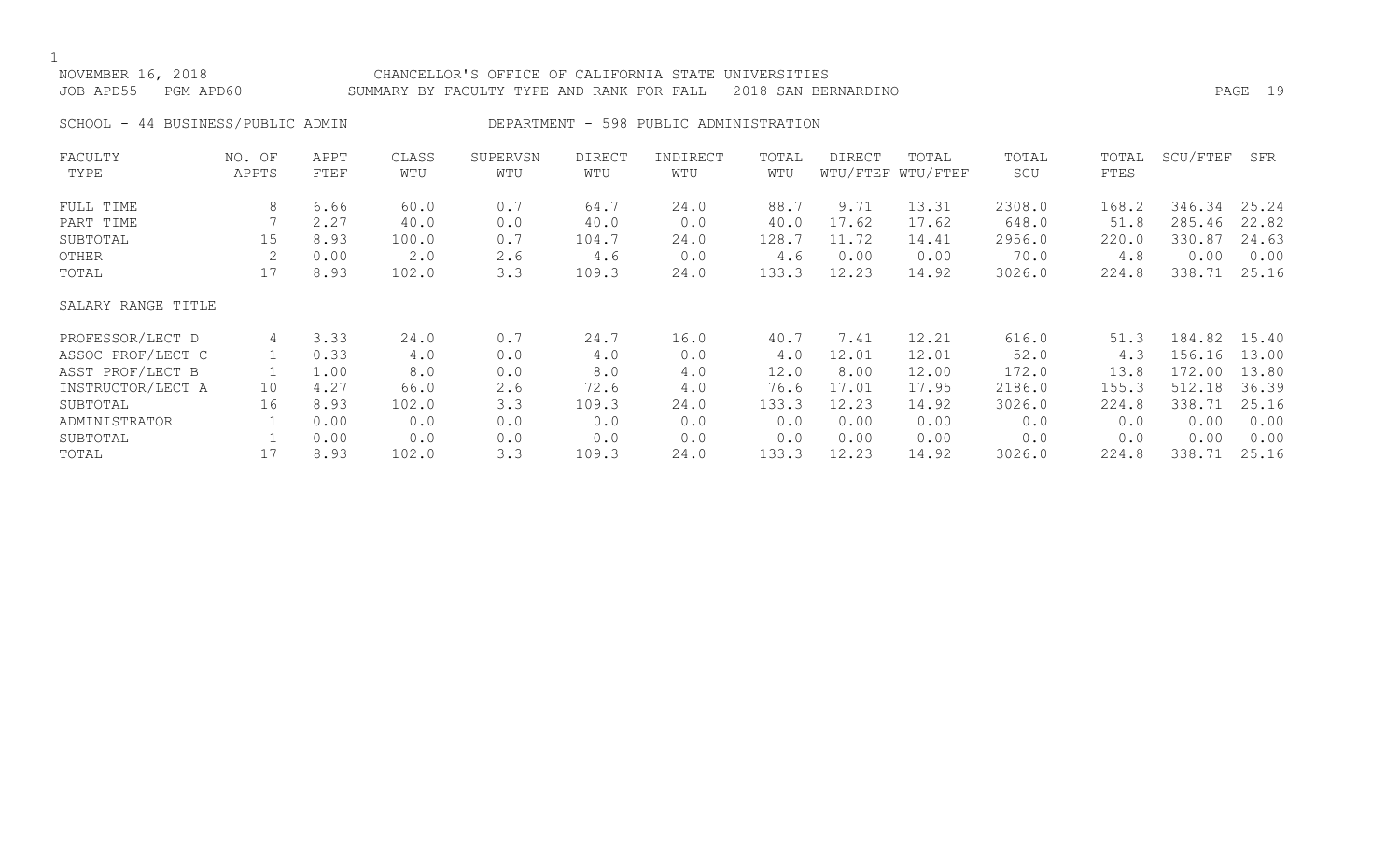# NOVEMBER 16, 2018 CHANCELLOR'S OFFICE OF CALIFORNIA STATE UNIVERSITIES

JOB APD55 PGM APD60 SUMMARY BY FACULTY TYPE AND RANK FOR FALL 2018 SAN BERNARDINO PAGE 20

SCHOOL - 44 BUSINESS/PUBLIC ADMIN

| FACULTY            | NO. OF | APPT  | CLASS | SUPERVSN | <b>DIRECT</b> | INDIRECT | TOTAL  | DIRECT | TOTAL             | TOTAL   | TOTAL  | SCU/FTEF | SFR   |
|--------------------|--------|-------|-------|----------|---------------|----------|--------|--------|-------------------|---------|--------|----------|-------|
| TYPE               | APPTS  | FTEF  | WTU   | WTU      | WTU           | WTU      | WTU    |        | WTU/FTEF WTU/FTEF | SCU     | FTES   |          |       |
| FULL TIME          | 64     | 55.69 | 604.5 | 8.3      | 616.8         | 144.0    | 760.8  | 11.08  | 13.66             | 21958.0 | 1497.2 | 394.30   | 26.89 |
| PART TIME          | 59     | 24.69 | 384.7 | 2.7      | 387.4         | 8.0      | 395.4  | 15.69  | 16.01             | 13234.0 | 909.4  | 535.98   | 36.83 |
| GRAD ASSISTANT     |        | 0.27  | 5.2   | 0.0      | 5.2           | 0.0      | 5.2    | 19.40  | 19.40             | 120.0   | 8.0    | 447.76   | 29.85 |
| SUBTOTAL           | 124    | 80.65 | 994.4 | 11.0     | 1009.4        | 152.0    | 1161.4 | 12.52  | 14.40             | 35312.0 | 2414.6 | 437.86   | 29.94 |
| OTHER              | 6      | 0.00  | 2.0   | 2.6      | 4.6           | 24.0     | 28.6   | 0.00   | 0.00              | 70.0    | 4.8    | 0.00     | 0.00  |
| TOTAL              | 130    | 80.65 | 996.4 | 13.6     | 1014.0        | 176.0    | 1190.0 | 12.57  | 14.76             | 35382.0 | 2419.4 | 438.73   | 30.00 |
| SALARY RANGE TITLE |        |       |       |          |               |          |        |        |                   |         |        |          |       |
| PROFESSOR/LECT D   | 31     | 21.18 | 225.9 | 8.3      | 234.2         | 84.0     | 318.2  | 11.06  | 15.02             | 7674.0  | 534.9  | 362.32   | 25.25 |
| ASSOC PROF/LECT C  | 7      | 5.60  | 58.6  | 0.0      | 58.6          | 16.0     | 74.6   | 10.47  | 13.32             | 1900.0  | 129.5  | 339.35   | 23.12 |
| ASST PROF/LECT B   | 19     | 17.93 | 168.0 | 0.0      | 168.0         | 60.0     | 228.0  | 9.37   | 12.71             | 6484.0  | 435.8  | 361.59   | 24.30 |
| INSTRUCTOR/LECT A  | 69     | 35.40 | 533.5 | 5.3      | 542.8         | 16.0     | 558.8  | 15.33  | 15.79             | 19086.0 | 1303.4 | 539.15   | 36.82 |
| TCHNG ASSOCIATE    | 2      | 0.27  | 5.2   | 0.0      | 5.2           | 0.0      | 5.2    | 19.40  | 19.40             | 118.0   | 7.9    | 440.30   | 29.37 |
| SUBTOTAL           | 128    | 80.38 | 991.2 | 13.6     | 1008.8        | 176.0    | 1184.8 | 12.55  | 14.74             | 35262.0 | 2411.4 | 438.70   | 30.00 |
| GRAD ASSISTANT     |        | 0.27  | 5.2   | 0.0      | 5.2           | 0.0      | 5.2    | 19.40  | 19.40             | 120.0   | 8.0    | 447.76   | 29.85 |
| ADMINISTRATOR      |        | 0.00  | 0.0   | 0.0      | 0.0           | 0.0      | 0.0    | 0.00   | 0.00              | 0.0     | 0.0    | 0.00     | 0.00  |
| SUBTOTAL           |        | 0.27  | 5.2   | 0.0      | 5.2           | 0.0      | 5.2    | 19.40  | 19.40             | 120.0   | 8.0    | 447.76   | 29.85 |
| TOTAL              | 130    | 80.65 | 996.4 | 13.6     | 1014.0        | 176.0    | 1190.0 | 12.57  | 14.76             | 35382.0 | 2419.4 | 438.73   | 30.00 |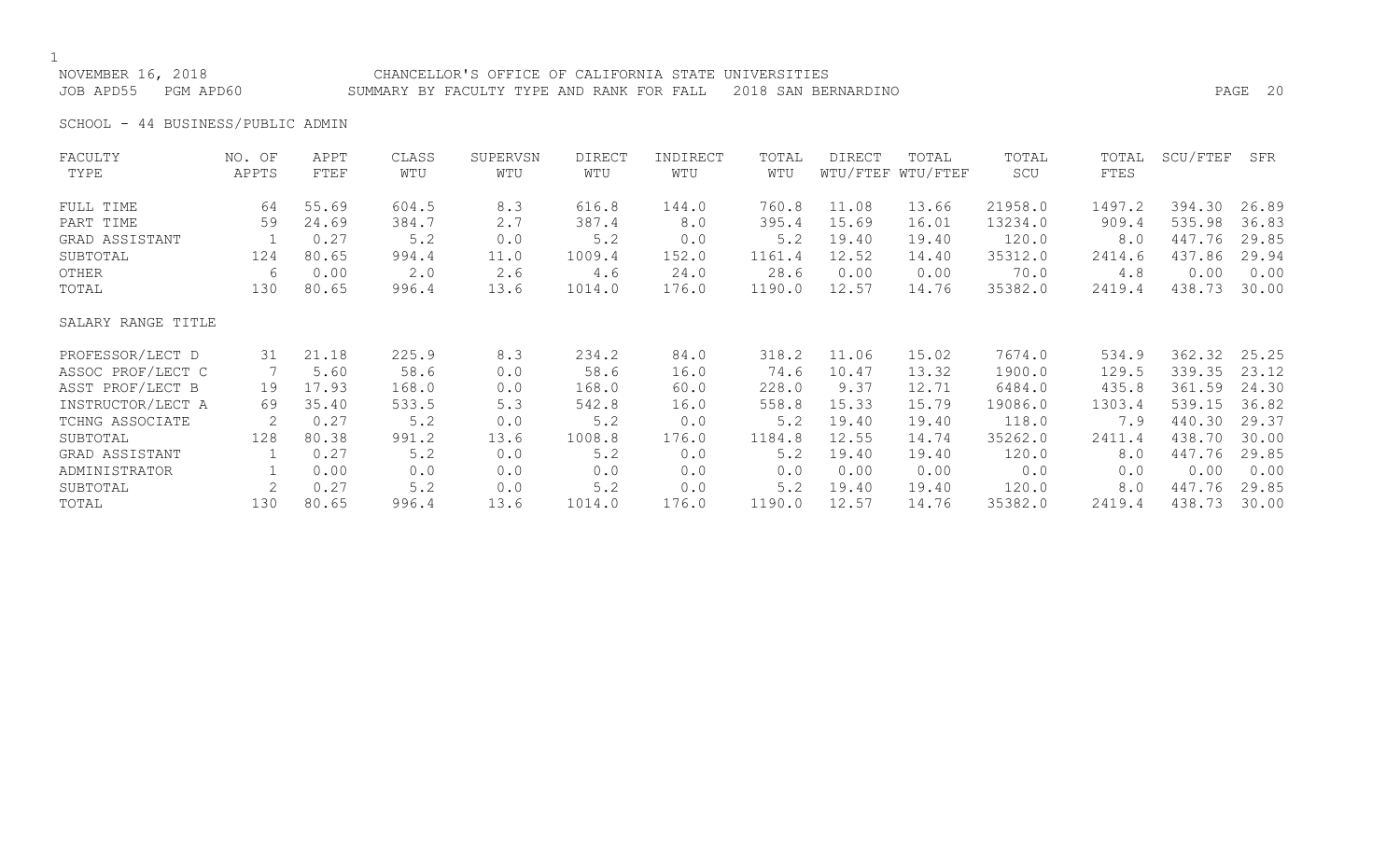| NOVEMBER 16, 2018      | CHANCELLOR'S OFFICE OF CALIFORNIA STATE UNIVERSITIES          |      |  |
|------------------------|---------------------------------------------------------------|------|--|
| JOB APD55<br>PGM APD60 | SUMMARY BY FACULTY TYPE AND RANK FOR FALL 2018 SAN BERNARDINO | PAGE |  |

SCHOOL - 47 HUMANITIES DEPARTMENT - 136 ART

| FACULTY            | NO. OF | APPT  | CLASS | SUPERVSN | <b>DIRECT</b> | INDIRECT | TOTAL | DIRECT | TOTAL             | TOTAL  | TOTAL | SCU/FTEF | SFR   |
|--------------------|--------|-------|-------|----------|---------------|----------|-------|--------|-------------------|--------|-------|----------|-------|
| TYPE               | APPTS  | FTEF  | WTU   | WTU      | WTU           | WTU      | WTU   |        | WTU/FTEF WTU/FTEF | SCU    | FTES  |          |       |
| FULL TIME          | 9      | 9.00  | 76.3  | 6.3      | 82.6          | 10.0     | 92.6  | 9.18   | 10.29             | 1201.0 | 81.6  | 133.46   | 9.07  |
| PART TIME          | 23     | 13.29 | 200.1 | 0.0      | 200.1         | 2.0      | 202.1 | 15.06  | 15.21             | 3741.0 | 250.2 | 281.55   | 18.83 |
| SUBTOTAL           | 32     | 22.29 | 276.4 | 6.3      | 282.7         | 12.0     | 294.7 | 12.69  | 13.22             | 4942.0 | 331.9 | 221.75   | 14.89 |
| OTHER              |        | 0.00  | 1.0   | 4.0      | 5.0           | 0.0      | 5.0   | 0.00   | 0.00              | 89.0   | 6.2   | 0.00     | 0.00  |
| TOTAL              | 33     | 22.29 | 277.4 | 10.3     | 287.7         | 12.0     | 299.7 | 12.91  | 13.45             | 5031.0 | 338.1 | 225.75   | 15.17 |
| SALARY RANGE TITLE |        |       |       |          |               |          |       |        |                   |        |       |          |       |
| PROFESSOR/LECT D   | 6      | 5.00  | 33.8  | 9.4      | 43.2          | 6.0      | 49.2  | 8.64   | 9.84              | 505.0  | 35.2  | 100.98   | 7.03  |
| ASSOC PROF/LECT C  | 3      | 3.00  | 31.6  | 0.0      | 31.6          | 4.0      | 35.6  | 10.53  | 11.87             | 638.0  | 42.7  | 212.67   | 14.22 |
| ASST PROF/LECT B   |        | 1.00  | 11.9  | 0.9      | 12.8          | 0.0      | 12.8  | 12.83  | 12.83             | 147.0  | 10.0  | 147.29   | 9.98  |
| INSTRUCTOR/LECT A  | 22     | 12.89 | 194.2 | 0.0      | 194.2         | 2.0      | 196.2 | 15.07  | 15.22             | 3676.0 | 245.9 | 285.25   | 19.08 |
| TCHNG ASSOCIATE    |        | 0.40  | 5.9   | 0.0      | 5.9           | 0.0      | 5.9   | 14.75  | 14.75             | 65.0   | 4.3   | 162.50   | 10.83 |
| SUBTOTAL           | 33     | 22.29 | 277.4 | 10.3     | 287.7         | 12.0     | 299.7 | 12.91  | 13.45             | 5031.0 | 338.1 | 225.75   | 15.17 |
| TOTAL              | 33     | 22.29 | 277.4 | 10.3     | 287.7         | 12.0     | 299.7 | 12.91  | 13.45             | 5031.0 | 338.1 | 225.75   | 15.17 |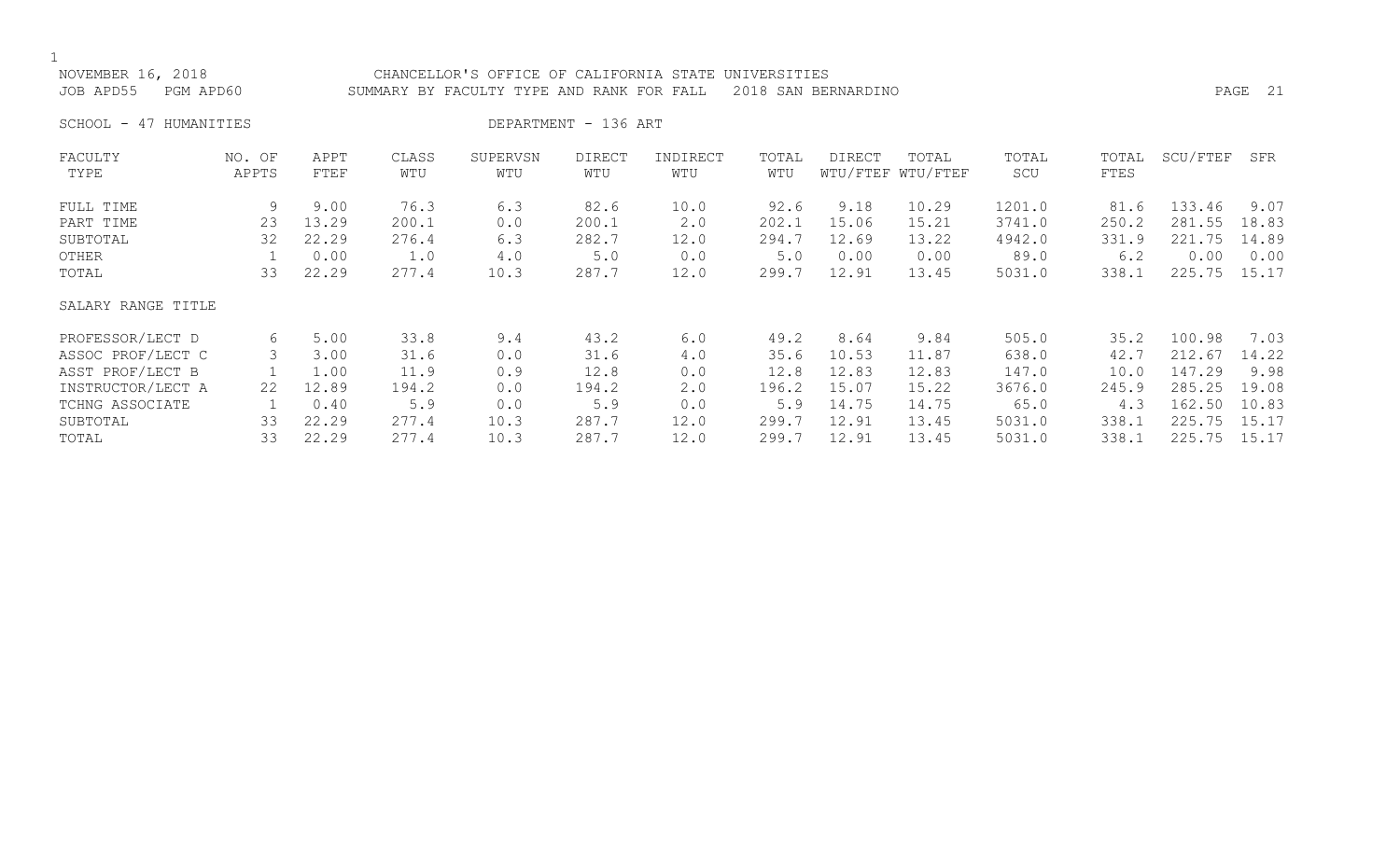| NOVEMBER 16, 2018<br>JOB APD55<br>PGM APD60 |                 |              |              | CHANCELLOR'S OFFICE OF CALIFORNIA STATE UNIVERSITIES<br>SUMMARY BY FACULTY TYPE AND RANK FOR FALL |                      | PAGE 22                         |              |               |                            |              |                      |          |       |
|---------------------------------------------|-----------------|--------------|--------------|---------------------------------------------------------------------------------------------------|----------------------|---------------------------------|--------------|---------------|----------------------------|--------------|----------------------|----------|-------|
| SCHOOL -<br>47 HUMANITIES                   |                 |              |              |                                                                                                   |                      | DEPARTMENT - 186 COMMUNICATIONS |              |               |                            |              |                      |          |       |
| FACULTY<br>TYPE                             | NO. OF<br>APPTS | APPT<br>FTEF | CLASS<br>WTU | SUPERVSN<br>WTU                                                                                   | <b>DIRECT</b><br>WTU | INDIRECT<br>WTU                 | TOTAL<br>WTU | <b>DIRECT</b> | TOTAL<br>WTU/FTEF WTU/FTEF | TOTAL<br>SCU | TOTAL<br><b>FTES</b> | SCU/FTEF | SFR   |
| FULL TIME                                   | 23              | 17.00        | 191.6        | 13.4                                                                                              | 221.0                | 52.0                            | 273.0        | 13.00         | 16.06                      | 5503.0       | 369.8                | 323.78   | 21.76 |
| PART TIME                                   | 36              | 15.73        | 227.6        | 1.9                                                                                               | 229.5                | 6.0                             | 235.5        | 14.59         | 14.98                      | 7224.0       | 481.7                | 459.40   | 30.64 |
| SUBTOTAL                                    | 59              | 32.72        | 419.2        | 15.3                                                                                              | 450.5                | 58.0                            | 508.5        | 13.77         | 15.54                      | 12727.0      | 851.5                | 388.96   | 26.02 |
| OTHER                                       |                 | 0.00         | 7.8          | 0.6                                                                                               | 8.4                  | 0.0                             | 8.4          | 0.00          | 0.00                       | 23.0         | 1.6                  | 0.00     | 0.00  |
| TOTAL                                       | 60              | 32.72        | 427.0        | 15.9                                                                                              | 458.9                | 58.0                            | 516.9        | 14.02         | 15.80                      | 12750.0      | 853.2                | 389.66   | 26.07 |
| SALARY RANGE TITLE                          |                 |              |              |                                                                                                   |                      |                                 |              |               |                            |              |                      |          |       |
| PROFESSOR/LECT D                            | 9               | 3.50         | 39.8         | 4.6                                                                                               | 60.4                 | 30.0                            | 90.4         | 17.26         | 25.83                      | 858.0        | 59.0                 | 245.14   | 16.86 |
| ASSOC PROF/LECT C                           |                 | 2.00         | 19.9         | 0.3                                                                                               | 20.2                 | 4.0                             | 24.2         | 10.09         | 12.09                      | 623.0        | 41.7                 | 311.19   | 20.82 |
| ASST PROF/LECT B                            | 4               | 4.00         | 36.0         | 0.3                                                                                               | 36.3                 | 12.0                            | 48.3         | 9.08          | 12.08                      | 916.0        | 61.9                 | 229.06   | 15.49 |
| INSTRUCTOR/LECT A                           | 32              | 18.97        | 275.3        | 10.1                                                                                              | 285.4                | 12.0                            | 297.4        | 15.05         | 15.68                      | 8794.0       | 586.6                | 463.62   | 30.93 |
| TCHNG ASSOCIATE                             | 11              | 4.01         | 56.0         | 0.0                                                                                               | 56.0                 | 0.0                             | 56.0         | 13.98         | 13.98                      | 1552.0       | 103.5                | 387.52   | 25.84 |
| SUBTOTAL                                    | 58              | 32.47        | 427.0        | 15.3                                                                                              | 458.3                | 58.0                            | 516.3        | 14.11         | 15.90                      | 12743.0      | 852.7                | 392.41   | 26.26 |
| ADMINISTRATOR                               |                 | 0.00         | 0.0          | 0.6                                                                                               | 0.6                  | 0.0                             | 0.6          | 0.00          | 0.00                       | 7.0          | 0.5                  | 500.00   | 35.00 |
| OTHER                                       |                 | 0.25         | 0.0          | 0.0                                                                                               | 0.0                  | 0.0                             | 0.0          | 0.00          | 0.00                       | 0.0          | 0.0                  | 0.00     | 0.00  |
| SUBTOTAL                                    | 2               | 0.25         | 0.0          | 0.6                                                                                               | 0.6                  | 0.0                             | 0.6          | 2.43          | 2.43                       | 7.0          | 0.5                  | 28.34    | 1.90  |
| TOTAL                                       | 60              | 32.72        | 427.0        | 15.9                                                                                              | 458.9                | 58.0                            | 516.9        | 14.02         | 15.80                      | 12750.0      | 853.2                | 389.66   | 26.07 |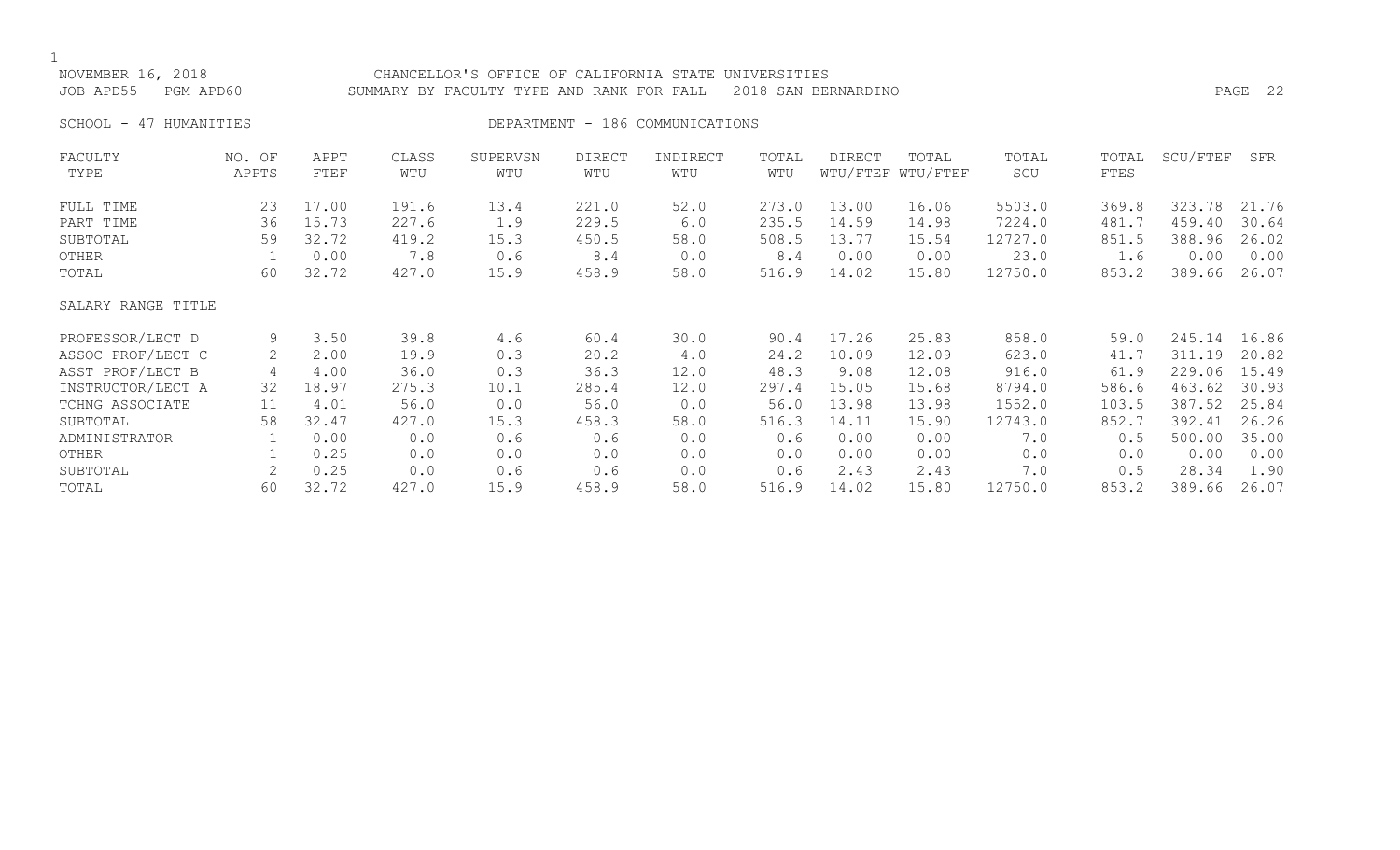| NOVEMBER 16, 2018<br>JOB APD55<br>PGM APD60 |        |       | CHANCELLOR'S OFFICE OF CALIFORNIA STATE<br>UNIVERSITIES<br>PAGE 23<br>2018 SAN BERNARDINO<br>SUMMARY BY FACULTY TYPE AND RANK FOR FALL |          |                          |          |       |        |                   |         |        |          |       |  |
|---------------------------------------------|--------|-------|----------------------------------------------------------------------------------------------------------------------------------------|----------|--------------------------|----------|-------|--------|-------------------|---------|--------|----------|-------|--|
| 47 HUMANITIES<br>SCHOOL -                   |        |       |                                                                                                                                        |          | DEPARTMENT - 254 ENGLISH |          |       |        |                   |         |        |          |       |  |
| FACULTY                                     | NO. OF | APPT  | CLASS                                                                                                                                  | SUPERVSN | <b>DIRECT</b>            | INDIRECT | TOTAL | DIRECT | TOTAL             | TOTAL   | TOTAL  | SCU/FTEF | SFR   |  |
| TYPE                                        | APPTS  | FTEF  | WTU                                                                                                                                    | WTU      | WTU                      | WTU      | WTU   |        | WTU/FTEF WTU/FTEF | SCU     | FTES   |          |       |  |
| FULL TIME                                   | 43     | 36.52 | 501.2                                                                                                                                  | 17.6     | 548.8                    | 72.0     | 620.8 | 15.03  | 17.00             | 15419.0 | 1034.3 | 422.22   | 28.32 |  |
| PART TIME                                   | 33     | 14.38 | 200.0                                                                                                                                  | 0.0      | 200.0                    | 8.0      | 208.0 | 13.91  | 14.46             | 4900.0  | 327.1  | 340.68   | 22.74 |  |
| SUBTOTAL                                    | 76     | 50.90 | 701.2                                                                                                                                  | 17.6     | 748.8                    | 80.0     | 828.8 | 14.71  | 16.28             | 20319.0 | 1361.3 | 399.18   | 26.74 |  |
| OTHER                                       |        | 0.00  | 0.0                                                                                                                                    | 1.7      | 1.7                      | 0.0      | 1.7   | 0.00   | 0.00              | 14.0    | 0.9    | 0.00     | 0.00  |  |
| TOTAL                                       | 77     | 50.90 | 701.2                                                                                                                                  | 19.3     | 750.5                    | 80.0     | 830.5 | 14.74  | 16.32             | 20333.0 | 1362.3 | 399.45   | 26.76 |  |
| SALARY RANGE TITLE                          |        |       |                                                                                                                                        |          |                          |          |       |        |                   |         |        |          |       |  |
| PROFESSOR/LECT D                            | 17     | 10.55 | 89.3                                                                                                                                   | 6.6      | 123.9                    | 56.0     | 179.9 | 11.75  | 17.06             | 3825.0  | 258.4  | 362.63   | 24.50 |  |
| ASSOC PROF/LECT C                           | 3      | 3.00  | 30.0                                                                                                                                   | 12.7     | 42.7                     | 4.0      | 46.7  | 14.23  | 15.56             | 652.0   | 44.7   | 217.26   | 14.90 |  |
| ASST PROF/LECT B                            | 6      | 6.00  | 58.0                                                                                                                                   | 0.0      | 60.0                     | 12.0     | 72.0  | 10.00  | 12.00             | 1144.0  | 78.2   | 190.73   | 13.04 |  |
| INSTRUCTOR/LECT A                           | 42     | 28.95 | 487.9                                                                                                                                  | 0.0      | 487.9                    | 8.0      | 495.9 | 16.85  | 17.13             | 13800.0 | 920.1  | 476.65   | 31.78 |  |
| TCHNG ASSOCIATE                             | 9      | 2.40  | 36.0                                                                                                                                   | 0.0      | 36.0                     | 0.0      | 36.0  | 14.98  | 14.98             | 912.0   | 60.8   | 379.53   | 25.30 |  |
| SUBTOTAL                                    | 77     | 50.90 | 701.2                                                                                                                                  | 19.3     | 750.5                    | 80.0     | 830.5 | 14.74  | 16.32             | 20333.0 | 1362.3 | 399.45   | 26.76 |  |
| TOTAL                                       | 77     | 50.90 | 701.2                                                                                                                                  | 19.3     | 750.5                    | 80.0     | 830.5 | 14.74  | 16.32             | 20333.0 | 1362.3 | 399.45   | 26.76 |  |
|                                             |        |       |                                                                                                                                        |          |                          |          |       |        |                   |         |        |          |       |  |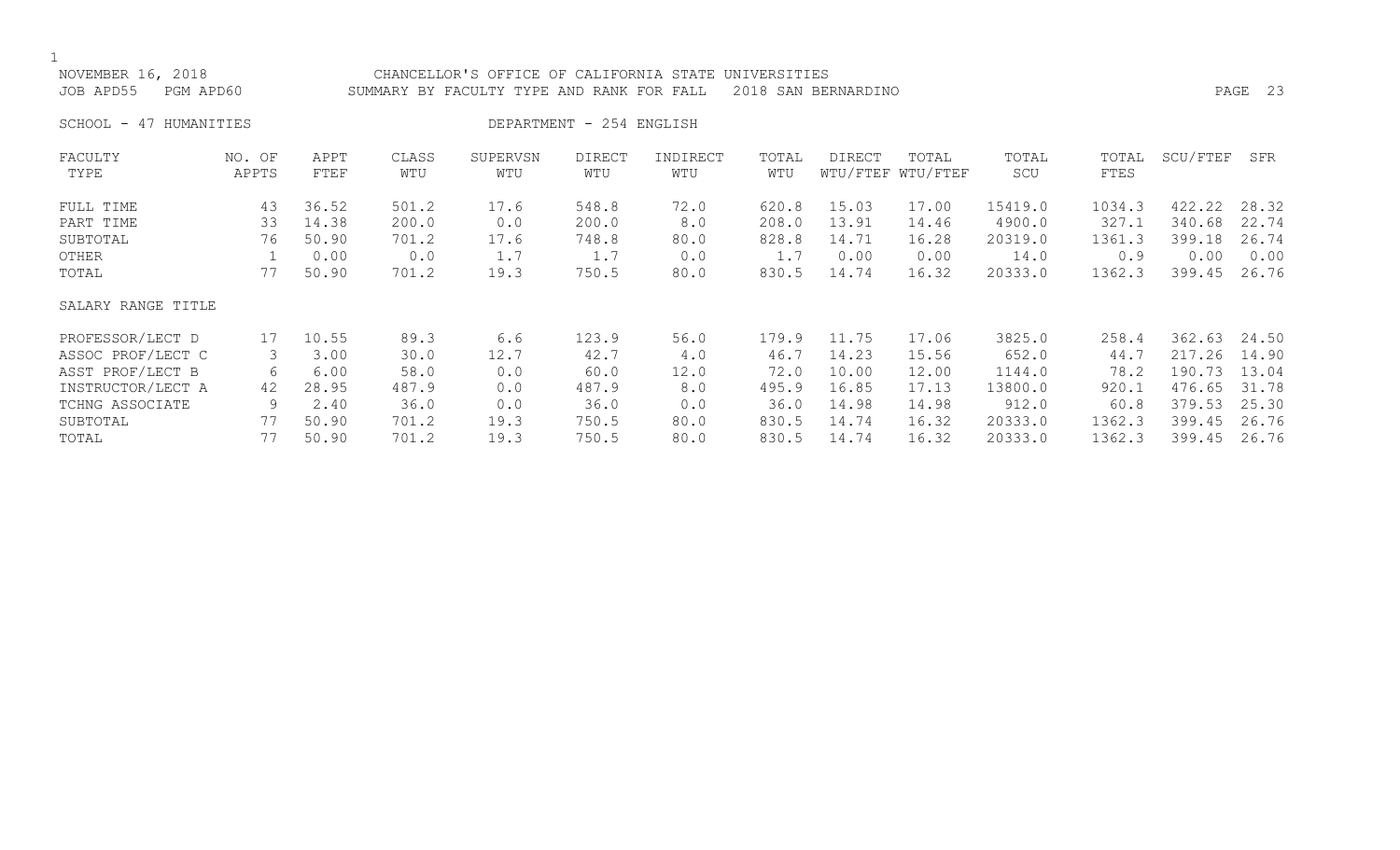| NOVEMBER 16, 2018<br>JOB APD55<br>PGM APD60 |        | CHANCELLOR'S OFFICE OF CALIFORNIA STATE UNIVERSITIES<br>2018 SAN BERNARDINO<br>SUMMARY BY FACULTY TYPE AND RANK FOR FALL |       |          |               |                                                  |       |        |                   |        |       |          | PAGE 24 |
|---------------------------------------------|--------|--------------------------------------------------------------------------------------------------------------------------|-------|----------|---------------|--------------------------------------------------|-------|--------|-------------------|--------|-------|----------|---------|
| SCHOOL - 47 HUMANITIES                      |        |                                                                                                                          |       |          |               | DEPARTMENT - 281 FOREIGN LANGUAGE AND LITERATURE |       |        |                   |        |       |          |         |
| FACULTY                                     | NO. OF | APPT                                                                                                                     | CLASS | SUPERVSN | <b>DIRECT</b> | INDIRECT                                         | TOTAL | DIRECT | TOTAL             | TOTAL  | TOTAL | SCU/FTEF | SFR     |
| TYPE                                        | APPTS  | FTEF                                                                                                                     | WTU   | WTU      | WTU           | WTU                                              | WTU   |        | WTU/FTEF WTU/FTEF | SCU    | FTES  |          |         |
| FULL TIME                                   | 18     | 15.53                                                                                                                    | 218.0 | 13.7     | 231.7         | 22.0                                             | 253.7 | 14.92  | 16.34             | 5641.0 | 378.1 | 363.30   | 24.35   |
| PART TIME                                   | 19     | 7.01                                                                                                                     | 112.0 | 0.0      | 112.0         | 0.0                                              | 112.0 | 15.98  | 15.98             | 2968.0 | 198.2 | 423.52   | 28.28   |
| SUBTOTAL                                    | 37     | 22.54                                                                                                                    | 330.0 | 13.7     | 343.7         | 22.0                                             | 365.7 | 15.25  | 16.23             | 8609.0 | 576.3 | 382.03   | 25.57   |
| TOTAL                                       | 37     | 22.54                                                                                                                    | 330.0 | 13.7     | 343.7         | 22.0                                             | 365.7 | 15.25  | 16.23             | 8609.0 | 576.3 | 382.03   | 25.57   |
| SALARY RANGE TITLE                          |        |                                                                                                                          |       |          |               |                                                  |       |        |                   |        |       |          |         |
| PROFESSOR/LECT D                            |        | 4.83                                                                                                                     | 58.0  | 3.3      | 61.3          | 18.0                                             | 79.3  | 12.69  | 16.42             | 976.0  | 66.0  | 202.07   | 13.66   |
| ASSOC PROF/LECT C                           | 3      | 2.53                                                                                                                     | 32.0  | 1.1      | 33.1          | 0.0                                              | 33.1  | 13.09  | 13.09             | 1297.0 | 86.9  | 513.05   | 34.39   |
| ASST PROF/LECT B                            | 2      | 2.00                                                                                                                     | 20.0  | 9.3      | 29.3          | 4.0                                              | 33.3  | 14.64  | 16.63             | 520.0  | 35.1  | 259.74   | 17.52   |
| INSTRUCTOR/LECT A                           | 22     | 12.64                                                                                                                    | 212.0 | 0.0      | 212.0         | 0.0                                              | 212.0 | 16.77  | 16.77             | 5656.0 | 377.7 | 447.43   | 29.88   |
| TCHNG ASSOCIATE                             | 2      | 0.53                                                                                                                     | 8.0   | 0.0      | 8.0           | 0.0                                              | 8.0   | 14.98  | 14.98             | 160.0  | 10.7  | 299.63   | 19.98   |
| SUBTOTAL                                    | 36     | 22.54                                                                                                                    | 330.0 | 13.7     | 343.7         | 22.0                                             | 365.7 | 15.25  | 16.23             | 8609.0 | 576.3 | 382.03   | 25.57   |
| OTHER                                       |        | 0.00                                                                                                                     | 0.0   | 0.0      | 0.0           | 0.0                                              | 0.0   | 0.00   | 0.00              | 0.0    | 0.0   | 0.00     | 0.00    |
| SUBTOTAL                                    |        | 0.00                                                                                                                     | 0.0   | 0.0      | 0.0           | 0.0                                              | 0.0   | 0.00   | 0.00              | 0.0    | 0.0   | 0.00     | 0.00    |
| TOTAL                                       | 37     | 22.54                                                                                                                    | 330.0 | 13.7     | 343.7         | 22.0                                             | 365.7 | 15.25  | 16.23             | 8609.0 | 576.3 | 382.03   | 25.57   |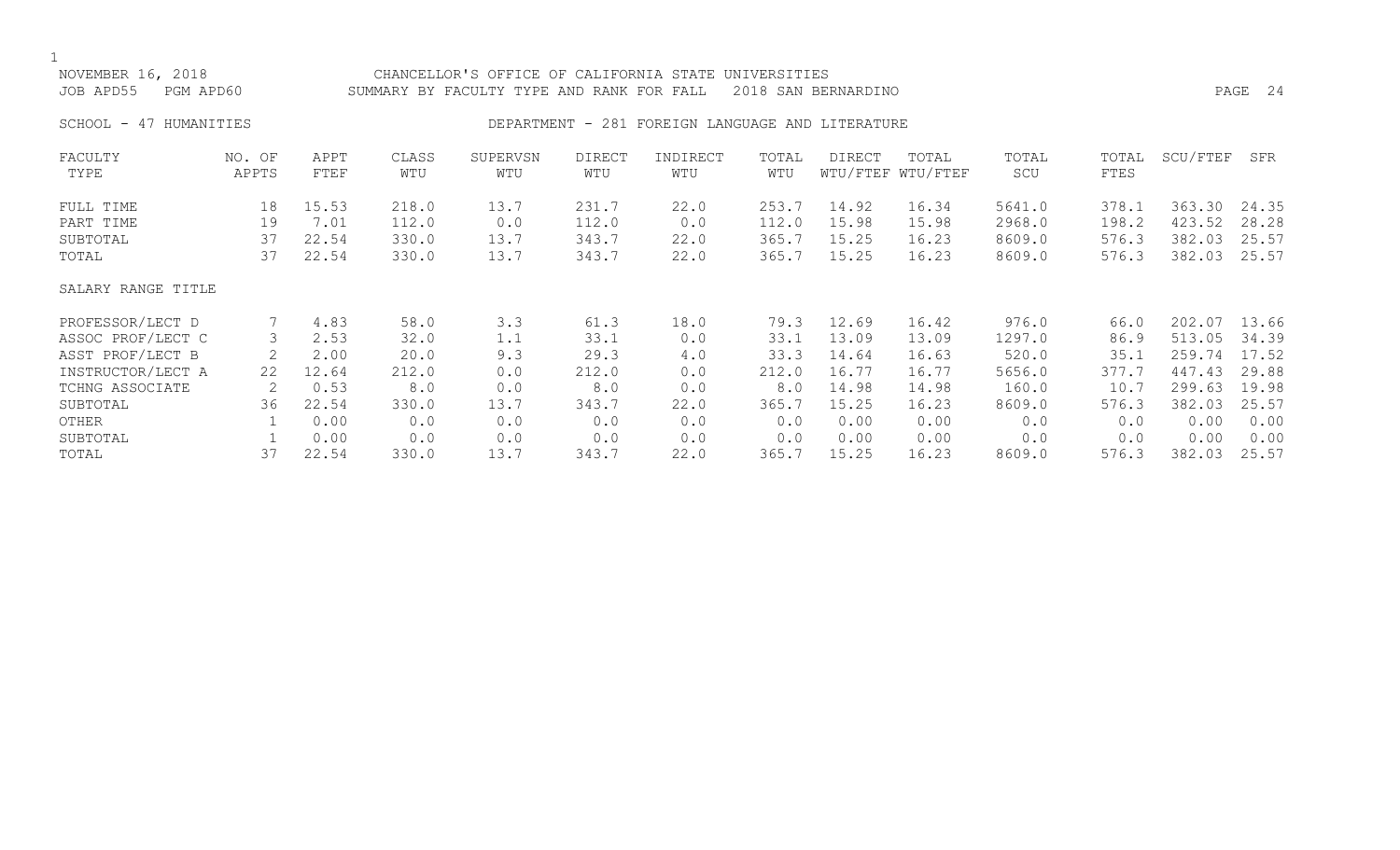| NOVEMBER 16, 2018<br>JOB APD55                        | PGM APD60                         |                              |                             | CHANCELLOR'S OFFICE OF CALIFORNIA STATE UNIVERSITIES<br>SUMMARY BY FACULTY TYPE AND RANK FOR FALL |                             |                          |                             | 2018 SAN BERNARDINO           |                               |                                     |                                 | PAGE 25                              |                                 |  |  |  |  |  |  |
|-------------------------------------------------------|-----------------------------------|------------------------------|-----------------------------|---------------------------------------------------------------------------------------------------|-----------------------------|--------------------------|-----------------------------|-------------------------------|-------------------------------|-------------------------------------|---------------------------------|--------------------------------------|---------------------------------|--|--|--|--|--|--|
| DEPARTMENT - 350 HUMANITIES<br>SCHOOL - 47 HUMANITIES |                                   |                              |                             |                                                                                                   |                             |                          |                             |                               |                               |                                     |                                 |                                      |                                 |  |  |  |  |  |  |
| FACULTY<br>TYPE                                       | NO. OF<br>APPTS                   | APPT<br>FTEF                 | CLASS<br>WTU                | SUPERVSN<br>WTU                                                                                   | DIRECT<br>WTU               | INDIRECT<br>WTU          | TOTAL<br>WTU                | DIRECT                        | TOTAL<br>WTU/FTEF WTU/FTEF    | TOTAL<br>SCU                        | TOTAL<br>FTES                   | SCU/FTEF                             | SFR                             |  |  |  |  |  |  |
| FULL TIME<br>PART TIME<br>SUBTOTAL<br>TOTAL           | 5.<br>10<br>15 <sub>1</sub><br>15 | 2.25<br>2.97<br>5.22<br>5.22 | 2.0<br>32.0<br>34.0<br>34.0 | 5.7<br>0.0<br>5.7<br>5.7                                                                          | 7.7<br>32.0<br>39.7<br>39.7 | 0.0<br>0.0<br>0.0<br>0.0 | 7.7<br>32.0<br>39.7<br>39.7 | 3.42<br>10.78<br>7.61<br>7.61 | 3.42<br>10.78<br>7.61<br>7.61 | 319.0<br>3444.0<br>3763.0<br>3763.0 | 21.3<br>229.6<br>250.9<br>250.9 | 141.71<br>159.99<br>720.88<br>720.88 | 9.45<br>77.33<br>48.06<br>48.06 |  |  |  |  |  |  |
| SALARY RANGE TITLE                                    |                                   |                              |                             |                                                                                                   |                             |                          |                             |                               |                               |                                     |                                 |                                      |                                 |  |  |  |  |  |  |

| INSTRUCTOR/LECT A | 4.89 | 34.0 | 5.7 | 39.7 | 39.7 | 8.13 | 8.13 | 3763.0 | 250.9 | 770.16 51.34 |      |
|-------------------|------|------|-----|------|------|------|------|--------|-------|--------------|------|
| TCHNG ASSOCIATE   | 0.33 |      | 0.0 |      |      | 0.00 | 0.00 | 0.0    | 0.0   | 0.00         | 0.00 |
| SUBTOTAL          |      | 34.0 | 5.7 | 39.7 | 39.7 | 7.61 | 7.61 | 3763.0 | 250.9 | 720.88 48.06 |      |
| TOTAL             |      | 34.0 | 5.7 | 39.7 | 39.7 | 7.61 | 7.61 | 3763.0 | 250.9 | 720.88 48.06 |      |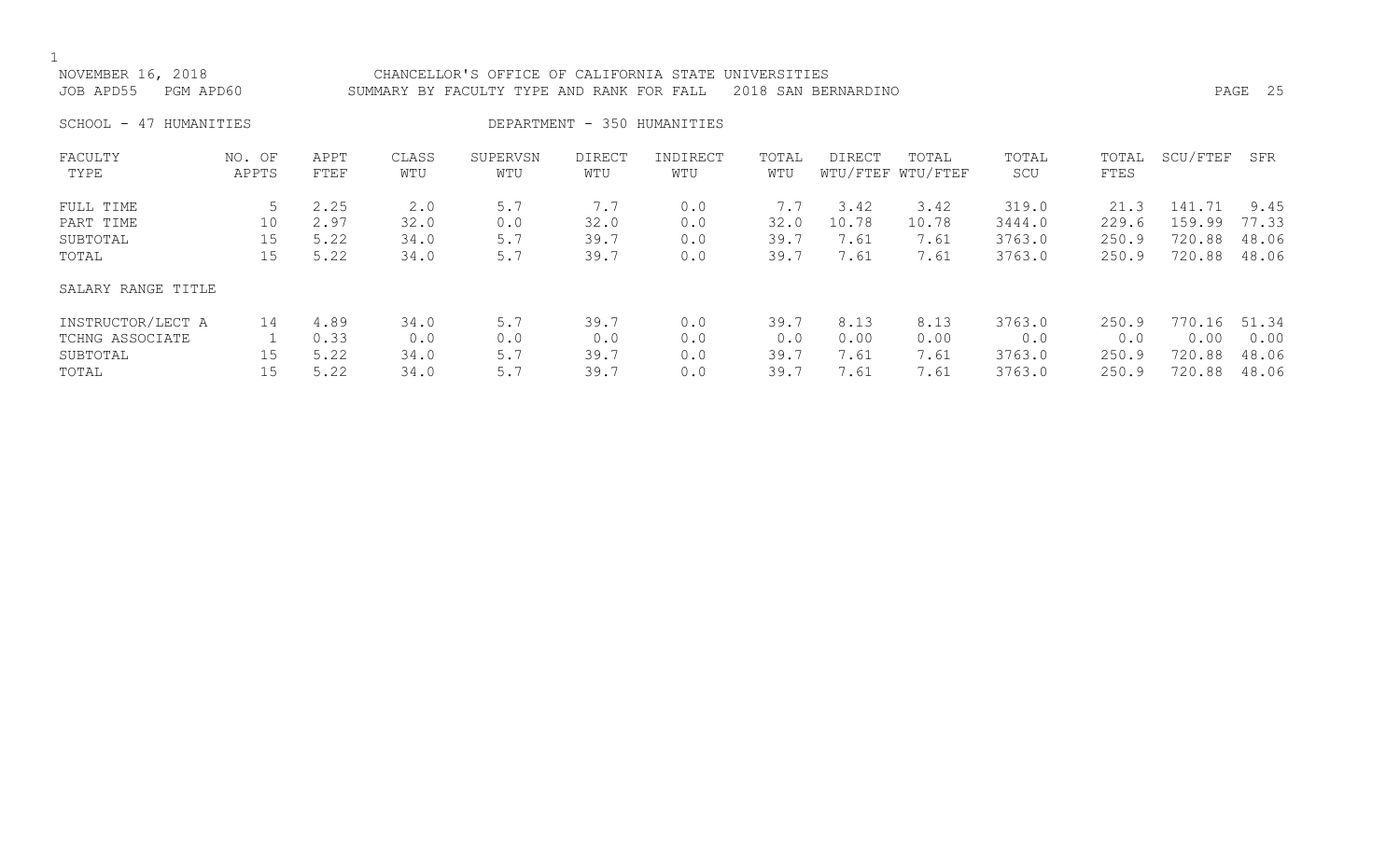| NOVEMBER 16, 2018<br>JOB APD55 | PGM APD60       |              | CHANCELLOR'S OFFICE OF CALIFORNIA STATE UNIVERSITIES<br>PAGE<br>SUMMARY BY FACULTY TYPE AND RANK FOR FALL<br>2018 SAN BERNARDINO |                 |                        |                 |              |        |                            |              |               |          |       |  |
|--------------------------------|-----------------|--------------|----------------------------------------------------------------------------------------------------------------------------------|-----------------|------------------------|-----------------|--------------|--------|----------------------------|--------------|---------------|----------|-------|--|
| SCHOOL - 47 HUMANITIES         |                 |              |                                                                                                                                  |                 | DEPARTMENT - 498 MUSIC |                 |              |        |                            |              |               |          |       |  |
| FACULTY<br>TYPE                | NO. OF<br>APPTS | APPT<br>FTEF | CLASS<br>WTU                                                                                                                     | SUPERVSN<br>WTU | <b>DIRECT</b><br>WTU   | INDIRECT<br>WTU | TOTAL<br>WTU | DIRECT | TOTAL<br>WTU/FTEF WTU/FTEF | TOTAL<br>SCU | TOTAL<br>FTES | SCU/FTEF | SFR   |  |
| FULL TIME                      | 6               | 5.01         | 44.8                                                                                                                             | 9.0             | 57.8                   | 9.0             | 66.8         | 11.53  | 13.32                      | 1922.0       | 128.1         | 383.33   | 25.55 |  |
| PART TIME                      | 15              | 5.31         | 57.5                                                                                                                             | 22.3            | 79.8                   | 2.0             | 81.8         | 15.02  | 15.39                      | 1811.0       | 120.7         | 340.80   | 22.72 |  |
| SUBTOTAL                       | 21              | 10.33        | 102.3                                                                                                                            | 31.3            | 137.6                  | 11.0            | 148.6        | 13.32  | 14.39                      | 3733.0       | 248.9         | 361.44   | 24.10 |  |
| TOTAL                          | 21              | 10.33        | 102.3                                                                                                                            | 31.3            | 137.6                  | 11.0            | 148.6        | 13.32  | 14.39                      | 3733.0       | 248.9         | 361.44   | 24.10 |  |
| SALARY RANGE TITLE             |                 |              |                                                                                                                                  |                 |                        |                 |              |        |                            |              |               |          |       |  |
| PROFESSOR/LECT D               | 4               | 2.67         | 27.3                                                                                                                             | 3.6             | 34.9                   | 2.0             | 36.9         | 13.09  | 13.84                      | 1276.0       | 85.1          | 478.62   | 31.91 |  |
| ASSOC PROF/LECT C              | $\mathbf{1}$    | 0.68         | 11.3                                                                                                                             | 1.3             | 12.6                   | 0.0             | 12.6         | 18.45  | 18.45                      | 657.0        | 43.8          | 961.93   | 64.13 |  |
| ASST PROF/LECT B               |                 | 2.00         | 14.2                                                                                                                             | 4.1             | 18.3                   | 7.0             | 25.3         | 9.15   | 12.66                      | 137.0        | 9.1           | 68.53    | 4.57  |  |
| INSTRUCTOR/LECT A              | 11              | 4.74         | 49.5                                                                                                                             | 19.2            | 68.7                   | 2.0             | 70.7         | 14.50  | 14.92                      | 1653.0       | 110.2         | 348.81   | 23.25 |  |
| SUBTOTAL                       | 18              | 10.09        | 102.3                                                                                                                            | 28.2            | 134.5                  | 11.0            | 145.5        | 13.33  | 14.42                      | 3723.0       | 248.2         | 369.09   | 24.61 |  |
| OTHER                          | 3               | 0.24         | 0.0                                                                                                                              | 3.1             | 3.1                    | 0.0             | 3.1          | 12.86  | 12.86                      | 10.0         | 0.7           | 41.49    | 2.78  |  |
| SUBTOTAL                       |                 | 0.24         | 0.0                                                                                                                              | 3.1             | 3.1                    | 0.0             | 3.1          | 12.86  | 12.86                      | 10.0         | 0.7           | 41.49    | 2.78  |  |
| TOTAL                          | 21              | 10.33        | 102.3                                                                                                                            | 31.3            | 137.6                  | 11.0            | 148.6        | 13.32  | 14.39                      | 3733.0       | 248.9         | 361.44   | 24.10 |  |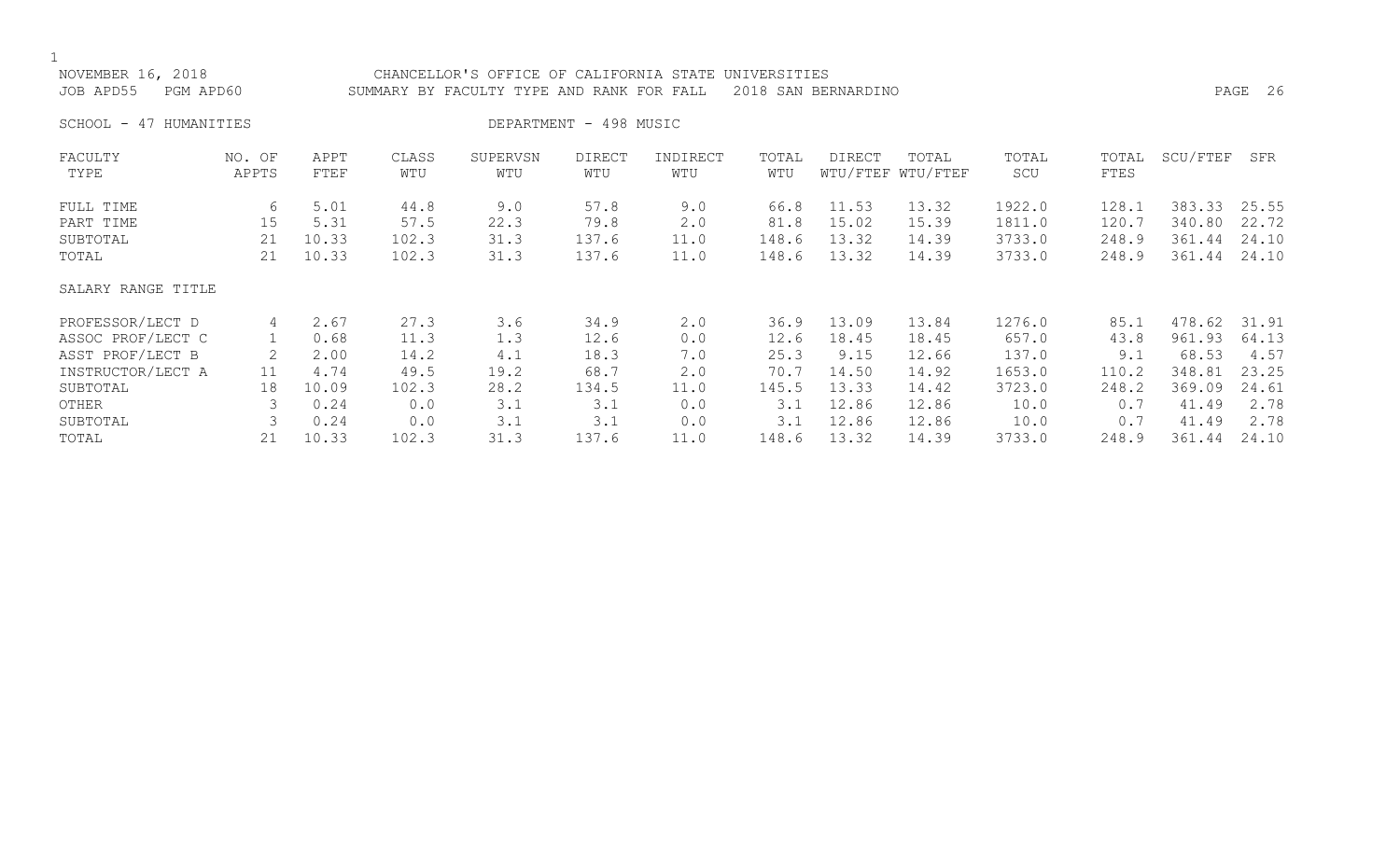| NOVEMBER 16, 2018<br>JOB APD55<br>PGM APD60                                     |                     |                                        | CHANCELLOR'S OFFICE OF CALIFORNIA<br>STATE<br>UNIVERSITIES<br>2018 SAN BERNARDINO<br>SUMMARY BY FACULTY TYPE AND RANK FOR FALL |                                 |                                         |                                    |                                         |                                           |                                           |                                              |                                         |                                                |                                           |  |
|---------------------------------------------------------------------------------|---------------------|----------------------------------------|--------------------------------------------------------------------------------------------------------------------------------|---------------------------------|-----------------------------------------|------------------------------------|-----------------------------------------|-------------------------------------------|-------------------------------------------|----------------------------------------------|-----------------------------------------|------------------------------------------------|-------------------------------------------|--|
| SCHOOL - 47 HUMANITIES                                                          |                     |                                        |                                                                                                                                |                                 |                                         | DEPARTMENT - 560 PHILOSOPHY        |                                         |                                           |                                           |                                              |                                         |                                                |                                           |  |
| FACULTY<br>TYPE                                                                 | NO. OF<br>APPTS     | APPT<br>FTEF                           | CLASS<br>WTU                                                                                                                   | SUPERVSN<br>WTU                 | <b>DIRECT</b><br>WTU                    | INDIRECT<br>WTU                    | TOTAL<br>WTU                            | <b>DIRECT</b><br>WTU/FTEF                 | TOTAL<br>WTU/FTEF                         | TOTAL<br>SCU                                 | TOTAL<br>FTES                           | SCU/FTEF                                       | SFR                                       |  |
| FULL TIME<br>PART TIME<br>SUBTOTAL<br>TOTAL                                     | 6<br>14<br>20<br>20 | 5.19<br>8.34<br>13.53<br>13.53         | 72.0<br>136.0<br>208.0<br>208.0                                                                                                | 2.1<br>0.0<br>2.1<br>2.1        | 74.1<br>136.0<br>210.1<br>210.1         | 8.0<br>2.0<br>10.0<br>10.0         | 82.1<br>138.0<br>220.1<br>220.1         | 14.29<br>16.30<br>15.53<br>15.53          | 15.83<br>16.54<br>16.27<br>16.27          | 1934.0<br>4024.0<br>5958.0<br>5958.0         | 128.9<br>268.3<br>397.2<br>397.2        | 372.86<br>482.38<br>440.39<br>440.39           | 24.86<br>32.16<br>29.36<br>29.36          |  |
| SALARY RANGE TITLE                                                              |                     |                                        |                                                                                                                                |                                 |                                         |                                    |                                         |                                           |                                           |                                              |                                         |                                                |                                           |  |
| PROFESSOR/LECT D<br>ASSOC PROF/LECT C<br>INSTRUCTOR/LECT A<br>SUBTOTAL<br>TOTAL | 5<br>14<br>20<br>20 | 2.83<br>0.94<br>9.76<br>13.53<br>13.53 | 32.0<br>12.0<br>164.0<br>208.0<br>208.0                                                                                        | 1.4<br>0.7<br>0.0<br>2.1<br>2.1 | 33.4<br>12.7<br>164.0<br>210.1<br>210.1 | 10.0<br>0.0<br>0.0<br>10.0<br>10.0 | 43.4<br>12.7<br>164.0<br>220.1<br>220.1 | 11.79<br>13.55<br>16.81<br>15.53<br>15.53 | 15.32<br>13.55<br>16.81<br>16.27<br>16.27 | 754.0<br>250.0<br>4954.0<br>5958.0<br>5958.0 | 50.3<br>16.7<br>330.3<br>397.2<br>397.2 | 266.15<br>266.81<br>507.63<br>440.39<br>440.39 | 17.74<br>17.79<br>33.84<br>29.36<br>29.36 |  |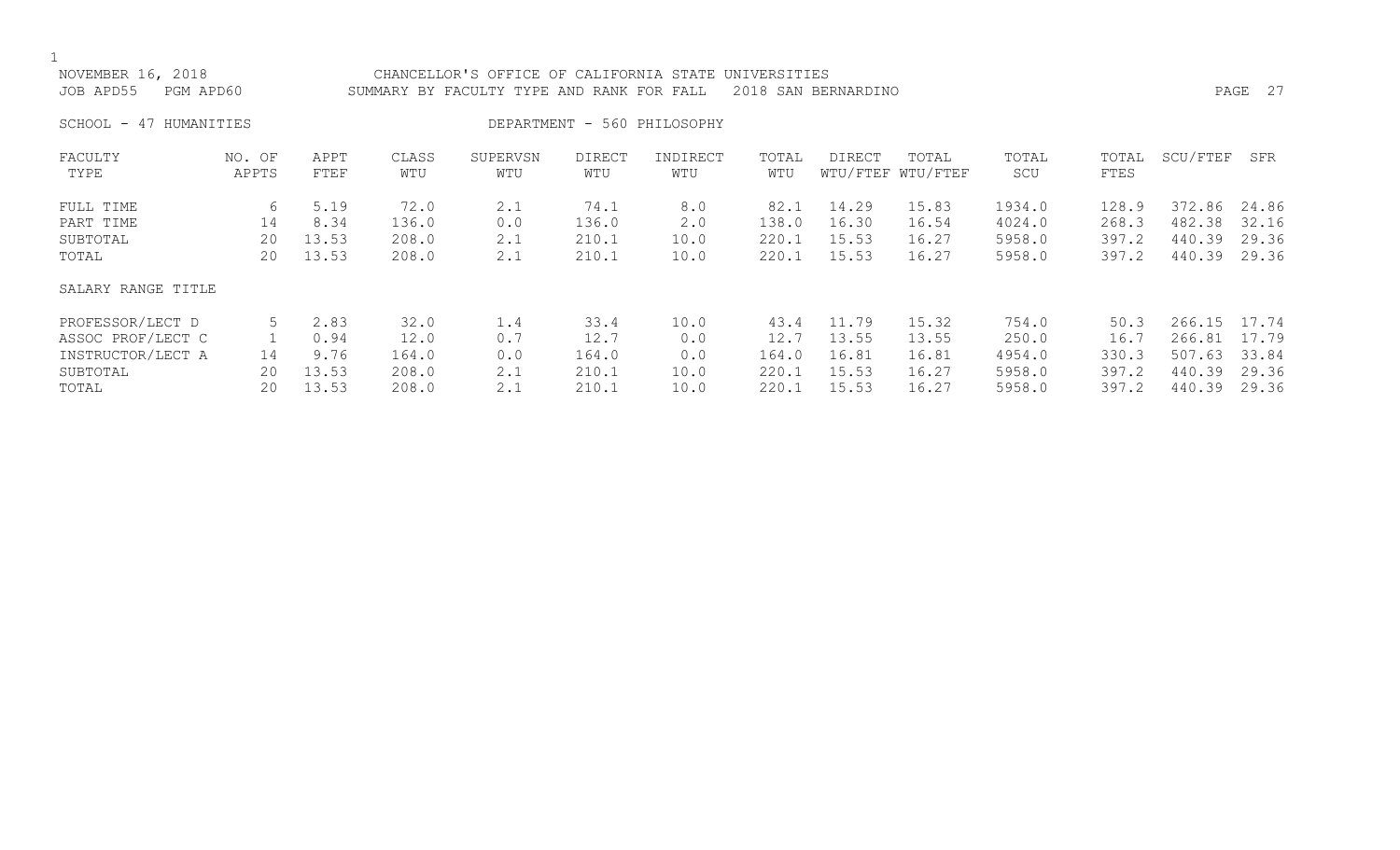NOVEMBER 16, 2018 CHANCELLOR'S OFFICE OF CALIFORNIA STATE UNIVERSITIES JOB APD55 PGM APD60 SUMMARY BY FACULTY TYPE AND RANK FOR FALL 2018 SAN BERNARDINO PAGE 28

SCHOOL - 47 HUMANITIES SERVICES DEPARTMENT - 711 THEATRE AND DANCE

| FACULTY<br>TYPE    | NO. OF<br>APPTS | APPT<br>FTEF | CLASS<br>WTU | SUPERVSN<br>WTU | DIRECT<br>WTU | INDIRECT<br>WTU | TOTAL<br>WTU | <b>DIRECT</b> | TOTAL<br>WTU/FTEF WTU/FTEF | TOTAL<br>SCU | TOTAL<br>FTES | SCU/FTEF | SFR   |
|--------------------|-----------------|--------------|--------------|-----------------|---------------|-----------------|--------------|---------------|----------------------------|--------------|---------------|----------|-------|
|                    |                 |              |              |                 |               |                 |              |               |                            |              |               |          |       |
| FULL TIME          | 8               | 5.60         | 69.2         | 4.3             | 73.5          | 12.0            | 85.5         | 13.12         | 15.26                      | 1528.0       | 102.2         | 272.76   | 18.25 |
| PART TIME          | 10              | 5.37         | 66.7         | 0.0             | 66.7          | 0.0             | 66.7         | 12.43         | 12.43                      | 1802.0       | 120.1         | 335.82   | 22.39 |
| SUBTOTAL           | 18              | 10.97        | 135.9        | 4.3             | 140.2         | 12.0            | 152.2        | 12.78         | 13.88                      | 3330.0       | 222.4         | 303.61   | 20.27 |
| TOTAL              | 18              | 10.97        | 135.9        | 4.3             | 140.2         | 12.0            | 152.2        | 12.78         | 13.88                      | 3330.0       | 222.4         | 303.61   | 20.27 |
| SALARY RANGE TITLE |                 |              |              |                 |               |                 |              |               |                            |              |               |          |       |
| PROFESSOR/LECT D   |                 | 3.99         | 45.0         | 0.6             | 45.6          | 12.0            | 57.6         | 11.42         | 14.43                      | 578.0        | 38.7          | 144.79   | 9.69  |
| ASST PROF/LECT B   |                 | 1.00         | 12.1         | 0.0             | 12.1          | 0.0             | 12.1         | 12.11         | 12.11                      | 129.0        | 8.6           | 129.13   | 8.61  |
| INSTRUCTOR/LECT A  | 12              | 5.98         | 78.8         | 3.7             | 82.5          | 0.0             | 82.5         | 13.80         | 13.80                      | 2623.0       | 175.1         | 438.85   | 29.29 |
| SUBTOTAL           | 18              | 10.97        | 135.9        | 4.3             | 140.2         | 12.0            | 152.2        | 12.78         | 13.88                      | 3330.0       | 222.4         | 303.61   | 20.27 |
| TOTAL              | 18              | 10.97        | 135.9        | 4.3             | 140.2         | 12.0            | 152.2        | 12.78         | 13.88                      | 3330.0       | 222.4         | 303.61   | 20.27 |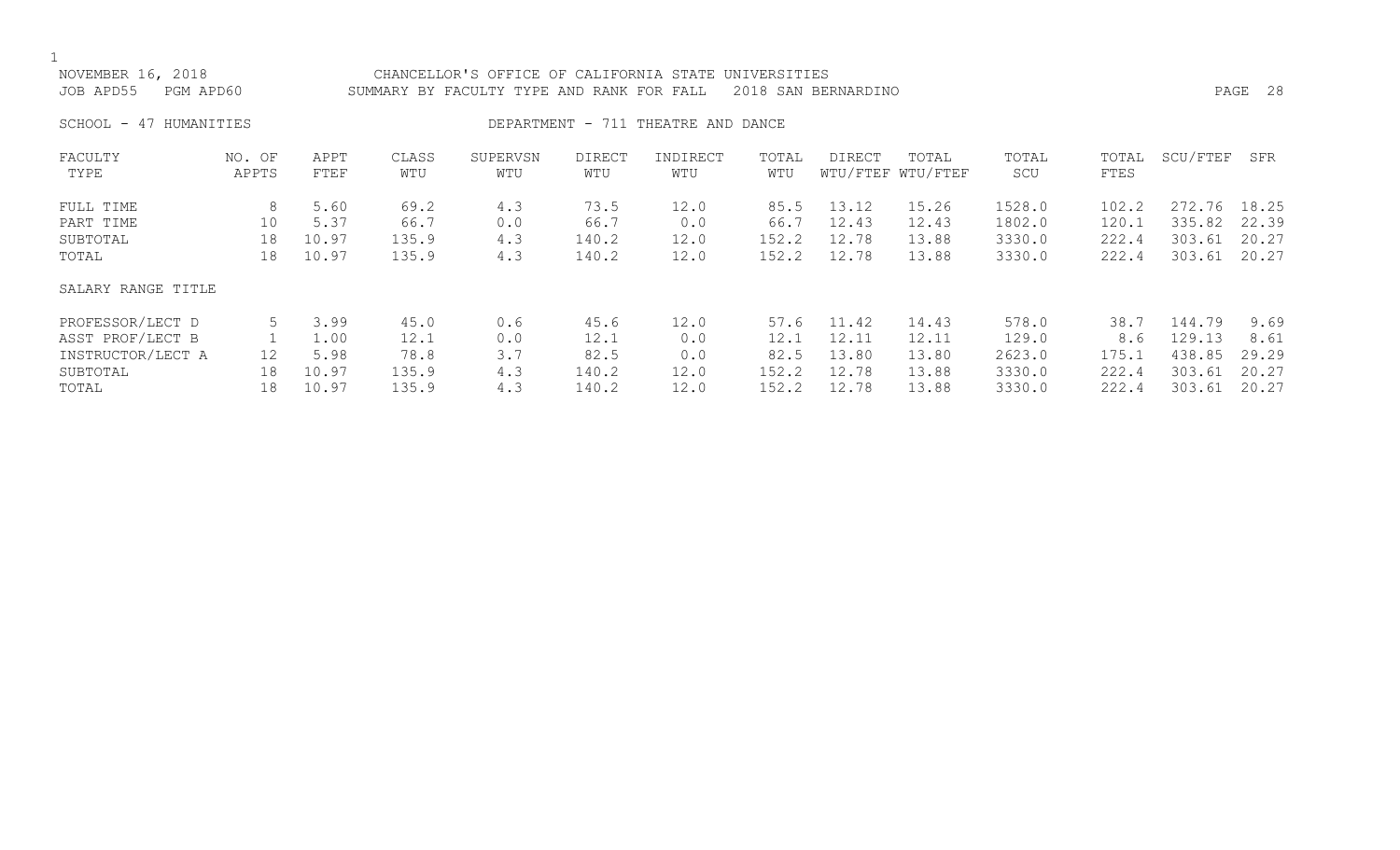NOVEMBER 16, 2018 CHANCELLOR'S OFFICE OF CALIFORNIA STATE UNIVERSITIES JOB APD55 PGM APD60 SUMMARY BY FACULTY TYPE AND RANK FOR FALL 2018 SAN BERNARDINO PAGE 29

SCHOOL - 47 HUMANITIES

| FACULTY            | NO. OF | APPT   | CLASS  | SUPERVSN | <b>DIRECT</b> | INDIRECT | TOTAL  | <b>DIRECT</b> | TOTAL             | TOTAL   | TOTAL  | SCU/FTEF | SFR   |
|--------------------|--------|--------|--------|----------|---------------|----------|--------|---------------|-------------------|---------|--------|----------|-------|
| TYPE               | APPTS  | FTEF   | WTU    | WTU      | WTU           | WTU      | WTU    |               | WTU/FTEF WTU/FTEF | SCU     | FTES   |          |       |
| FULL TIME          | 118    | 96.10  | 1175.1 | 72.1     | 1297.2        | 185.0    | 1482.2 | 13.50         | 15.42             | 33467.0 | 2244.4 | 348.27   | 23.36 |
| PART TIME          | 160    | 72.39  | 1031.9 | 24.2     | 1056.1        | 20.0     | 1076.1 | 14.59         | 14.86             | 29914.0 | 1996.0 | 413.21   | 27.57 |
| SUBTOTAL           | 278    | 168.49 | 2207.0 | 96.3     | 2353.3        | 205.0    | 2558.3 | 13.97         | 15.18             | 63381.0 | 4240.4 | 376.17   | 25.17 |
| OTHER              | 3      | 0.00   | 8.8    | 6.3      | 15.1          | 0.0      | 15.1   | 0.00          | 0.00              | 126.0   | 8.7    | 0.00     | 0.00  |
| TOTAL              | 281    | 168.49 | 2215.8 | 102.6    | 2368.4        | 205.0    | 2573.4 | 14.06         | 15.27             | 63507.0 | 4249.1 | 376.92   | 25.22 |
| SALARY RANGE TITLE |        |        |        |          |               |          |        |               |                   |         |        |          |       |
| PROFESSOR/LECT D   | 53     | 33.37  | 325.2  | 29.5     | 402.7         | 134.0    | 536.7  | 12.07         | 16.08             | 8772.0  | 592.7  | 262.87   | 17.76 |
| ASSOC PROF/LECT C  | 13     | 12.15  | 136.8  | 16.1     | 152.9         | 12.0     | 164.9  | 12.58         | 13.57             | 4117.0  | 276.5  | 338.82   | 22.75 |
| ASST PROF/LECT B   | 16     | 16.00  | 152.2  | 14.6     | 168.8         | 35.0     | 203.8  | 10.55         | 12.74             | 2993.0  | 202.9  | 187.12   | 12.69 |
| INSTRUCTOR/LECT A  | 169    | 98.81  | 1495.7 | 38.7     | 1534.4        | 24.0     | 1558.4 | 15.53         | 15.77             | 44919.0 | 2996.7 | 454.60   | 30.33 |
| TCHNG ASSOCIATE    | 24     | 7.68   | 105.9  | 0.0      | 105.9         | 0.0      | 105.9  | 13.80         | 13.80             | 2689.0  | 179.3  | 350.31   | 23.35 |
| SUBTOTAL           | 275    | 168.00 | 2215.8 | 98.9     | 2364.7        | 205.0    | 2569.7 | 14.08         | 15.30             | 63490.0 | 4248.0 | 377.91   | 25.29 |
| ADMINISTRATOR      |        | 0.00   | 0.0    | 0.6      | 0.6           | 0.0      | 0.6    | 0.00          | 0.00              | 7.0     | 0.5    | 500.00   | 35.00 |
| OTHER              | 5      | 0.49   | 0.0    | 3.1      | 3.1           | 0.0      | 3.1    | 6.38          | 6.38              | 10.0    | 0.7    | 20.58    | 1.38  |
| SUBTOTAL           | 6      | 0.49   | 0.0    | 3.7      | 3.7           | 0.0      | 3.7    | 7.58          | 7.58              | 17.0    | 1.1    | 34.84    | 2.32  |
| TOTAL              | 281    | 168.49 | 2215.8 | 102.6    | 2368.4        | 205.0    | 2573.4 | 14.06         | 15.27             | 63507.0 | 4249.1 | 376.92   | 25.22 |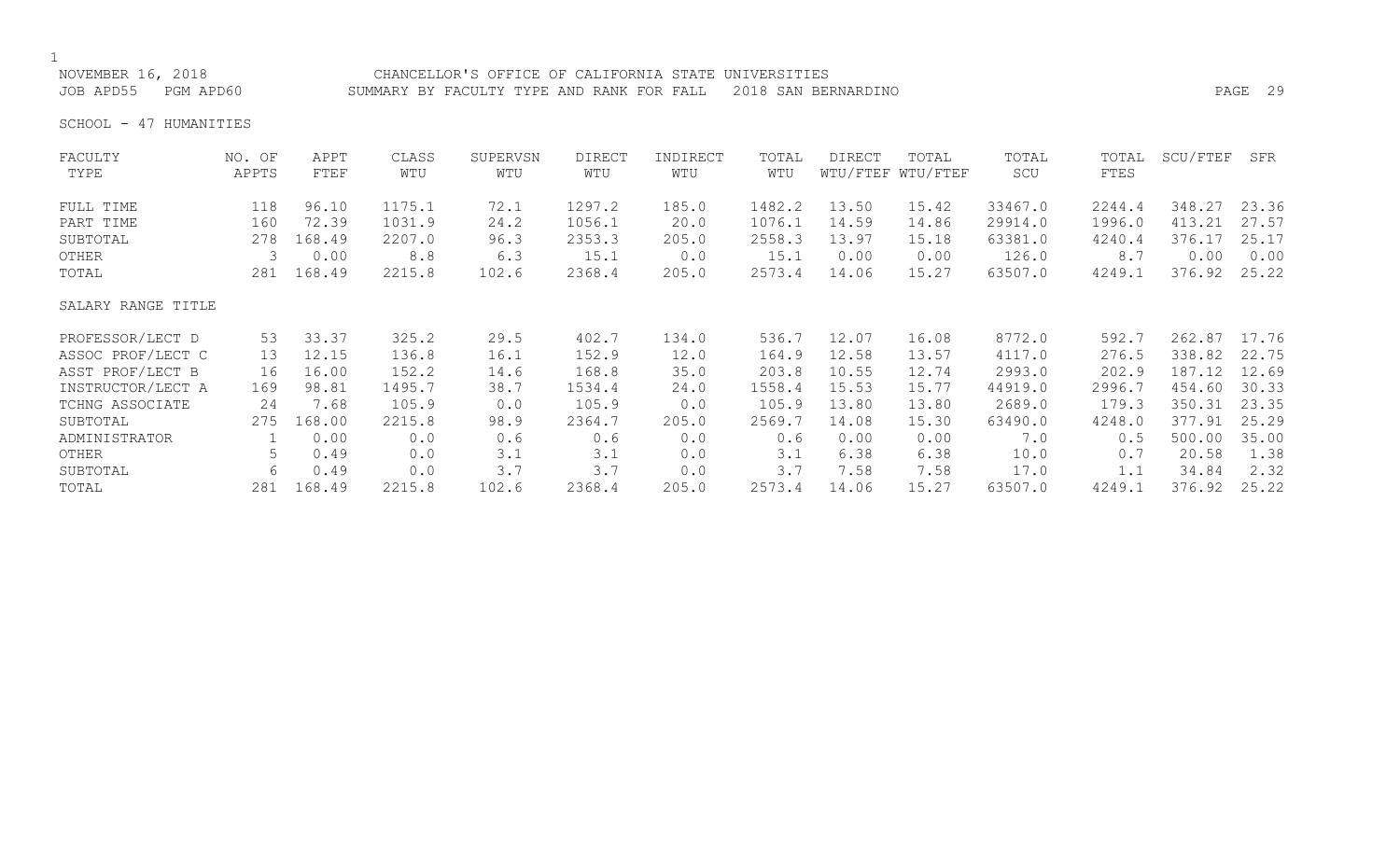| NOVEMBER 16, 2018<br>JOB APD55<br>PGM APD60 |                 |              |              | CHANCELLOR'S OFFICE OF CALIFORNIA STATE<br>SUMMARY BY FACULTY TYPE AND RANK FOR FALL |                      |                                         | UNIVERSITIES | 2018 SAN BERNARDINO |                            |              |               |          | PAGE 30 |
|---------------------------------------------|-----------------|--------------|--------------|--------------------------------------------------------------------------------------|----------------------|-----------------------------------------|--------------|---------------------|----------------------------|--------------|---------------|----------|---------|
| 50 EDUCATION<br>SCHOOL -                    |                 |              |              |                                                                                      |                      | DEPARTMENT - 242 EDUCATIONAL PSYCHOLOGY |              |                     |                            |              |               |          |         |
| FACULTY<br>TYPE                             | NO. OF<br>APPTS | APPT<br>FTEF | CLASS<br>WTU | SUPERVSN<br>WTU                                                                      | <b>DIRECT</b><br>WTU | INDIRECT<br>WTU                         | TOTAL<br>WTU | DIRECT              | TOTAL<br>WTU/FTEF WTU/FTEF | TOTAL<br>SCU | TOTAL<br>FTES | SCU/FTEF | SFR     |
| FULL TIME                                   | 20              | 14.74        | 120.0        | 17.9                                                                                 | 139.9                | 71.5                                    | 211.4        | 9.49                | 14.34                      | 2430.0       | 188.5         | 164.82   | 12.79   |
| PART TIME                                   | 35              | 10.40        | 89.0         | 69.3                                                                                 | 158.3                | 2.0                                     | 160.3        | 15.23               | 15.42                      | 2314.0       | 181.5         | 222.59   | 17.46   |
| SUBTOTAL                                    | 55              | 25.14        | 209.0        | 87.2                                                                                 | 298.2                | 73.5                                    | 371.7        | 11.86               | 14.79                      | 4744.0       | 370.0         | 188.71   | 14.72   |
| TOTAL                                       | 55              | 25.14        | 209.0        | 87.2                                                                                 | 298.2                | 73.5                                    | 371.7        | 11.86               | 14.79                      | 4744.0       | 370.0         | 188.71   | 14.72   |
| SALARY RANGE TITLE                          |                 |              |              |                                                                                      |                      |                                         |              |                     |                            |              |               |          |         |
| PROFESSOR/LECT D                            | 11              | 6.07         | 44.0         | 11.6                                                                                 | 57.6                 | 41.5                                    | 99.1         | 9.50                | 16.34                      | 1056.0       | 79.9          | 174.09   | 13.18   |
| ASSOC PROF/LECT C                           |                 | 0.67         | 8.0          | 0.0                                                                                  | 8.0                  | 0.0                                     | 8.0          | 11.98               | 11.98                      | 136.0        | 11.3          | 203.59   | 16.96   |
| ASST PROF/LECT B                            | 8               | 7.14         | 56.0         | 9.8                                                                                  | 65.8                 | 20.0                                    | 85.8         | 9.21                | 12.02                      | 1092.0       | 85.6          | 152.92   | 11.98   |
| INSTRUCTOR/LECT A                           | 35              | 11.26        | 101.0        | 65.8                                                                                 | 166.8                | 12.0                                    | 178.8        | 14.81               | 15.87                      | 2460.0       | 193.2         | 218.39   | 17.15   |
| SUBTOTAL                                    | 55              | 25.14        | 209.0        | 87.2                                                                                 | 298.2                | 73.5                                    | 371.7        | 11.86               | 14.79                      | 4744.0       | 370.0         | 188.71   | 14.72   |
| TOTAL                                       | 55              | 25.14        | 209.0        | 87.2                                                                                 | 298.2                | 73.5                                    | 371.7        | 11.86               | 14.79                      | 4744.0       | 370.0         | 188.71   | 14.72   |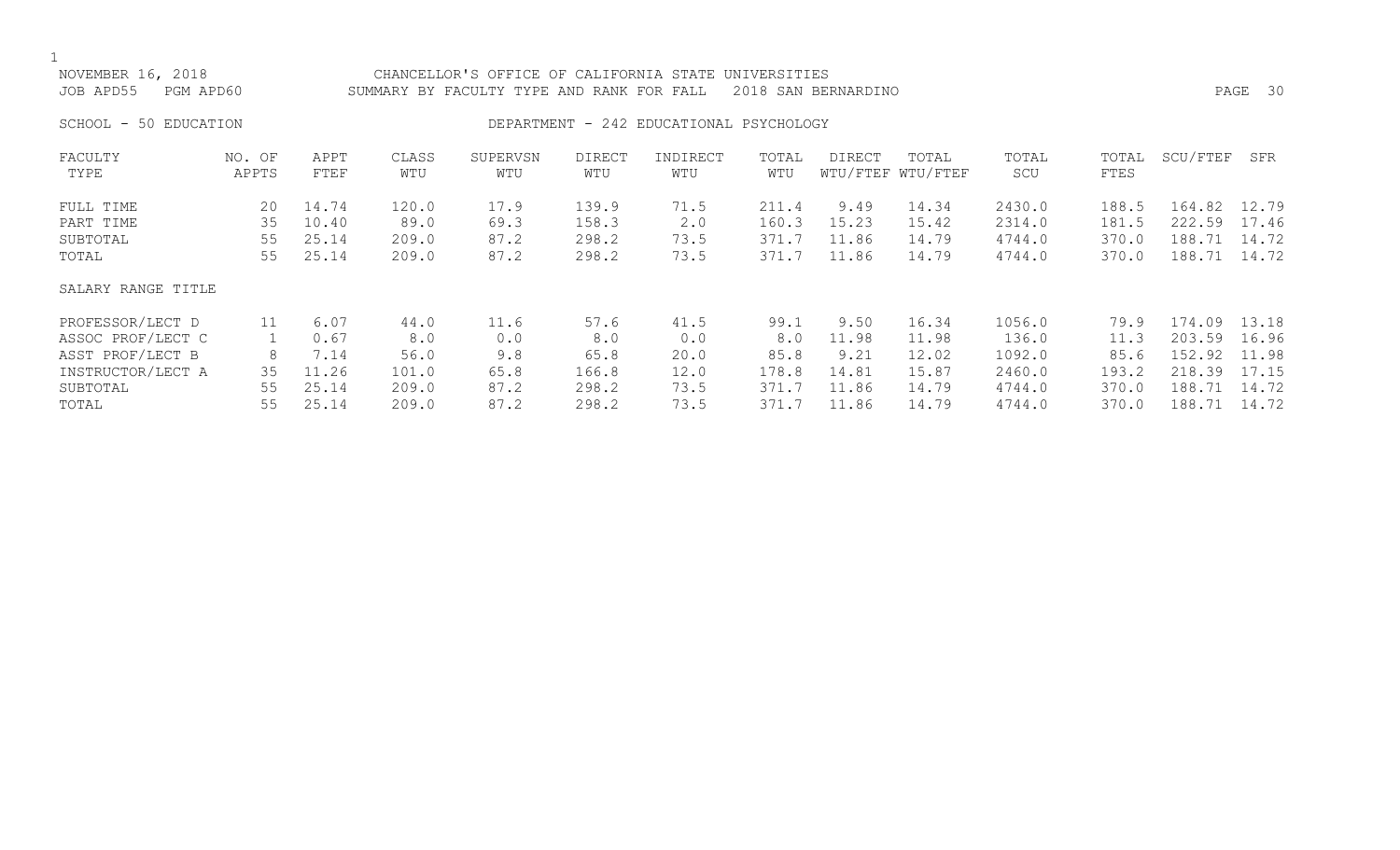NOVEMBER 16, 2018 CHANCELLOR'S OFFICE OF CALIFORNIA STATE UNIVERSITIES JOB APD55 PGM APD60 SUMMARY BY FACULTY TYPE AND RANK FOR FALL 2018 SAN BERNARDINO PAGE 31 SCHOOL - 50 EDUCATION **DEPARTMENT - 245 TEACHER PREPARATION** 

FACULTY NO. OF APPT CLASS SUPERVSN DIRECT INDIRECT TOTAL DIRECT TOTAL TOTAL TOTAL SCU/FTEF SFR TYPE APPTS FTEF WTU WTU WTU WTU WTU WTU/FTEF WTU/FTEF SCU FTES FULL TIME 14 9.68 96.3 9.7 106.0 54.0 160.0 10.95 16.53 1295.0 101.6 133.79 10.50 PART TIME 10 2.79 44.1 3.0 47.1 9.0 56.1 16.88 20.10 491.0 38.6 175.92 13.82 SUBTOTAL 24 12.47 140.4 12.7 153.1 63.0 216.1 12.28 17.33 1786.0 140.2 143.22 11.24 OTHER 1 0.00 0.0 0.3 0.3 0.0 0.3 0.00 0.00 1.0 0.1 0.00 0.00 TOTAL 25 12.47 140.4 13.0 153.4 63.0 216.4 12.30 17.35 1787.0 140.3 143.30 11.25 SALARY RANGE TITLE PROFESSOR/LECT D 8 3.06 43.5 0.0 43.5 30.0 73.5 14.22 24.04 603.0 47.7 197.19 15.60 ASSOC PROF/LECT C 1 0.00 0.0 0.0 0.0 12.0 12.0 0.00 0.00 0.0 0.0 0.00 0.00 ASST PROF/LECT B 4 4.00 39.3 3.4 42.7 6.0 48.7 10.68 12.18 480.0 37.4 120.03 9.35 INSTRUCTOR/LECT A 11 5.41 57.6 9.3 66.9 15.0 81.9 12.36 15.13 703.0 55.1 129.87 10.18 SUBTOTAL 24 12.47 140.4 12.7 153.1 63.0 216.1 12.28 17.33 1786.0 140.2 143.22 11.24 ADMINISTRATOR 1 0.00 0.0 0.3 0.3 0.0 0.3 0.00 0.00 1.0 0.1 0.00 0.00 SUBTOTAL 1 0.00 0.0 0.3 0.3 0.0 0.3 0.00 0.00 1.0 0.1 0.00 0.00 TOTAL 25 12.47 140.4 13.0 153.4 63.0 216.4 12.30 17.35 1787.0 140.3 143.30 11.25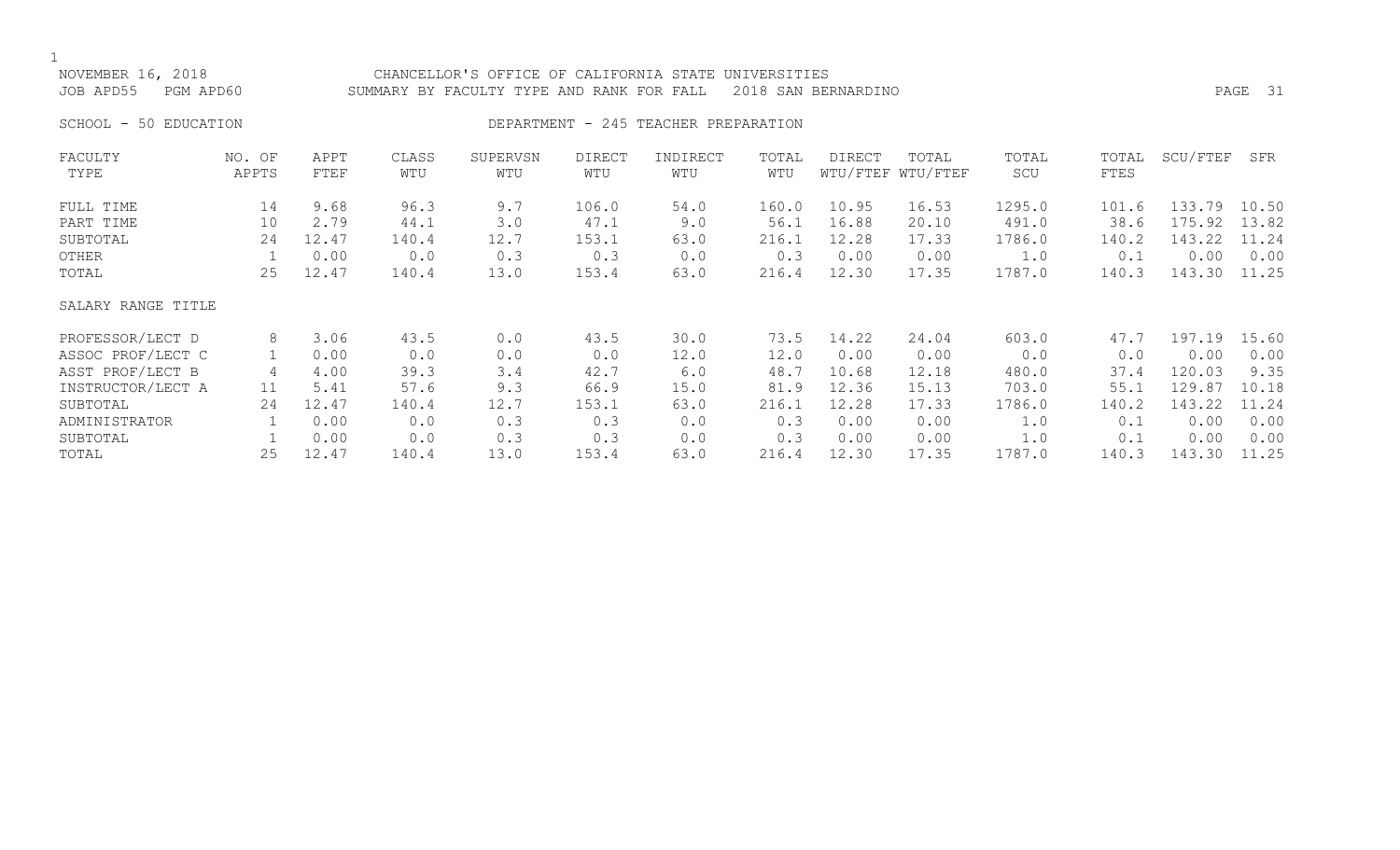| NOVEMBER 16, 2018<br>JOB APD55 | PGM APD60       |              |              | CHANCELLOR'S OFFICE OF CALIFORNIA STATE UNIVERSITIES<br>SUMMARY BY FACULTY TYPE AND RANK FOR FALL |                      |                   |              | 2018 SAN BERNARDINO |                            |              |               |          | PAGE 32 |
|--------------------------------|-----------------|--------------|--------------|---------------------------------------------------------------------------------------------------|----------------------|-------------------|--------------|---------------------|----------------------------|--------------|---------------|----------|---------|
| SCHOOL - 50 EDUCATION          |                 |              |              | DEPARTMENT                                                                                        | 701<br>$\sim$        | TEACHER EDUCATION |              |                     |                            |              |               |          |         |
| FACULTY<br>TYPE                | NO. OF<br>APPTS | APPT<br>FTEF | CLASS<br>WTU | SUPERVSN<br>WTU                                                                                   | <b>DIRECT</b><br>WTU | INDIRECT<br>WTU   | TOTAL<br>WTU | <b>DIRECT</b>       | TOTAL<br>WTU/FTEF WTU/FTEF | TOTAL<br>SCU | TOTAL<br>FTES | SCU/FTEF | SFR     |
| FULL TIME                      | 18              | 13.27        | 99.0         | 9.5                                                                                               | 108.5                | 58.5              | 167.0        | 8.17                | 12.58                      | 1985.0       | 137.0         | 149.54   | 10.32   |
| PART TIME                      | 54              | 13.05        | 138.3        | 58.7                                                                                              | 197.0                | 8.0               | 205.0        | 15.10               | 15.71                      | 3084.0       | 215.1         | 236.41   | 16.49   |
| SUBTOTAL                       | 72              | 26.32        | 237.3        | 68.2                                                                                              | 305.5                | 66.5              | 372.0        | 11.61               | 14.13                      | 5069.0       | 352.1         | 192.60   | 13.38   |
| OTHER                          |                 | 0.00         | 0.0          | 0.0                                                                                               | 0.0                  | 0.0               | 0.0          | 0.00                | 0.00                       | 0.0          | 0.0           | 0.00     | 0.00    |
| TOTAL                          |                 | 26.32        | 237.3        | 68.2                                                                                              | 305.5                | 66.5              | 372.0        | 11.61               | 14.13                      | 5069.0       | 352.1         | 192.60   | 13.38   |

SALARY RANGE TITLE

| PROFESSOR/LECT D  | ၊ 6 | 11.51 | 91.0  | 8.2  | 99.2  | 48.0 | 147.2 | 8.62  | 12.79 | 1913.0 | 133.7 | 166.16 11.61 |       |
|-------------------|-----|-------|-------|------|-------|------|-------|-------|-------|--------|-------|--------------|-------|
| ASSOC PROF/LECT C |     | 0.60  | 4.0   |      | 5.3   | 6.5  | 11.8  | 8.89  | 19.80 | 64.0   | 5.1   | 107.38       | 8.51  |
| ASST PROF/LECT B  |     | 2.00  | 20.0  | 0.0  | 20.0  | 4.0  | 24.0  | 10.01 | 12.01 | 376.0  | 25.1  | 188.09       | 12.57 |
| INSTRUCTOR/LECT A | 52  | 11.68 | 114.3 | 58.7 | 173.0 | 8.0  | 181.0 | 14.82 | 15.50 | 2592.0 | 179.8 | 221<br>.97   | 15.39 |
| SUBTOTAL          | 72. | 25.79 | 229.3 | 68.2 | 297.5 | 66.5 | 364.0 | 11.54 | 14.12 | 4945.0 | 343.7 | 191.78       | 13.33 |
| OTHER             |     | 0.53  | 8.0   | 0.0  | 8.0   | 0.0  | 8.0   | 14.98 | 14.98 | 124.0  | 8.5   | 232.21       | 15.86 |
| SUBTOTAL          |     | 0.53  | 8.0   | 0.0  | 8.0   | 0.0  | 8.0   | 14.98 | 14.98 | 124.0  | 8.5   | 232.21       | 15.86 |
| TOTAL             | 73  | 26.32 | 237.3 | 68.2 | 305.5 | 66.5 | 372.0 | 11.61 | 14.13 | 5069.0 | 352.3 | 192.60       | 13.38 |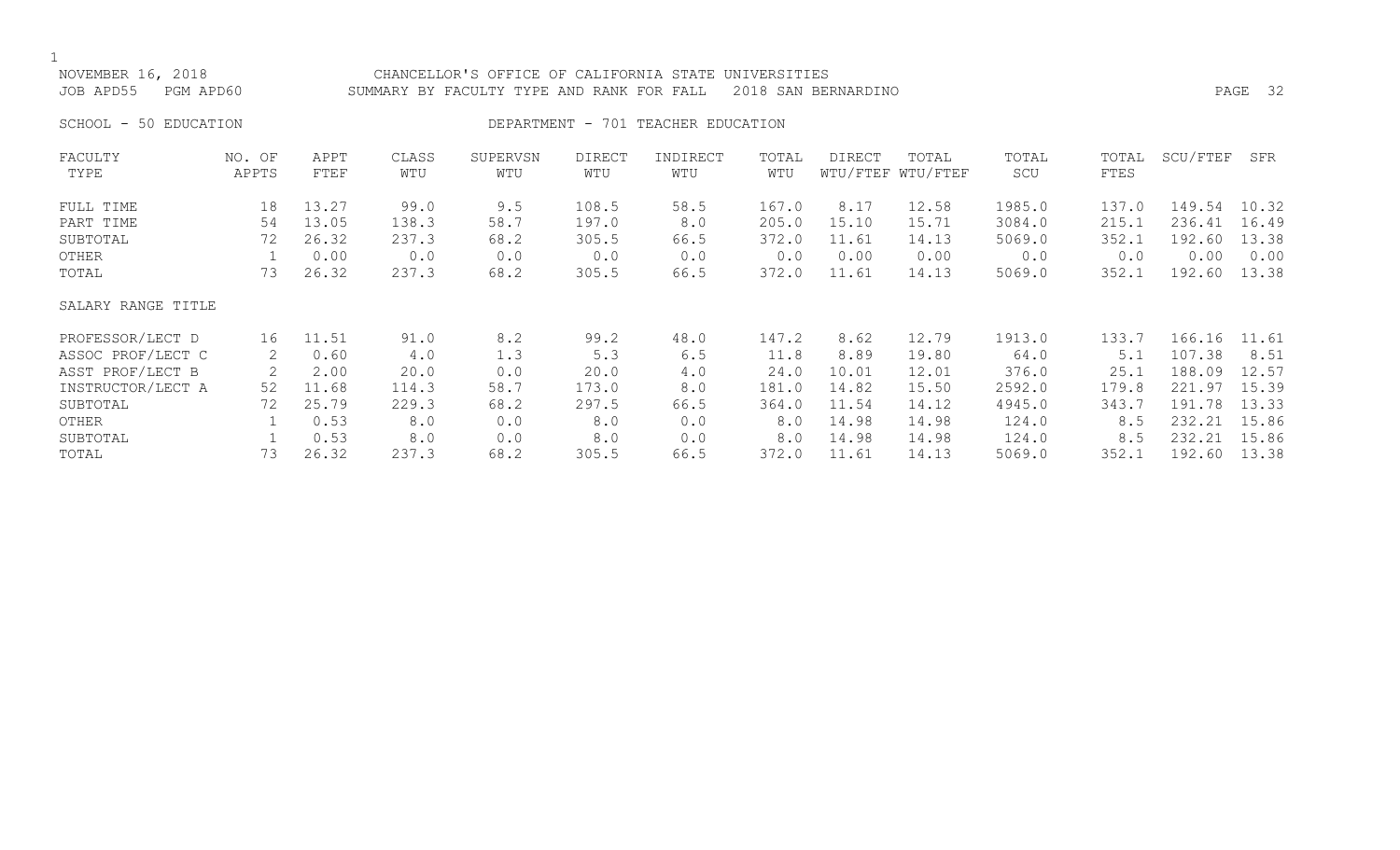NOVEMBER 16, 2018 CHANCELLOR'S OFFICE OF CALIFORNIA STATE UNIVERSITIES JOB APD55 PGM APD60 SUMMARY BY FACULTY TYPE AND RANK FOR FALL 2018 SAN BERNARDINO PAGE 33

SCHOOL - 50 EDUCATION

| FACULTY            | NO. OF | APPT  | CLASS | SUPERVSN | <b>DIRECT</b> | INDIRECT | TOTAL | <b>DIRECT</b> | TOTAL             | TOTAL   | TOTAL | SCU/FTEF | SFR   |
|--------------------|--------|-------|-------|----------|---------------|----------|-------|---------------|-------------------|---------|-------|----------|-------|
| TYPE               | APPTS  | FTEF  | WTU   | WTU      | WTU           | WTU      | WTU   |               | WTU/FTEF WTU/FTEF | SCU     | FTES  |          |       |
| FULL TIME          | 52     | 37.70 | 315.3 | 37.1     | 354.4         | 184.0    | 538.4 | 9.40          | 14.28             | 5710.0  | 427.2 | 151.47   | 11.33 |
| PART TIME          | 99     | 26.23 | 271.4 | 131.0    | 402.4         | 19.0     | 421.4 | 15.34         | 16.06             | 5889.0  | 435.2 | 224.50   | 16.59 |
| SUBTOTAL           | 151    | 63.93 | 586.7 | 168.1    | 756.8         | 203.0    | 959.8 | 11.84         | 15.01             | 11599.0 | 862.4 | 181.44   | 13.49 |
| OTHER              | 2      | 0.00  | 0.0   | 0.3      | 0.3           | 0.0      | 0.3   | 0.00          | 0.00              | 1.0     | 0.1   | 0.00     | 0.00  |
| TOTAL              | 153    | 63.93 | 586.7 | 168.4    | 757.1         | 203.0    | 960.1 | 11.84         | 15.02             | 11600.0 | 862.4 | 181.45   | 13.49 |
| SALARY RANGE TITLE |        |       |       |          |               |          |       |               |                   |         |       |          |       |
| PROFESSOR/LECT D   | 35     | 20.64 | 178.5 | 19.8     | 200.3         | 119.5    | 319.8 | 9.71          | 15.50             | 3572.0  | 261.4 | 173.09   | 12.66 |
| ASSOC PROF/LECT C  | 4      | 1.26  | 12.0  | 1.3      | 13.3          | 18.5     | 31.8  | 10.52         | 25.16             | 200.0   | 16.4  | 158.23   | 12.97 |
| ASST PROF/LECT B   | 14     | 13.14 | 115.3 | 13.2     | 128.5         | 30.0     | 158.5 | 9.78          | 12.06             | 1948.0  | 148.1 | 148.26   | 11.27 |
| INSTRUCTOR/LECT A  | 98     | 28.35 | 272.9 | 133.8    | 406.7         | 35.0     | 441.7 | 14.34         | 15.58             | 5755.0  | 428.1 | 202.97   | 15.10 |
| SUBTOTAL           | 151    | 63.39 | 578.7 | 168.1    | 748.8         | 203.0    | 951.8 | 11.81         | 15.01             | 11475.0 | 853.9 | 181.01   | 13.47 |
| ADMINISTRATOR      |        | 0.00  | 0.0   | 0.3      | 0.3           | 0.0      | 0.3   | 0.00          | 0.00              | 1.0     | 0.1   | 0.00     | 0.00  |
| OTHER              |        | 0.53  | 8.0   | 0.0      | 8.0           | 0.0      | 8.0   | 14.98         | 14.98             | 124.0   | 8.5   | 232.21   | 15.86 |
| SUBTOTAL           | 2      | 0.53  | 8.0   | 0.3      | 8.3           | 0.0      | 8.3   | 15.54         | 15.54             | 125.0   | 8.5   | 234.08   | 15.97 |
| TOTAL              | 153    | 63.93 | 586.7 | 168.4    | 757.1         | 203.0    | 960.1 | 11.84         | 15.02             | 11600.0 | 862.4 | 181.45   | 13.49 |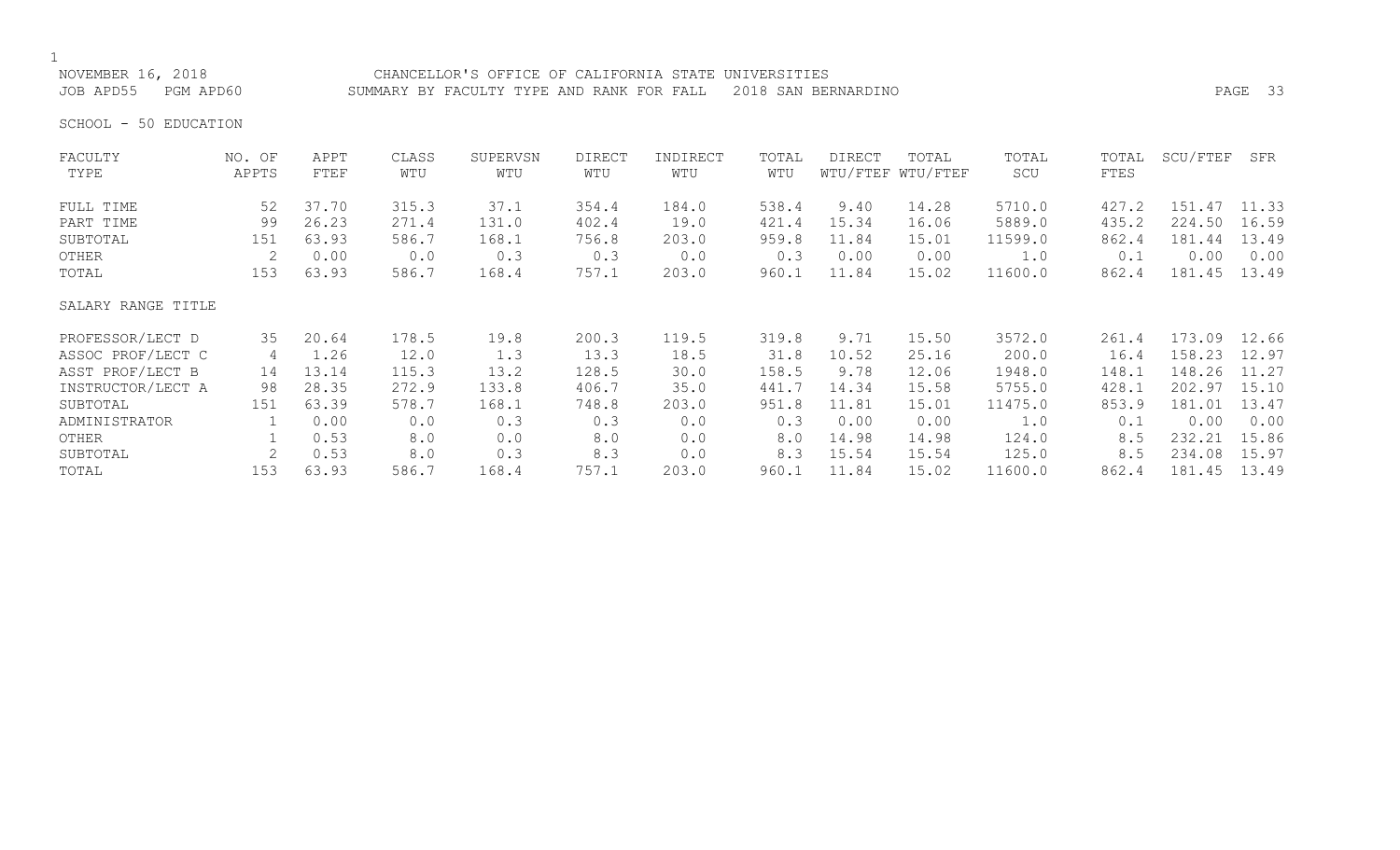| NOVEMBER 16, 2018<br>JOB APD55<br>PGM APD60 |                 |              |              | CHANCELLOR'S OFFICE OF CALIFORNIA STATE UNIVERSITIES<br>SUMMARY BY FACULTY TYPE AND RANK FOR FALL<br>2018 SAN BERNARDINO |                          |                 |              |        |                            |              |               |          | PAGE 34 |
|---------------------------------------------|-----------------|--------------|--------------|--------------------------------------------------------------------------------------------------------------------------|--------------------------|-----------------|--------------|--------|----------------------------|--------------|---------------|----------|---------|
| SCHOOL - 66 NATURAL SCI AND MATH            |                 |              |              |                                                                                                                          | DEPARTMENT - 145 BIOLOGY |                 |              |        |                            |              |               |          |         |
| FACULTY<br>TYPE                             | NO. OF<br>APPTS | APPT<br>FTEF | CLASS<br>WTU | SUPERVSN<br>WTU                                                                                                          | <b>DIRECT</b><br>WTU     | INDIRECT<br>WTU | TOTAL<br>WTU | DIRECT | TOTAL<br>WTU/FTEF WTU/FTEF | TOTAL<br>SCU | TOTAL<br>FTES | SCU/FTEF | SFR     |
| FULL TIME                                   | 18              | 14.52        | 147.0        | 8.1                                                                                                                      | 191.5                    | 39.0            | 230.5        | 13.19  | 15.88                      | 8044.0       | 538.4         | 554.19   | 37.09   |
| PART TIME                                   | 27              | 9.83         | 141.0        | 0.0                                                                                                                      | 143.0                    | 3.0             | 146.0        | 14.55  | 14.86                      | 2735.0       | 182.4         | 278.29   | 18.56   |
| SUBTOTAL                                    | 45              | 24.34        | 288.0        | 8.1                                                                                                                      | 334.5                    | 42.0            | 376.5        | 13.74  | 15.47                      | 10779.0      | 720.7         | 442.80   | 29.61   |
| TOTAL                                       | 45              | 24.34        | 288.0        | 8.1                                                                                                                      | 334.5                    | 42.0            | 376.5        | 13.74  | 15.47                      | 10779.0      | 720.7         | 442.80   | 29.61   |
| SALARY RANGE TITLE                          |                 |              |              |                                                                                                                          |                          |                 |              |        |                            |              |               |          |         |
| PROFESSOR/LECT D                            | 11              | 8.02         | 86.0         | 6.8                                                                                                                      | 114.2                    | 19.0            | 133.2        | 14.25  | 16.62                      | 4315.0       | 289.3         | 538.37   | 36.09   |
| ASSOC PROF/LECT C                           | 2               | 1.00         | 8.0          | 0.0                                                                                                                      | 12.0                     | 12.0            | 24.0         | 12.00  | 24.00                      | 224.0        | 14.9          | 224.00   | 14.93   |
| ASST PROF/LECT B                            | 3               | 3.00         | 24.0         | 1.3                                                                                                                      | 32.3                     | 0.0             | 32.3         | 10.77  | 10.77                      | 447.0        | 30.3          | 149.00   | 10.10   |
| INSTRUCTOR/LECT A                           | 11              | 4.87         | 58.0         | 0.0                                                                                                                      | 64.0                     | 11.0            | 75.0         | 13.15  | 15.41                      | 4548.0       | 303.2         | 934.26   | 62.29   |
| TCHNG ASSOCIATE                             | 18              | 7.46         | 112.0        | 0.0                                                                                                                      | 112.0                    | 0.0             | 112.0        | 15.01  | 15.01                      | 1245.0       | 83.0          | 166.89   | 11.13   |
| SUBTOTAL                                    | 45              | 24.34        | 288.0        | 8.1                                                                                                                      | 334.5                    | 42.0            | 376.5        | 13.74  | 15.47                      | 10779.0      | 720.7         | 442.80   | 29.61   |
| TOTAL                                       | 45              | 24.34        | 288.0        | 8.1                                                                                                                      | 334.5                    | 42.0            | 376.5        | 13.74  | 15.47                      | 10779.0      | 720.7         | 442.80   | 29.61   |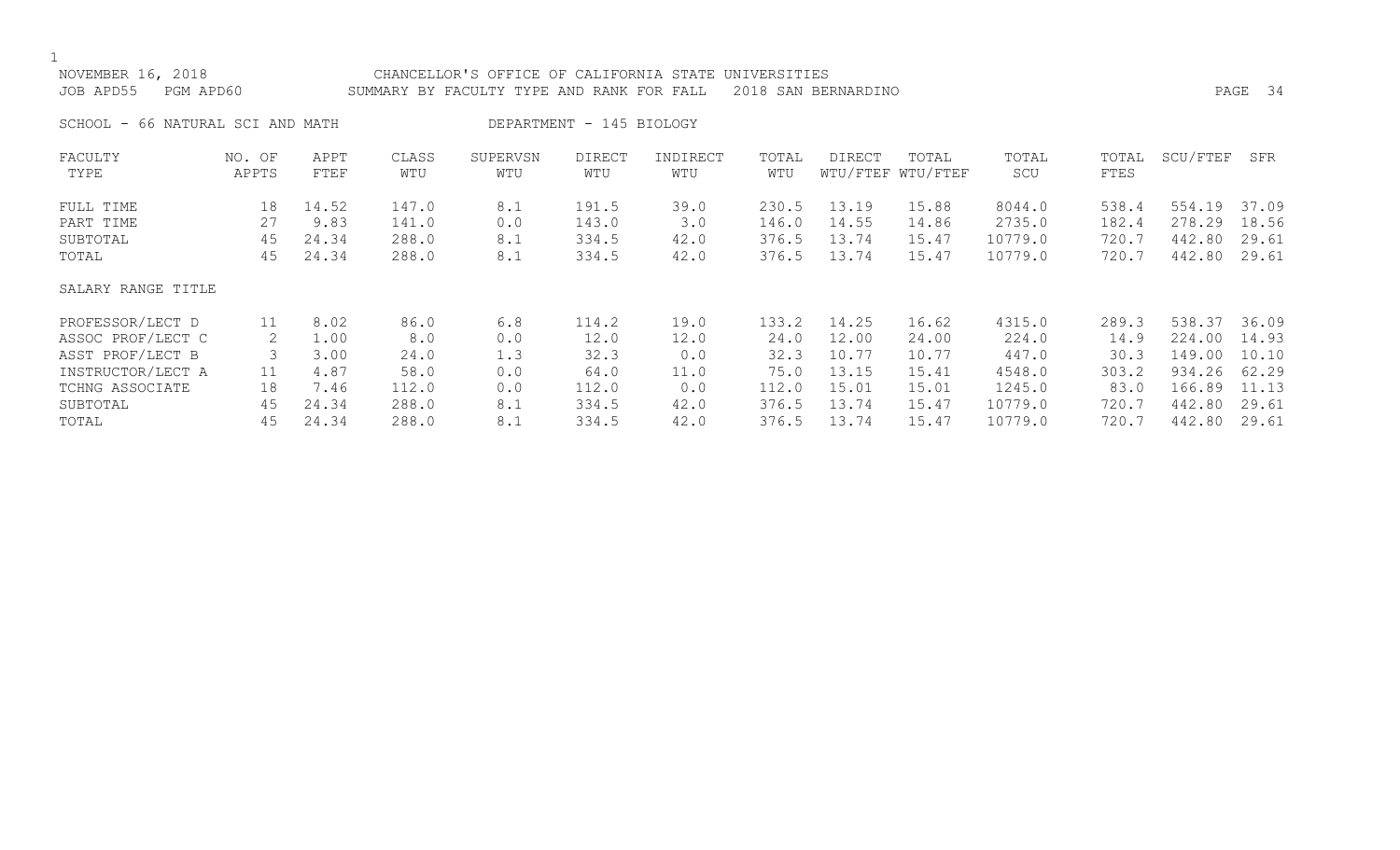|--|

# NOVEMBER 16, 2018 CHANCELLOR'S OFFICE OF CALIFORNIA STATE UNIVERSITIES JOB APD55 PGM APD60 SUMMARY BY FACULTY TYPE AND RANK FOR FALL 2018 SAN BERNARDINO PAGE 35 SCHOOL - 66 NATURAL SCI AND MATH DEPARTMENT - 168 CHEMISTRY AND BIOCHEMISTRY FACULTY NO. OF APPT CLASS SUPERVSN DIRECT INDIRECT TOTAL DIRECT TOTAL TOTAL TOTAL SCU/FTEF SFR TYPE APPTS FTEF WTU WTU WTU WTU WTU WTU/FTEF WTU/FTEF SCU FTES FULL TIME 14 11.04 110.0 6.4 125.4 34.0 159.4 11.36 14.44 4858.0 324.5 440.24 29.40 PART TIME 18 8.97 127.0 0.0 127.0 6.0 133.0 14.17 14.84 3128.0 208.5 348.91 23.26 SUBTOTAL 32 20.00 237.0 6.4 252.4 40.0 292.4 12.62 14.62 7986.0 533.0 399.30 26.65 TOTAL 32 20.00 237.0 6.4 252.4 40.0 292.4 12.62 14.62 7986.0 533.0 399.30 26.65 SALARY RANGE TITLE PROFESSOR/LECT D 7 4.77 43.0 2.5 50.5 25.0 75.5 10.59 15.84 2324.0 155.5 487.52 32.62 ASSOC PROF/LECT C 3 3.00 31.0 0.3 31.3 5.0 36.3 10.43 12.10 891.0 59.4 297.00 19.80 ASST PROF/LECT B 3 2.24 17.0 3.6 23.6 6.0 29.6 10.55 13.24 1102.0 73.5 492.84 32.86 INSTRUCTOR/LECT A 14 8.06 119.0 0.0 120.0 2.0 122.0 14.88 15.13 2629.0 175.3 326.10 21.74 TCHNG ASSOCIATE 4 1.47 20.0 0.0 20.0 2.0 22.0 13.62 14.99 944.0 62.9 643.05 42.87 SUBTOTAL 31 19.53 230.0 6.4 245.4 40.0 285.4 12.56 14.61 7890.0 526.6 403.93 26.96 OTHER 1 0.47 7.0 0.0 7.0 0.0 7.0 14.99 14.99 96.0 6.4 205.57 13.70<br>SUBTOTAL 1 0.47 7.0 0.0 7.0 0.0 7.0 14.99 14.99 96.0 6.4 205.57 13.70

SUBTOTAL 1 0.47 7.0 0.0 7.0 0.0 7.0 14.99 14.99 96.0 6.4 205.57 13.70 TOTAL 32 20.00 237.0 6.4 252.4 40.0 292.4 12.62 14.62 7986.0 533.0 399.30 26.65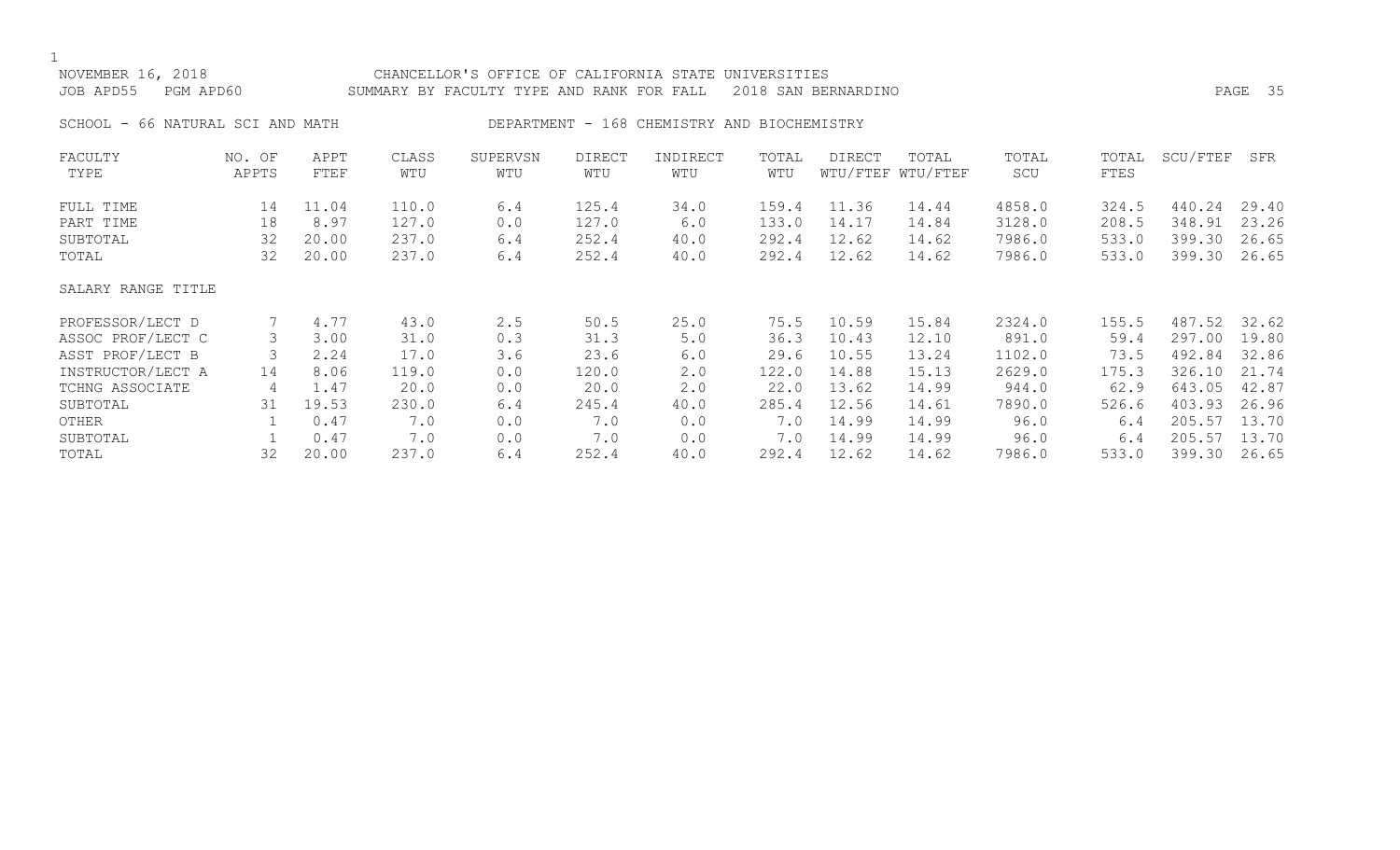## NOVEMBER 16, 2018 CHANCELLOR'S OFFICE OF CALIFORNIA STATE UNIVERSITIES JOB APD55 PGM APD60 SUMMARY BY FACULTY TYPE AND RANK FOR FALL 2018 SAN BERNARDINO PAGE 36

SCHOOL - 66 NATURAL SCI AND MATH DEPARTMENT - 189 COMPUTER SCIENCE

| FACULTY            | NO. OF          | APPT  | CLASS | SUPERVSN | <b>DIRECT</b> | INDIRECT | TOTAL | <b>DIRECT</b> | TOTAL             | TOTAL  | TOTAL | SCU/FTEF | SFR   |
|--------------------|-----------------|-------|-------|----------|---------------|----------|-------|---------------|-------------------|--------|-------|----------|-------|
| TYPE               | APPTS           | FTEF  | WTU   | WTU      | WTU           | WTU      | WTU   |               | WTU/FTEF WTU/FTEF | SCU    | FTES  |          |       |
| FULL TIME          | 12 <sup>°</sup> | 10.60 | 104.8 | 6.2      | 134.5         | 21.0     | 155.5 | 12.69         | 14.67             | 5186.0 | 347.1 | 489.38   | 32.75 |
| PART TIME          |                 | 2.49  | 32.6  | 0.6      | 33.7          | 6.0      | 39.7  | 13.56         | 15.97             | 1072.0 | 72.1  | 431.21   | 29.01 |
| SUBTOTAL           | 19              | 13.08 | 137.4 | 6.8      | 168.2         | 27.0     | 195.2 | 12.86         | 14.92             | 6258.0 | 419.2 | 478.33   | 32.04 |
| OTHER              |                 | 0.00  | 0.0   | 2.0      | 2.0           | 0.0      | 2.0   | 0.00          | 0.00              | 12.0   | 0.8   | 0.00     | 0.00  |
| TOTAL              | 20              | 13.08 | 137.4 | 8.8      | 170.2         | 27.0     | 197.2 | 13.01         | 15.07             | 6270.0 | 420.0 | 479.25   | 32.10 |
| SALARY RANGE TITLE |                 |       |       |          |               |          |       |               |                   |        |       |          |       |
| PROFESSOR/LECT D   | 11              | 7.25  | 67.1  | 8.5      | 89.8          | 22.0     | 111.8 | 12.39         | 15.42             | 2442.0 | 164.6 | 336.92   | 22.71 |
| ASST PROF/LECT B   | 3               | 3.00  | 27.2  | 0.3      | 32.3          | 4.0      | 36.3  | 10.76         | 12.10             | 993.0  | 66.3  | 330.89   | 22.11 |
| INSTRUCTOR/LECT A  | 6               | 2.83  | 43.1  | 0.0      | 48.1          | 1.0      | 49.1  | 16.97         | 17.33             | 2835.0 | 189.1 | 0.35     | 66.71 |
| SUBTOTAL           | 20              | 13.08 | 137.4 | 8.8      | 170.2         | 27.0     | 197.2 | 13.01         | 15.07             | 6270.0 | 420.0 | 479.25   | 32.10 |
| TOTAL              | 20              | 13.08 | 137.4 | 8.8      | 170.2         | 27.0     | 197.2 | 13.01         | 15.07             | 6270.0 | 420.0 | 479.25   | 32.10 |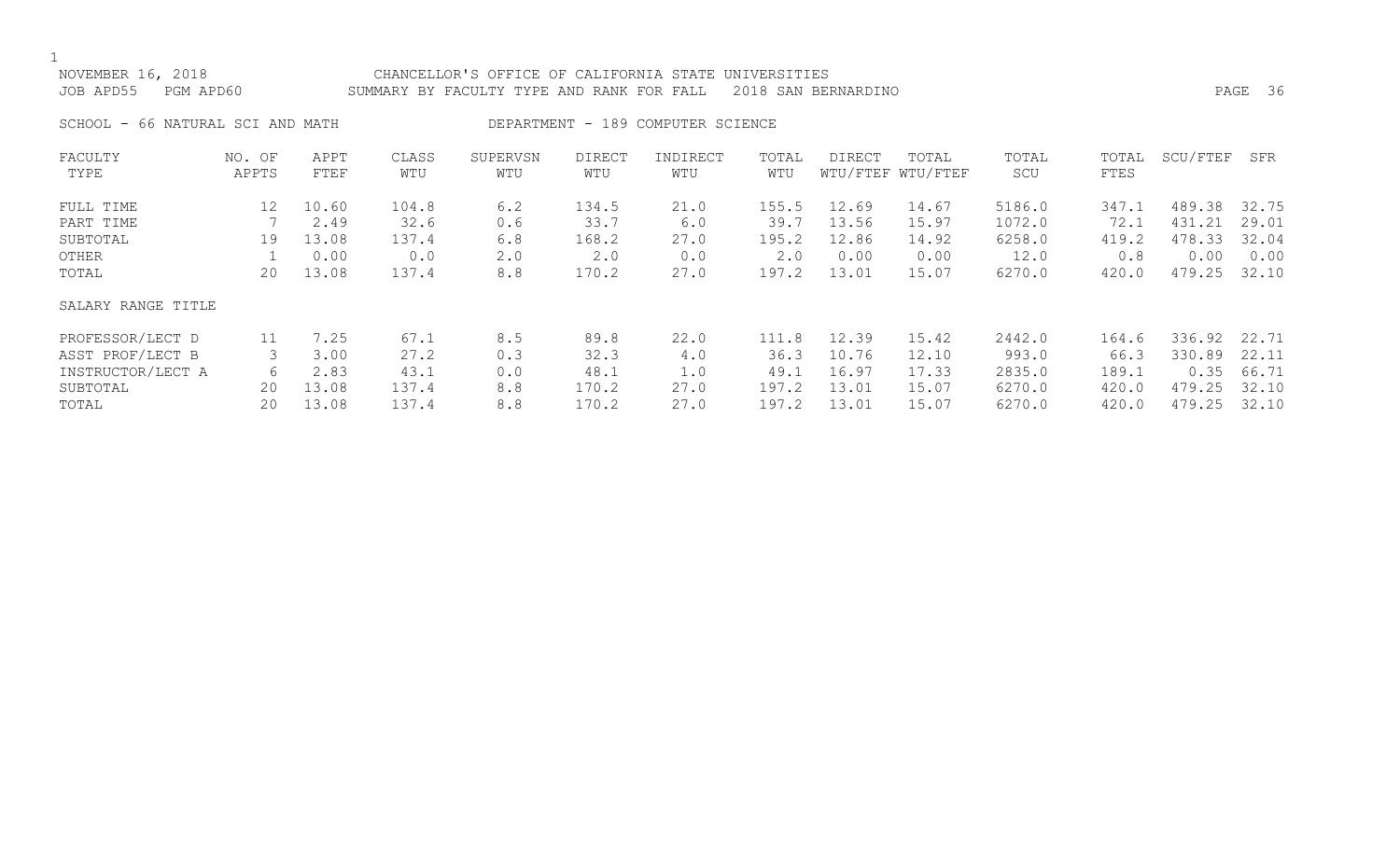## NOVEMBER 16, 2018 CHANCELLOR'S OFFICE OF CALIFORNIA STATE UNIVERSITIES JOB APD55 PGM APD60 SUMMARY BY FACULTY TYPE AND RANK FOR FALL 2018 SAN BERNARDINO PAGE 37 SCHOOL - 66 NATURAL SCI AND MATH DEPARTMENT - 308 GEOLOGICAL SCIENCES FACULTY NO. OF APPT CLASS SUPERVSN DIRECT INDIRECT TOTAL DIRECT TOTAL TOTAL TOTAL SCU/FTEF SFR TYPE APPTS FTEF WTU WTU WTU WTU WTU WTU/FTEF WTU/FTEF SCU FTES FULL TIME 6 4.56 49.0 5.2 61.9 0.0 61.9 13.59 13.59 2205.0 147.1 483.98 32.28 PART TIME 12 4.61 66.0 0.8 68.8 0.0 68.8 14.93 14.93 2891.0 192.8 627.39 41.84 SUBTOTAL 18 9.16 115.0 6.0 130.7 0.0 130.7 14.26 14.26 5096.0 339.9 556.09 37.09 TOTAL 18 9.16 115.0 6.0 130.7 0.0 130.7 14.26 14.26 5096.0 339.9 556.09 37.09 SALARY RANGE TITLE PROFESSOR/LECT D 3 1.56 20.0 2.0 25.0 0.0 25.0 16.07 16.07 978.0 65.3 628.53 41.94 ASSOC PROF/LECT C 1 1.00 12.0 0.6 12.6 0.0 12.6 12.60 12.60 370.0 24.7 370.00 24.67 ASST PROF/LECT B 1 1.00 7.0 1.3 12.0 0.0 12.0 12.00 12.00 72.0 4.8 72.00 4.80 INSTRUCTOR/LECT A 7 4.20 56.0 1.3 60.3 0.0 60.3 14.36 14.36 3138.0 209.2 747.32 49.82 TCHNG ASSOCIATE 5 1.34 20.0 0.0 20.0 0.0 20.0 14.93 14.93 531.0 35.4 396.27 26.42 SUBTOTAL 17 9.10 115.0 5.2 129.9 0.0 129.9 14.28 14.28 5089.0 339.3 559.54 37.31 ADMINISTRATOR 1 0.07 0.0 0.8 0.8 0.0 0.8 11.59 11.59 7.0 0.5 101.45 7.68<br>SUBTOTAL 1 0.07 0.0 0.8 0.8 0.0 0.8 11.59 11.59 7.0 0.5 101.45 7.68 SUBTOTAL 1 0.07 0.0 0.8 0.8 0.0 0.8 11.59 11.59 7.0 0.5 101.45 7.68

TOTAL 18 9.16 115.0 6.0 130.7 0.0 130.7 14.26 14.26 5096.0 339.9 556.09 37.09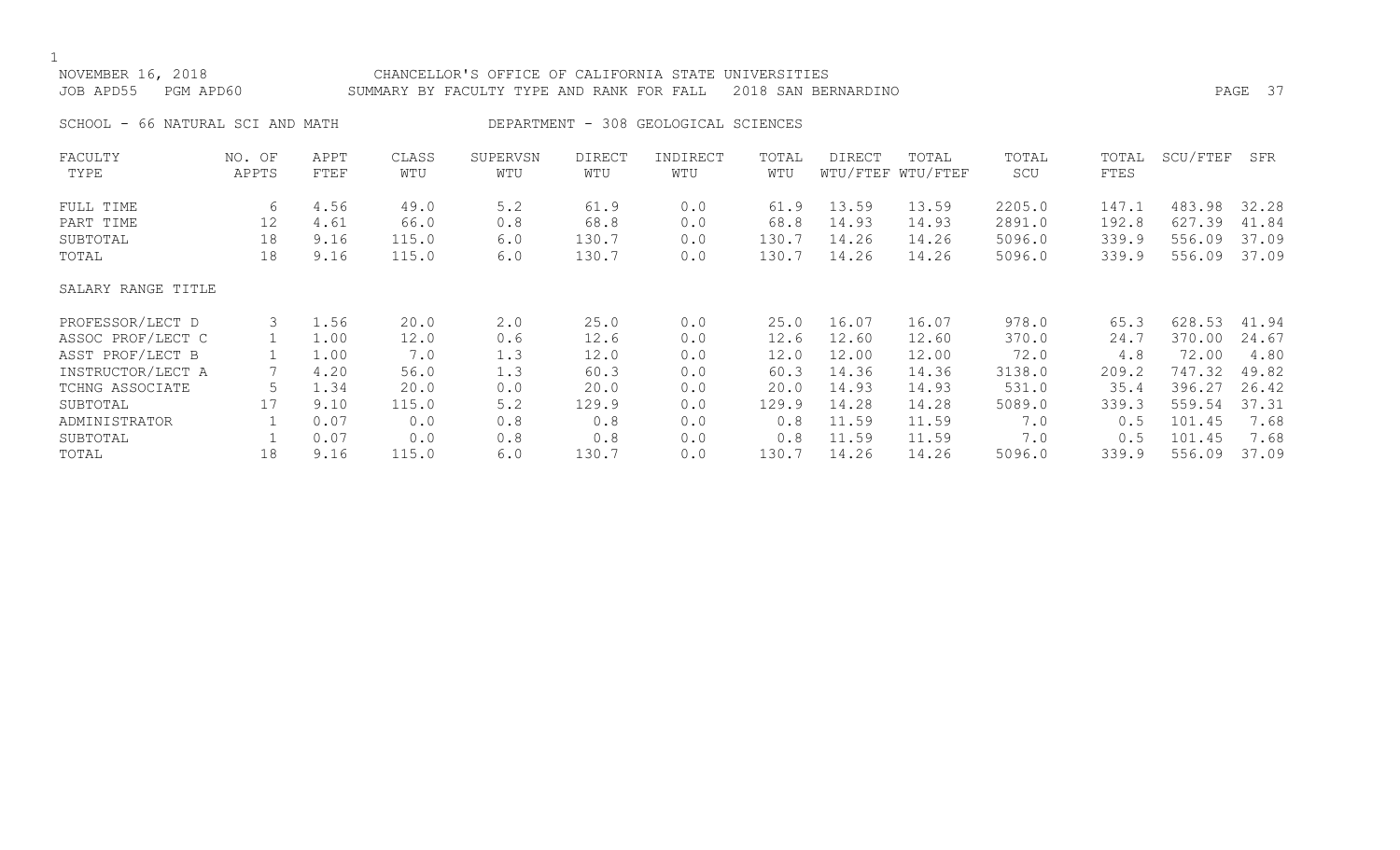## NOVEMBER 16, 2018 CHANCELLOR'S OFFICE OF CALIFORNIA STATE UNIVERSITIES JOB APD55 PGM APD60 SUMMARY BY FACULTY TYPE AND RANK FOR FALL 2018 SAN BERNARDINO PAGE 38

SCHOOL - 66 NATURAL SCI AND MATH DEPARTMENT - 337 HEALTH SCIENCE

| FACULTY            | NO. OF | APPT  | CLASS | SUPERVSN | <b>DIRECT</b> | INDIRECT | TOTAL | DIRECT | TOTAL             | TOTAL  | TOTAL | SCU/FTEF | SFR   |
|--------------------|--------|-------|-------|----------|---------------|----------|-------|--------|-------------------|--------|-------|----------|-------|
| TYPE               | APPTS  | FTEF  | WTU   | WTU      | WTU           | WTU      | WTU   |        | WTU/FTEF WTU/FTEF | SCU    | FTES  |          |       |
| FULL TIME          | 9      | 8.67  | 98.0  | 2.0      | 103.0         | 20.0     | 123.0 | 11.89  | 14.20             | 4470.0 | 305.4 | 515.87   | 35.25 |
| PART TIME          | 27     | 10.21 | 142.6 | 0.0      | 142.6         | 12.0     | 154.6 | 13.97  | 15.54             | 3809.0 | 257.9 | 373.10   | 25.26 |
| SUBTOTAL           | 36     | 18.87 | 240.6 | 2.0      | 245.6         | 32.0     | 277.6 | 13.01  | 14.92             | 8279.0 | 563.4 | 438.65   | 29.85 |
| OTHER              |        | 0.00  | 0.0   | 2.0      | 2.0           | 3.0      | 5.0   | 0.00   | 0.00              | 24.0   | 1.6   | 0.00     | 0.00  |
| TOTAL              | 37     | 18.87 | 240.6 | $4.0$    | 247.6         | 35.0     | 282.6 | 13.12  | 15.18             | 8303.0 | 565.0 | 439.92   | 29.93 |
| SALARY RANGE TITLE |        |       |       |          |               |          |       |        |                   |        |       |          |       |
| PROFESSOR/LECT D   | 2      | 0.67  | 12.0  | 0.0      | 12.0          | 6.0      | 18.0  | 18.02  | 27.03             | 568.0  | 37.9  | 852.85   | 56.86 |
| ASSOC PROF/LECT C  |        | 2.00  | 30.0  | 3.0      | 33.0          | 7.0      | 40.0  | 16.48  | 19.98             | 847.0  | 58.2  | 423.08   | 29.07 |
| ASST PROF/LECT B   | 6      | 5.40  | 53.0  | 1.0      | 57.0          | 12.0     | 69.0  | 10.56  | 12.78             | 2839.0 | 195.0 | 526.03   | 36.12 |
| INSTRUCTOR/LECT A  | 19     | 9.34  | 123.6 | 0.0      | 123.6         | 10.0     | 133.6 | 13.24  | 14.74             | 3780.0 | 256.0 | 404.80   | 27.41 |
| TCHNG ASSOCIATE    |        | 1.47  | 22.0  | 0.0      | 22.0          | 0.0      | 22.0  | 14.96  | 14.96             | 269.0  | 17.9  | 182.87   | 12.19 |
| SUBTOTAL           | 37     | 18.87 | 240.6 | 4.0      | 247.6         | 35.0     | 282.6 | 13.12  | 15.18             | 8303.0 | 565.0 | 439.92   | 29.93 |
| TOTAL              | 37     | 18.87 | 240.6 | 4.0      | 247.6         | 35.0     | 282.6 | 13.12  | 15.18             | 8303.0 | 565.0 | 439.92   | 29.93 |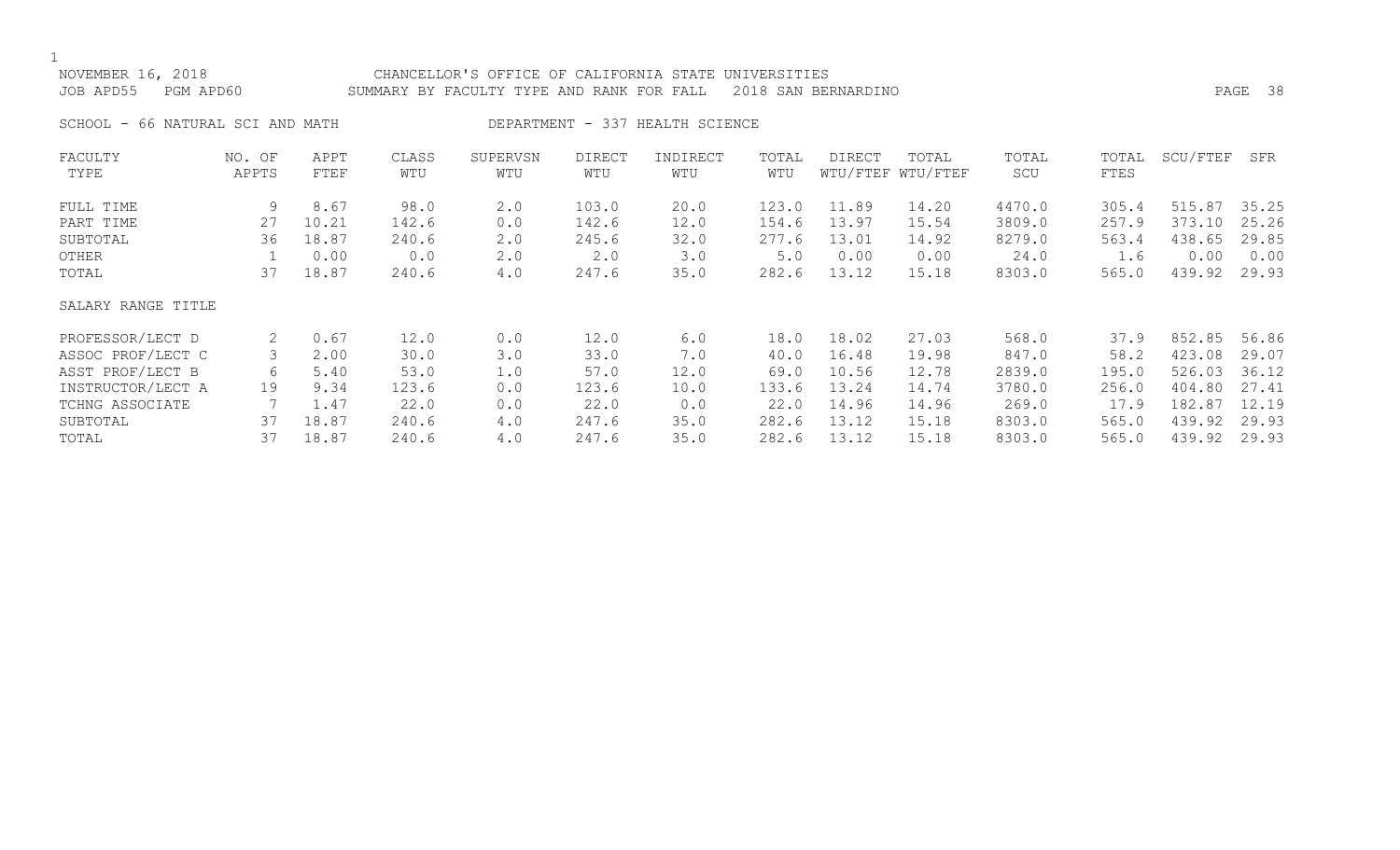### NOVEMBER 16, 2018 CHANCELLOR'S OFFICE OF CALIFORNIA STATE UNIVERSITIES JOB APD55 PGM APD60 SUMMARY BY FACULTY TYPE AND RANK FOR FALL 2018 SAN BERNARDINO PAGE 39

SCHOOL - 66 NATURAL SCI AND MATH DEPARTMENT - 421 KINESIOLOGY

| FACULTY            | NO. OF | APPT  | CLASS | SUPERVSN | <b>DIRECT</b> | INDIRECT | TOTAL | DIRECT | TOTAL             | TOTAL   | TOTAL | SCU/FTEF | SFR   |
|--------------------|--------|-------|-------|----------|---------------|----------|-------|--------|-------------------|---------|-------|----------|-------|
| TYPE               | APPTS  | FTEF  | WTU   | WTU      | WTU           | WTU      | WTU   |        | WTU/FTEF WTU/FTEF | SCU     | FTES  |          |       |
| FULL TIME          | 13     | 12.00 | 130.3 | 4.9      | 147.2         | 20.0     | 167.2 | 12.27  | 13.93             | 4618.0  | 308.0 | 384.80   | 25.66 |
| PART TIME          | 27     | 12.94 | 189.4 | 0.0      | 193.4         | 0.0      | 193.4 | 14.95  | 14.95             | 6486.0  | 432.5 | 501.39   | 33.44 |
| SUBTOTAL           | 40     | 24.94 | 319.7 | 4.9      | 340.6         | 20.0     | 360.6 | 13.66  | 14.46             | 11104.0 | 740.5 | 445.28   | 29.69 |
| OTHER              |        | 0.00  | 0.0   | 0.0      | 0.0           | 0.0      | 0.0   | 0.00   | 0.00              | 0.0     | 0.0   | 0.00     | 0.00  |
| TOTAL              | 41     | 24.94 | 319.7 | 4.9      | 340.6         | 20.0     | 360.6 | 13.66  | 14.46             | 11104.0 | 740.5 | 445.28   | 29.69 |
| SALARY RANGE TITLE |        |       |       |          |               |          |       |        |                   |         |       |          |       |
| PROFESSOR/LECT D   | 4      | 2.00  | 17.3  | 4.3      | 33.6          | 4.0      | 37.6  | 16.81  | 18.81             | 462.0   | 30.8  | 231.12   | 15.41 |
| ASSOC PROF/LECT C  | 2      | 2.00  | 22.6  | 0.3      | 22.9          | 0.0      | 22.9  | 11.45  | 11.45             | 858.0   | 57.2  | 429.00   | 28.60 |
| ASST PROF/LECT B   | 6      | 6.00  | 60.0  | 0.3      | 60.3          | 16.0     | 76.3  | 10.05  | 12.72             | 2014.0  | 134.3 | 335.67   | 22.39 |
| INSTRUCTOR/LECT A  | 29     | 14.94 | 219.8 | 0.0      | 223.8         | 0.0      | 223.8 | 14.98  | 14.98             | 7770.0  | 518.2 | 520.15   | 34.69 |
| SUBTOTAL           | 41     | 24.94 | 319.7 | 4.9      | 340.6         | 20.0     | 360.6 | 13.66  | 14.46             | 11104.0 | 740.5 | 445.28   | 29.69 |
| TOTAL              | 41     | 24.94 | 319.7 | 4.9      | 340.6         | 20.0     | 360.6 | 13.66  | 14.46             | 11104.0 | 740.5 | 445.28   | 29.69 |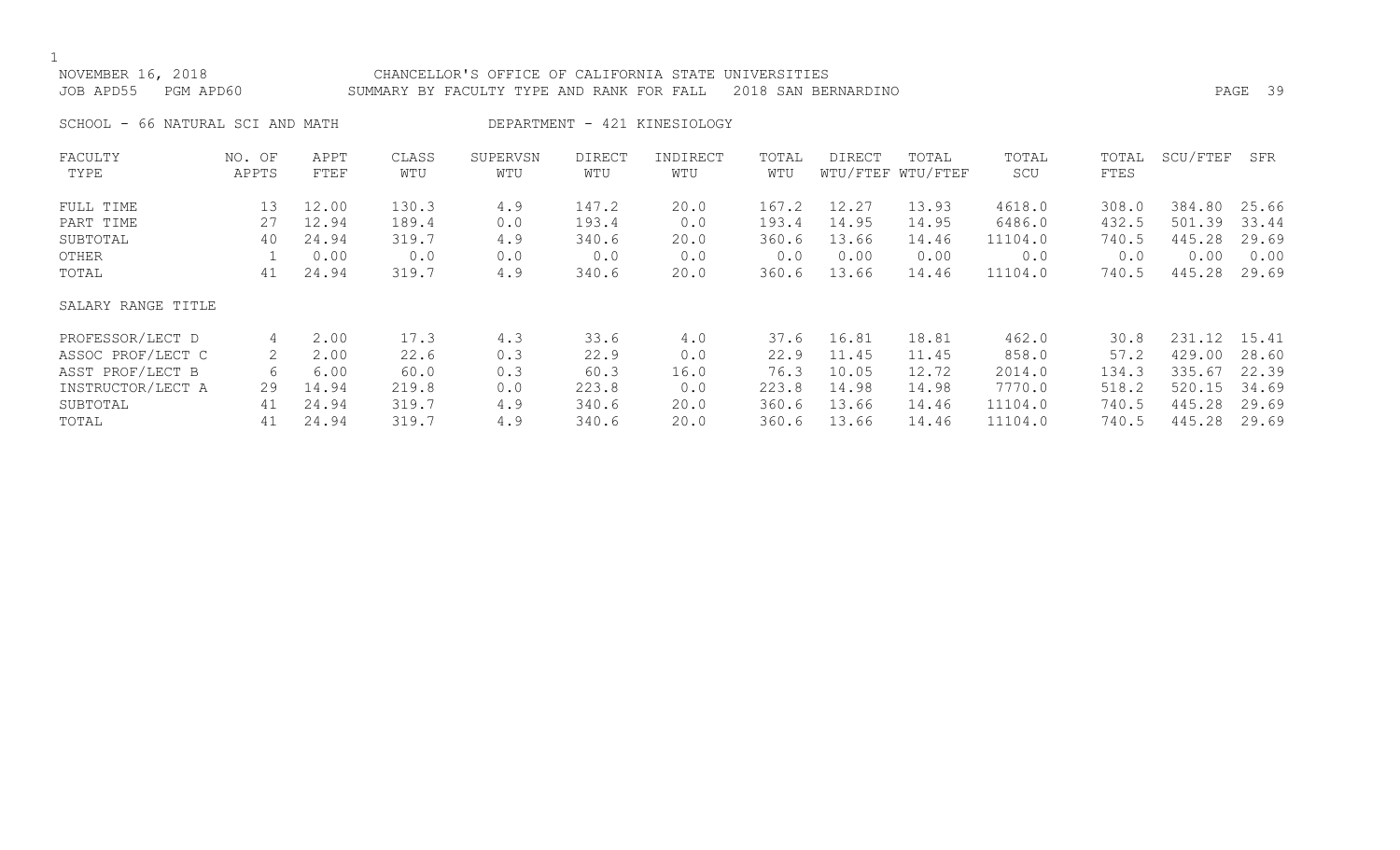## NOVEMBER 16, 2018 CHANCELLOR'S OFFICE OF CALIFORNIA STATE UNIVERSITIES JOB APD55 PGM APD60 SUMMARY BY FACULTY TYPE AND RANK FOR FALL 2018 SAN BERNARDINO PAGE 40

SCHOOL - 66 NATURAL SCI AND MATH DEPARTMENT - 487 MATHEMATICS

| FACULTY            | NO. OF | APPT  | CLASS | SUPERVSN | <b>DIRECT</b> | INDIRECT | TOTAL | DIRECT   | TOTAL    | TOTAL   | TOTAL  | SCU/FTEF | SFR   |
|--------------------|--------|-------|-------|----------|---------------|----------|-------|----------|----------|---------|--------|----------|-------|
| TYPE               | APPTS  | FTEF  | WTU   | WTU      | WTU           | WTU      | WTU   | WTU/FTEF | WTU/FTEF | SCU     | FTES   |          |       |
| FULL TIME          | 27     | 25.66 | 294.0 | 5.5      | 307.5         | 31.0     | 338.5 | 11.98    | 13.19    | 8812.0  | 591.5  | 343.39   | 23.05 |
| PART TIME          | 37     | 16.79 | 244.0 | 0.0      | 244.0         | 12.0     | 256.0 | 14.54    | 15.25    | 8070.0  | 538.3  | 480.73   | 32.07 |
| SUBTOTAL           | 64     | 42.45 | 538.0 | 5.5      | 551.5         | 43.0     | 594.5 | 12.99    | 14.01    | 16882.0 | 1129.9 | 397.70   | 26.62 |
| OTHER              |        | 0.00  | 0.0   | 0.0      | 0.0           | 0.0      | 0.0   | 0.00     | 0.00     | 0.0     | 0.0    | 0.00     | 0.00  |
| TOTAL              | 65     | 42.45 | 538.0 | 5.5      | 551.5         | 43.0     | 594.5 | 12.99    | 14.01    | 16882.0 | 1129.9 | 397.70   | 26.62 |
| SALARY RANGE TITLE |        |       |       |          |               |          |       |          |          |         |        |          |       |
| PROFESSOR/LECT D   | 21     | 16.50 | 166.0 | 4.2      | 178.2         | 26.0     | 204.2 | 10.80    | 12.38    | 4468.0  | 301.2  | 270.84   | 18.26 |
| ASSOC PROF/LECT C  |        | 1.00  | 8.0   | 1.0      | 9.0           | 4.0      | 13.0  | 9.00     | 13.00    | 268.0   | 18.4   | 268.00   | 18.40 |
| ASST PROF/LECT B   |        | 2.33  | 24.0  | 0.3      | 24.3          | 4.0      | 28.3  | 10.42    | 12.14    | 832.0   | 55.7   | 356.78   | 23.87 |
| INSTRUCTOR/LECT A  | 31     | 18.61 | 286.0 | 0.0      | 286.0         | 3.0      | 289.0 | 15.37    | 15.53    | 9293.0  | 619.9  | 499.30   | 33.30 |
| TCHNG ASSOCIATE    | 9      | 4.01  | 54.0  | 0.0      | 54.0          | 6.0      | 60.0  | 13.47    | 14.97    | 2021.0  | 134.7  | 504.24   | 33.62 |
| SUBTOTAL           | 65     | 42.45 | 538.0 | 5.5      | 551.5         | 43.0     | 594.5 | 12.99    | 14.01    | 16882.0 | 1129.9 | 397.70   | 26.62 |
| TOTAL              | 65     | 42.45 | 538.0 | 5.5      | 551.5         | 43.0     | 594.5 | 12.99    | 14.01    | 16882.0 | 1129.9 | 397.70   | 26.62 |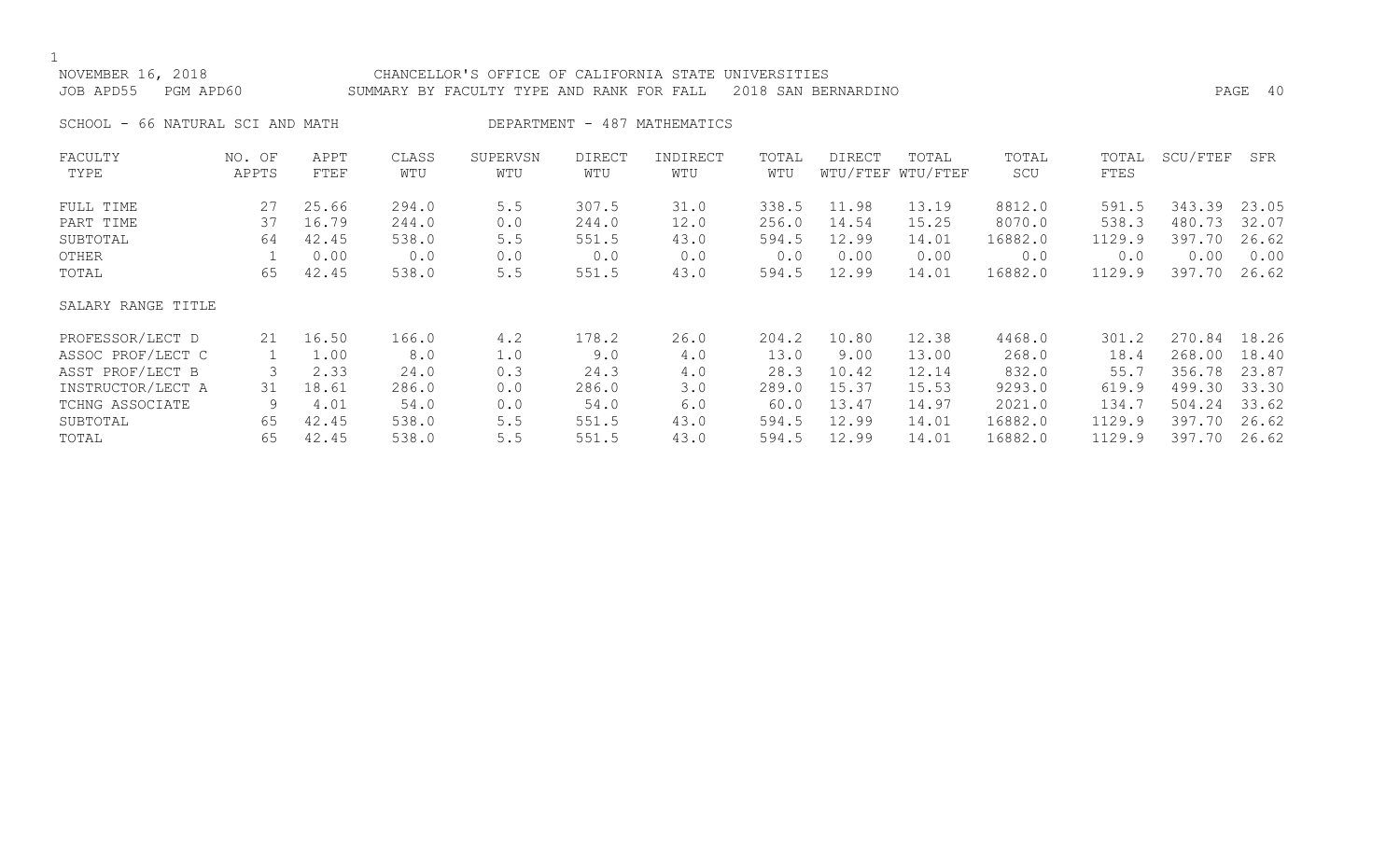$\frac{1}{\lambda}$ 

| NOVEMBER 16, 2018<br>JOB APD55 PGM APD60 | CHANCELLOR'S OFFICE OF CALIFORNIA STATE UNIVERSITIES<br>SUMMARY BY FACULTY TYPE AND RANK FOR FALL 2018 SAN BERNARDINO | PAGE 41 |  |
|------------------------------------------|-----------------------------------------------------------------------------------------------------------------------|---------|--|
| SCHOOL - 66 NATURAL SCI AND MATH         | DEPARTMENT - 510 NATURAL SCIENCE                                                                                      |         |  |

| FACULTY<br>TYPE    | NO. OF<br>APPTS | APPT<br>FTEF | CLASS<br>WTU | SUPERVSN<br>WTU | <b>DIRECT</b><br>WTU | INDIRECT<br>WTU | TOTAL<br>WTU | DIRECT | TOTAL<br>WTU/FTEF WTU/FTEF | TOTAL<br>SCU | TOTAL<br>FTES | SCU/FTEF | SFR   |
|--------------------|-----------------|--------------|--------------|-----------------|----------------------|-----------------|--------------|--------|----------------------------|--------------|---------------|----------|-------|
| FULL TIME          |                 | 1.40         | 16.0         | 0.0             | 16.0                 | 0.0             | 16.0         | 11.43  | 11.43                      | 1800.0       | 120.2         | 285.71   | 85.86 |
| PART TIME          |                 | 2.60         | 32.0         | 0.0             | 39.0                 | 4.0             | 43.0         | 15.00  | 15.00                      | 3500.0       | 233.4         | 346.15   | 89.77 |
| SUBTOTAL           | 8               | 4.00         | 48.0         | 0.0             | 55.0                 | 4.0             | 59.0         | 13.75  | 13.75                      | 5300.0       | 353.6         | 325.00   | 88.40 |
| TOTAL              | 8               | 4.00         | 48.0         | 0.0             | 55.0                 | 4.0             | 59.0         | 13.75  | 13.75                      | 5300.0       | 353.6         | 325.00   | 88.40 |
| SALARY RANGE TITLE |                 |              |              |                 |                      |                 |              |        |                            |              |               |          |       |
| INSTRUCTOR/LECT A  | 8               | 4.00         | 48.0         | 0.0             | 55.0                 | 4.0             | 59.0         | 13.75  | 13.75                      | 5300.0       | 353.6         | 325.00   | 88.40 |
| SUBTOTAL           | 8               | 4.00         | 48.0         | 0.0             | 55.0                 | 4.0             | 59.0         | 13.75  | 13.75                      | 5300.0       | 353.6         | 325.00   | 88.40 |
| TOTAL              | 8               | 4.00         | 48.0         | 0.0             | 55.0                 | 4.0             | 59.0         | 13.75  | 13.75                      | 5300.0       | 353.6         | 325.00   | 88.40 |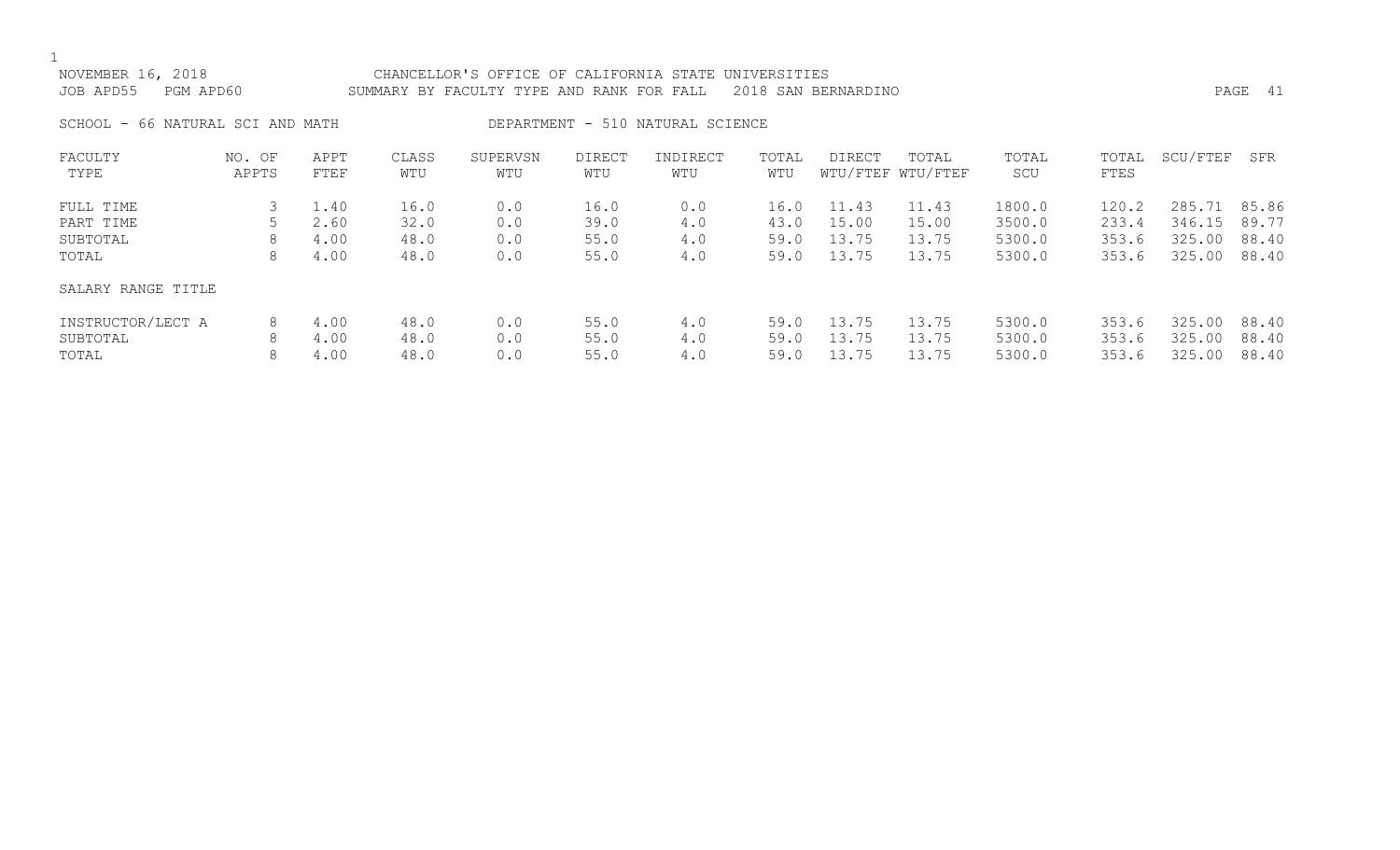## NOVEMBER 16, 2018 CHANCELLOR'S OFFICE OF CALIFORNIA STATE UNIVERSITIES JOB APD55 PGM APD60 SUMMARY BY FACULTY TYPE AND RANK FOR FALL 2018 SAN BERNARDINO PAGE 42

SCHOOL - 66 NATURAL SCI AND MATH DEPARTMENT - 515 NURSING

| FACULTY            | NO. OF | APPT  | CLASS | SUPERVSN | <b>DIRECT</b> | INDIRECT | TOTAL | <b>DIRECT</b> | TOTAL             | TOTAL  | TOTAL | SCU/FTEF   | SFR   |
|--------------------|--------|-------|-------|----------|---------------|----------|-------|---------------|-------------------|--------|-------|------------|-------|
| TYPE               | APPTS  | FTEF  | WTU   | WTU      | WTU           | WTU      | WTU   |               | WTU/FTEF WTU/FTEF | SCU    | FTES  |            |       |
| FULL TIME          | 14     | 12.00 | 125.3 | 4.2      | 129.5         | 54.4     | 183.9 | 10.79         | 15.32             | 2057.0 | 140.5 | 171<br>.39 | 11.70 |
| PART TIME          | 23     | 12.65 | 179.0 | 0.0      | 184.0         | 2.0      | 186.0 | 14.55         | 14.71             | 1139.0 | 76.5  | 90.05      | 6.05  |
| SUBTOTAL           | 37     | 24.65 | 304.3 | 4.2      | 313.5         | 56.4     | 369.9 | 12.72         | 15.01             | 3196.0 | 217.0 | 129.66     | 8.80  |
| OTHER              |        | 0.00  | 0.0   | 0.0      | 0.0           | 0.0      | 0.0   | 0.00          | 0.00              | 0.0    | 0.0   | 0.00       | 0.00  |
| TOTAL              | 38     | 24.65 | 304.3 | 4.2      | 313.5         | 56.4     | 369.9 | 12.72         | 15.01             | 3196.0 | 217.0 | 129.66     | 8.80  |
| SALARY RANGE TITLE |        |       |       |          |               |          |       |               |                   |        |       |            |       |
| PROFESSOR/LECT D   | 3      | 1.25  | 9.0   | 0.0      | 14.0          | 1.0      | 15.0  | 11.20         | 12.00             | 200.0  | 13.5  | 160.00     | 10.78 |
| ASSOC PROF/LECT C  |        | 3.00  | 29.0  | 0.0      | 29.0          | 5.0      | 34.0  | 9.66          | 11.33             | 817.0  | 55.4  | 272.24     | 18.47 |
| ASST PROF/LECT B   |        | 3.00  | 28.0  | 0.0      | 28.0          | 9.0      | 37.0  | 9.33          | 12.33             | 451.0  | 31.1  | 150.33     | 10.38 |
| INSTRUCTOR/LECT A  | 29     | 17.40 | 238.3 | 4.2      | 242.5         | 41.4     | 283.9 | 13.94         | 16.32             | 1728.0 | 117.0 | 99.32      | 6.72  |
| SUBTOTAL           | 38     | 24.65 | 304.3 | 4.2      | 313.5         | 56.4     | 369.9 | 12.72         | 15.01             | 3196.0 | 217.0 | 129.66     | 8.80  |
| TOTAL              | 38     | 24.65 | 304.3 | 4.2      | 313.5         | 56.4     | 369.9 | 12.72         | 15.01             | 3196.0 | 217.0 | 129.66     | 8.80  |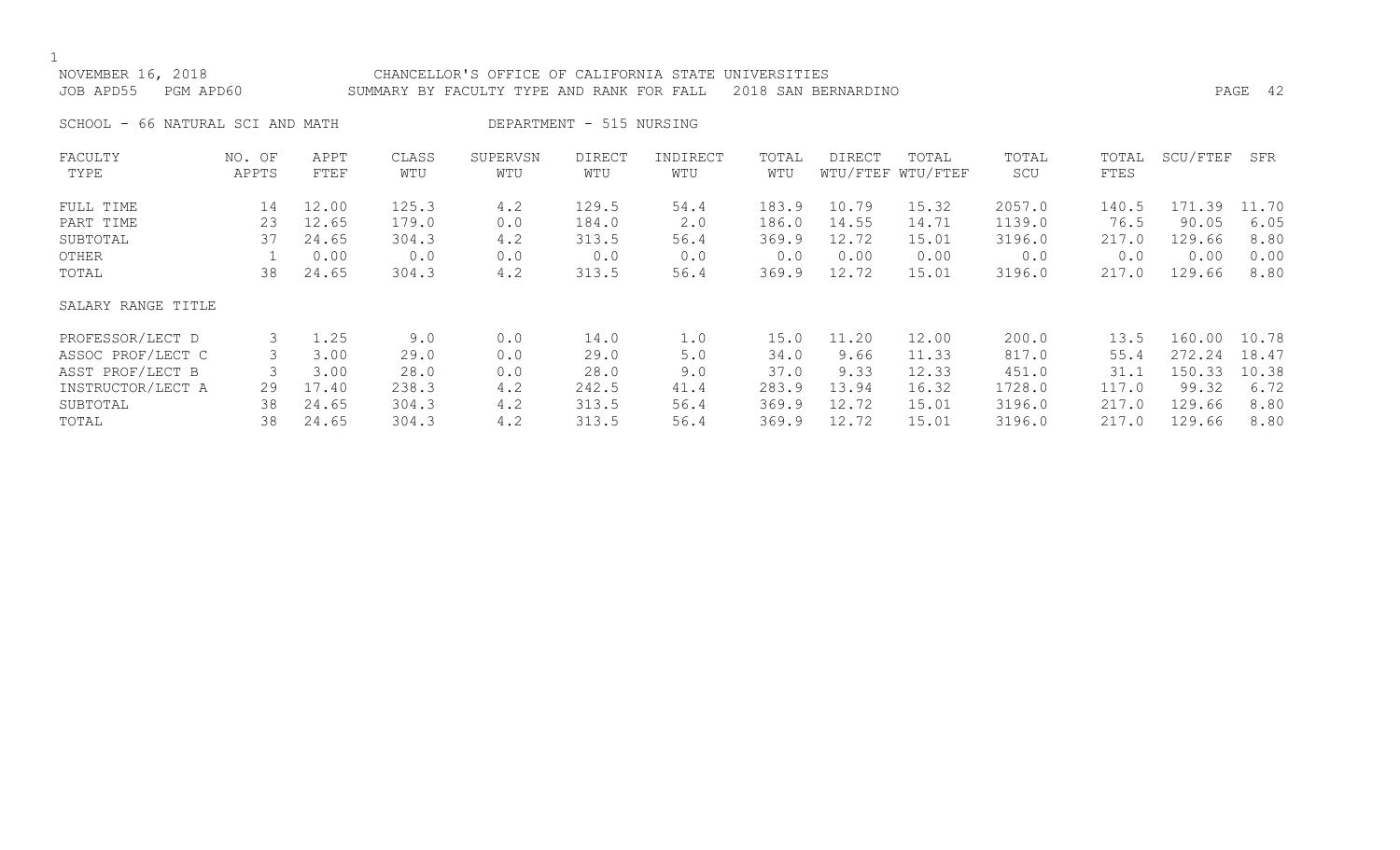| NOVEMBER 16, 2018<br>JOB APD55<br>PGM APD60 |                 |              | CHANCELLOR'S OFFICE OF CALIFORNIA STATE<br>SUMMARY BY FACULTY TYPE AND RANK FOR FALL |                 | PAGE 43                  |                 |              |               |                            |              |               |              |       |
|---------------------------------------------|-----------------|--------------|--------------------------------------------------------------------------------------|-----------------|--------------------------|-----------------|--------------|---------------|----------------------------|--------------|---------------|--------------|-------|
| SCHOOL - 66 NATURAL SCI AND MATH            |                 |              |                                                                                      |                 | DEPARTMENT - 571 PHYSICS |                 |              |               |                            |              |               |              |       |
| FACULTY<br>TYPE                             | NO. OF<br>APPTS | APPT<br>FTEF | CLASS<br>WTU                                                                         | SUPERVSN<br>WTU | <b>DIRECT</b><br>WTU     | INDIRECT<br>WTU | TOTAL<br>WTU | <b>DIRECT</b> | TOTAL<br>WTU/FTEF WTU/FTEF | TOTAL<br>SCU | TOTAL<br>FTES | SCU/FTEF     | SFR   |
| FULL TIME                                   |                 | 5.83         | 45.0                                                                                 | 0.0             | 45.0                     | 29.0            | 74.0         | 7.71          | 12.69                      | 1113.0       | 74.2          | 190.81 12.72 |       |
| PART TIME                                   | 8               | 4.33         | 61.0                                                                                 | 0.0             | 63.0                     | 0.0             | 63.0         | 14.55         | 14.55                      | 2409.0       | 160.6         | 556.22 37.08 |       |
| SUBTOTAL                                    | 15              | 10.16        | 106.0                                                                                | 0.0             | 108.0                    | 29.0            | 137.0        | 10.63         | 13.48                      | 3522.0       | 234.8         | 346.52       | 23.10 |
| TOTAL                                       | 15 <sub>1</sub> | 10.16        | 106.0                                                                                | 0.0             | 108.0                    | 29.0            | 137.0        | 10.63         | 13.48                      | 3522.0       | 234.8         | 346.52 23.10 |       |
| SALARY RANGE TITLE                          |                 |              |                                                                                      |                 |                          |                 |              |               |                            |              |               |              |       |
| PROFESSOR/LECT D                            | 5               | 4.17         | 29.0                                                                                 | 0.0             | 29.0                     | 21.0            | 50.0         | 6.96          | 12.00                      | 828.0        | 55.2          | 198.66       | 13.24 |
| ASSOC PROF/LECT C                           |                 | 1.00         | 4.0                                                                                  | 0.0             | 4.0                      | 8.0             | 12.0         | 4.00          | 12.00                      | 136.0        | 9.1           | 136.00       | 9.07  |
| ASST PROF/LECT B                            |                 | 0.33         | 4.0                                                                                  | 0.0             | 4.0                      | 0.0             | 4.0          | 12.01         | 12.01                      | 96.0         | 6.4           | 288.29       | 19.22 |
| INSTRUCTOR/LECT A                           | 8               | 4.66         | 69.0                                                                                 | 0.0             | 71.0                     | 0.0             | 71.0         | 15.23         | 15.23                      | 2462.0       | 164.1         | 527.99       | 35.20 |

SUBTOTAL 15 10.16 106.0 0.0 108.0 29.0 137.0 10.63 13.48 3522.0 234.8 346.52 23.10<br>TOTAL 15 10.16 106.0 0.0 108.0 29.0 137.0 10.63 13.48 3522.0 234.8 3 TOTAL 15 10.16 106.0 0.0 108.0 29.0 137.0 10.63 13.48 3522.0 234.8 346.52 23.10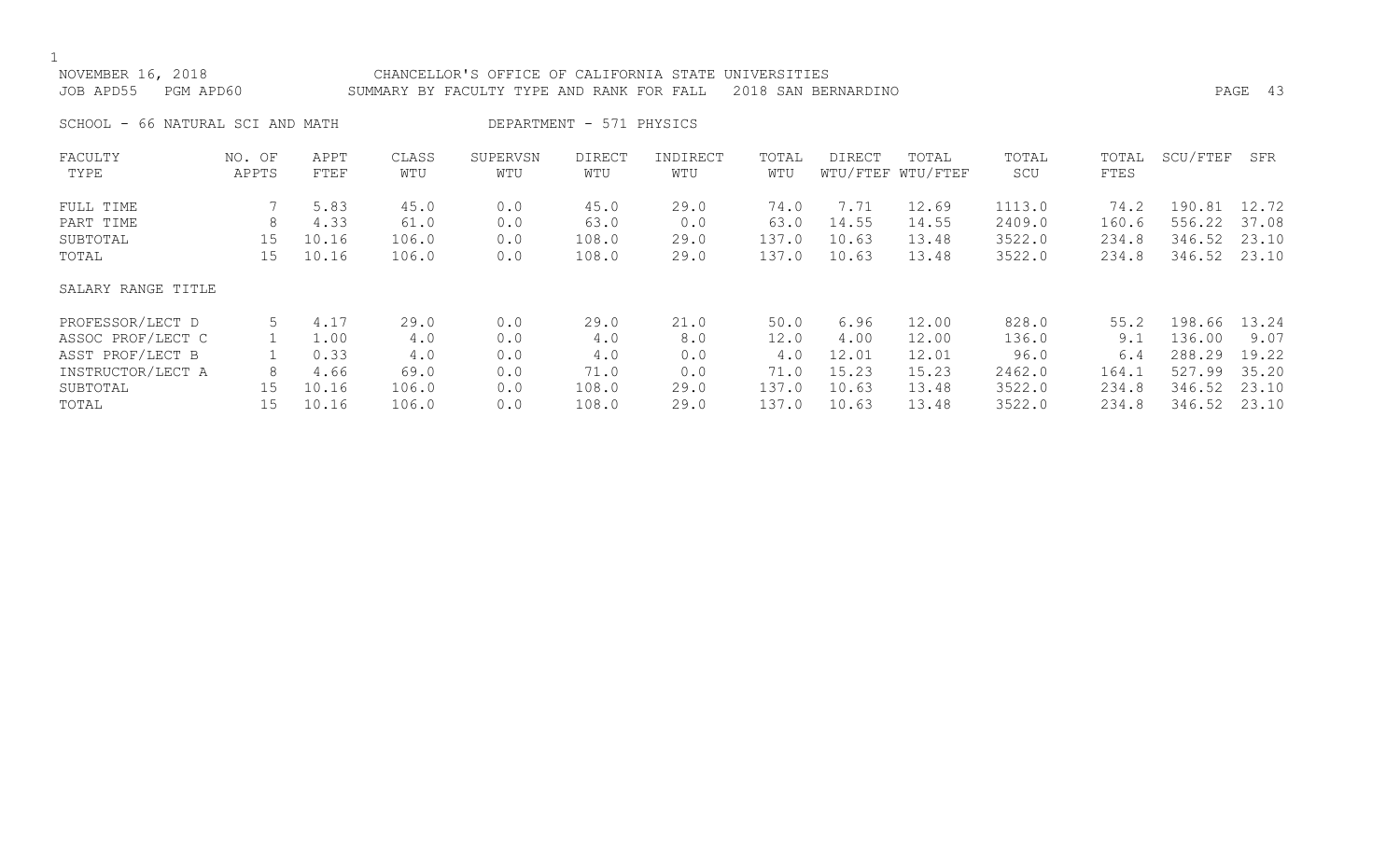NOVEMBER 16, 2018 CHANCELLOR'S OFFICE OF CALIFORNIA STATE UNIVERSITIES JOB APD55 PGM APD60 SUMMARY BY FACULTY TYPE AND RANK FOR FALL 2018 SAN BERNARDINO PAGE 44

SCHOOL - 66 NATURAL SCI AND MATH

| FACULTY            | NO. OF                    | APPT   | CLASS  | SUPERVSN | DIRECT | INDIRECT | TOTAL  | DIRECT | TOTAL             | TOTAL   | TOTAL  | SCU/FTEF | SFR   |
|--------------------|---------------------------|--------|--------|----------|--------|----------|--------|--------|-------------------|---------|--------|----------|-------|
| TYPE               | APPTS                     | FTEF   | WTU    | WTU      | WTU    | WTU      | WTU    |        | WTU/FTEF WTU/FTEF | SCU     | FTES   |          |       |
| FULL TIME          | 123                       | 106.27 | 1119.4 | 42.5     | 1261.5 | 248.4    | 1509.9 | 11.87  | 14.21             | 43163.0 | 2896.7 | 406.18   | 27.26 |
| PART TIME          | 191                       | 85.40  | 1214.6 | 1.4      | 1238.5 | 45.0     | 1283.5 | 14.50  | 15.03             | 35239.0 | 2355.2 | 412.64   | 27.58 |
| SUBTOTAL           | 314                       | 191.66 | 2334.0 | 43.9     | 2500.0 | 293.4    | 2793.4 | 13.04  | 14.57             | 78402.0 | 5251.9 | 409.06   | 27.40 |
| OTHER              | 5                         | 0.00   | 0.0    | 4.0      | 4.0    | 3.0      | 7.0    | 0.00   | 0.00              | 36.0    | 2.4    | 0.00     | 0.00  |
| TOTAL              | 319                       | 191.66 | 2334.0 | 47.9     | 2504.0 | 296.4    | 2800.4 | 13.06  | 14.61             | 78438.0 | 5254.3 | 409.25   | 27.41 |
| SALARY RANGE TITLE |                           |        |        |          |        |          |        |        |                   |         |        |          |       |
| PROFESSOR/LECT D   | 67                        | 46.17  | 449.4  | 28.3     | 546.3  | 124.0    | 670.3  | 11.83  | 14.52             | 16585.0 | 1113.2 | 359.25   | 24.11 |
| ASSOC PROF/LECT C  | 16                        | 14.00  | 144.6  | 5.2      | 153.8  | 41.0     | 194.8  | 10.98  | 13.91             | 4411.0  | 297.3  | 315.00   | 21.23 |
| ASST PROF/LECT B   | 29                        | 26.30  | 244.2  | 8.1      | 273.8  | 51.0     | 324.8  | 10.41  | 12.35             | 8846.0  | 597.4  | 336.36   | 22.71 |
| INSTRUCTOR/LECT A  | 162                       | 88.91  | 1260.8 | $5.5$    | 1294.3 | 72.4     | 1366.7 | 14.56  | 15.37             | 43483.0 | 2905.5 | 489.05   | 32.68 |
| TCHNG ASSOCIATE    | 43                        | 15.75  | 228.0  | 0.0      | 228.0  | 8.0      | 236.0  | 14.48  | 14.99             | 5010.0  | 334.0  | 318.16   | 21.21 |
| SUBTOTAL           | 317                       | 191.13 | 2327.0 | 47.1     | 2496.2 | 296.4    | 2792.6 | 13.06  | 14.61             | 78335.0 | 5247.4 | 409.86   | 27.45 |
| ADMINISTRATOR      |                           | 0.07   | 0.0    | 0.8      | 0.8    | 0.0      | 0.8    | 11.59  | 11.59             | 7.0     | 0.5    | 101.45   | 7.68  |
| OTHER              |                           | 0.47   | 7.0    | 0.0      | 7.0    | 0.0      | 7.0    | 14.99  | 14.99             | 96.0    | 6.4    | 205.57   | 13.70 |
| SUBTOTAL           | $\mathbf{2}^{\mathsf{I}}$ | 0.54   | 7.0    | 0.8      | 7.8    | 0.0      | 7.8    | 14.55  | 14.55             | 103.0   | 6.9    | 192.16   | 12.93 |
| TOTAL              | 319                       | 191.66 | 2334.0 | 47.9     | 2504.0 | 296.4    | 2800.4 | 13.06  | 14.61             | 78438.0 | 5254.3 | 409.25   | 27.41 |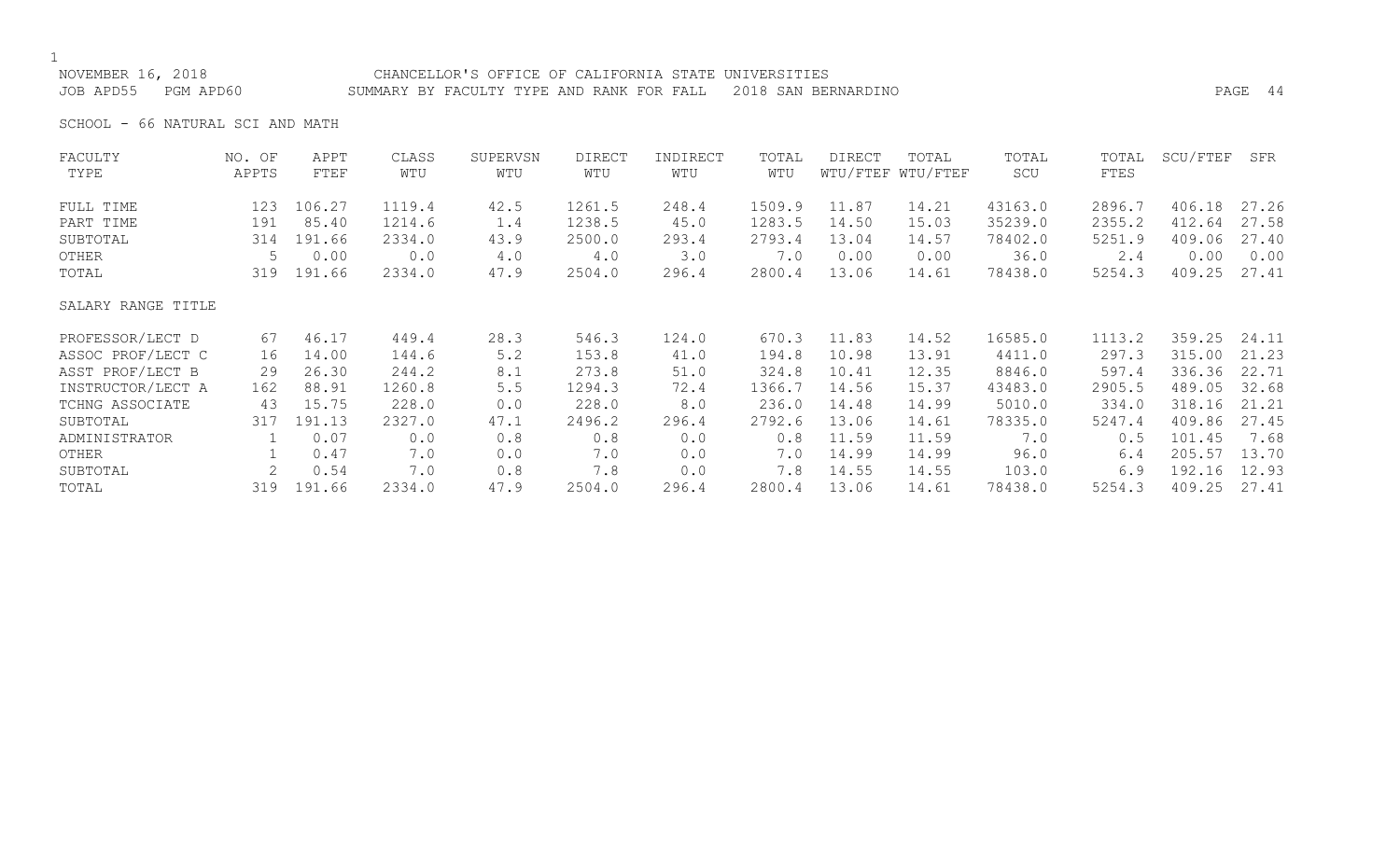### NOVEMBER 16, 2018 CHANCELLOR'S OFFICE OF CALIFORNIA STATE UNIVERSITIES JOB APD55 PGM APD60 SUMMARY BY FACULTY TYPE AND RANK FOR FALL 2018 SAN BERNARDINO PAGE 45

### SCHOOL - 99 ALL COLLEGE THE RESOLUTION DEPARTMENT - 373 INTERDISCIPLINARY STUDIES IN EDUCATION

| FACULTY            | NO. OF | APPT | CLASS | SUPERVSN | DIRECT | INDIRECT | TOTAL | DIRECT | TOTAL             | TOTAL  | TOTAL | SCU/FTEF | SFR   |
|--------------------|--------|------|-------|----------|--------|----------|-------|--------|-------------------|--------|-------|----------|-------|
| TYPE               | APPTS  | FTEF | WTU   | WTU      | WTU    | WTU      | WTU   |        | WTU/FTEF WTU/FTEF | SCU    | FTES  |          |       |
| FULL TIME          |        | 0.25 | 0.0   | 0.0      | 0.0    | 0.0      | 0.0   | 0.00   | 0.00              | 0.0    | 0.0   | 0.00     | 0.00  |
| PART TIME          | 29     | 4.71 | 46.6  | 0.0      | 46.6   | 0.0      | 46.6  | 9.90   | 9.90              | 862.0  | 57.5  | 183.13   | 12.21 |
| SUBTOTAL           | 30     | 4.96 | 46.6  | 0.0      | 46.6   | 0.0      | 46.6  | 9.40   | 9.40              | 862.0  | 57.5  | 173.90   | 11.59 |
| OTHER              |        | 0.00 | 0.0   | 0.0      | 0.0    | 0.0      | 0.0   | 0.00   | 0.00              | 278.0  | 18.5  | 0.00     | 0.00  |
| TOTAL              | 32     | 4.96 | 46.6  | 0.0      | 46.6   | 0.0      | 46.6  | 9.40   | 9.40              | 1140.0 | 76.0  | 229.98   | 15.33 |
| SALARY RANGE TITLE |        |      |       |          |        |          |       |        |                   |        |       |          |       |
| INSTRUCTOR/LECT A  | 29     | 4.69 | 46.6  | 0.0      | 46.6   | 0.0      | 46.6  | 9.93   | 9.93              | 898.0  | 59.9  | 191.43   | 12.76 |
| TCHNG ASSOCIATE    |        | 0.27 | 0.0   | 0.0      | 0.0    | 0.0      | 0.0   | 0.00   | 0.00              | 0.0    | 0.0   | 0.00     | 0.00  |
| SUBTOTAL           | 30     | 4.96 | 46.6  | 0.0      | 46.6   | 0.0      | 46.6  | 9.40   | 9.40              | 898.0  | 59.9  | 181.16   | 12.08 |
| ADMINISTRATOR      |        | 0.00 | 0.0   | 0.0      | 0.0    | 0.0      | 0.0   | 0.00   | 0.00              | 242.0  | 16.1  | 0.00     | 0.00  |
| SUBTOTAL           | 2      | 0.00 | 0.0   | 0.0      | 0.0    | 0.0      | 0.0   | 0.00   | 0.00              | 242.0  | 16.1  | 0.00     | 0.00  |
| TOTAL              | 32     | 4.96 | 46.6  | 0.0      | 46.6   | 0.0      | 46.6  | 9.40   | 9.40              | 1140.0 | 76.0  | 229.98   | 15.33 |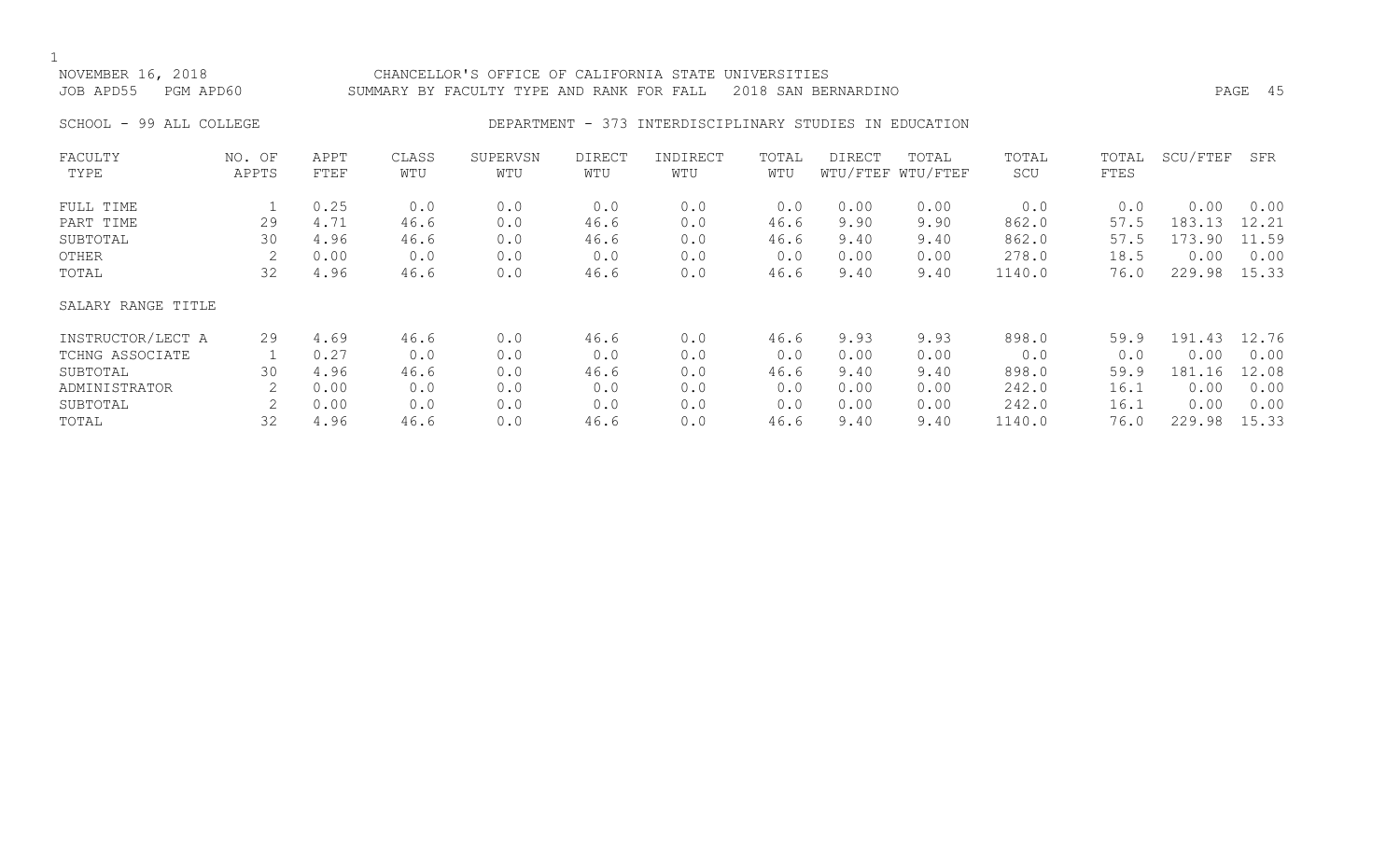# NOVEMBER 16, 2018 CHANCELLOR'S OFFICE OF CALIFORNIA STATE UNIVERSITIES

JOB APD55 PGM APD60 SUMMARY BY FACULTY TYPE AND RANK FOR FALL 2018 SAN BERNARDINO PAGE 46

SCHOOL - 99 ALL COLLEGE

| FACULTY            | NO. OF | APPT | CLASS | SUPERVSN | <b>DIRECT</b> | INDIRECT | TOTAL | DIRECT | TOTAL             | TOTAL  | TOTAL | SCU/FTEF | SFR   |
|--------------------|--------|------|-------|----------|---------------|----------|-------|--------|-------------------|--------|-------|----------|-------|
| TYPE               | APPTS  | FTEF | WTU   | WTU      | WTU           | WTU      | WTU   |        | WTU/FTEF WTU/FTEF | SCU    | FTES  |          |       |
| FULL TIME          |        | 0.25 | 0.0   | 0.0      | 0.0           | 0.0      | 0.0   | 0.00   | 0.00              | 0.0    | 0.0   | 0.00     | 0.00  |
| PART TIME          | 29     | 4.71 | 46.6  | 0.0      | 46.6          | 0.0      | 46.6  | 9.90   | 9.90              | 862.0  | 57.5  | 183.13   | 12.21 |
| SUBTOTAL           | 30     | 4.96 | 46.6  | 0.0      | 46.6          | 0.0      | 46.6  | 9.40   | 9.40              | 862.0  | 57.5  | 173.90   | 11.59 |
| OTHER              |        | 0.00 | 0.0   | 0.0      | 0.0           | 0.0      | 0.0   | 0.00   | 0.00              | 278.0  | 18.5  | 0.00     | 0.00  |
| TOTAL              | 32     | 4.96 | 46.6  | 0.0      | 46.6          | 0.0      | 46.6  | 9.40   | 9.40              | 1140.0 | 76.0  | 229.98   | 15.33 |
| SALARY RANGE TITLE |        |      |       |          |               |          |       |        |                   |        |       |          |       |
| INSTRUCTOR/LECT A  | 29     | 4.69 | 46.6  | 0.0      | 46.6          | 0.0      | 46.6  | 9.93   | 9.93              | 898.0  | 59.9  | 191.43   | 12.76 |
| TCHNG ASSOCIATE    |        | 0.27 | 0.0   | 0.0      | 0.0           | 0.0      | 0.0   | 0.00   | 0.00              | 0.0    | 0.0   | 0.00     | 0.00  |
| SUBTOTAL           | 30     | 4.96 | 46.6  | 0.0      | 46.6          | 0.0      | 46.6  | 9.40   | 9.40              | 898.0  | 59.9  | 181.16   | 12.08 |
| ADMINISTRATOR      |        | 0.00 | 0.0   | 0.0      | 0.0           | 0.0      | 0.0   | 0.00   | 0.00              | 242.0  | 16.1  | 0.00     | 0.00  |
| SUBTOTAL           |        | 0.00 | 0.0   | 0.0      | 0.0           | 0.0      | 0.0   | 0.00   | 0.00              | 242.0  | 16.1  | 0.00     | 0.00  |
| TOTAL              | 32     | 4.96 | 46.6  | 0.0      | 46.6          | 0.0      | 46.6  | 9.40   | 9.40              | 1140.0 | 76.0  | 229.98   | 15.33 |